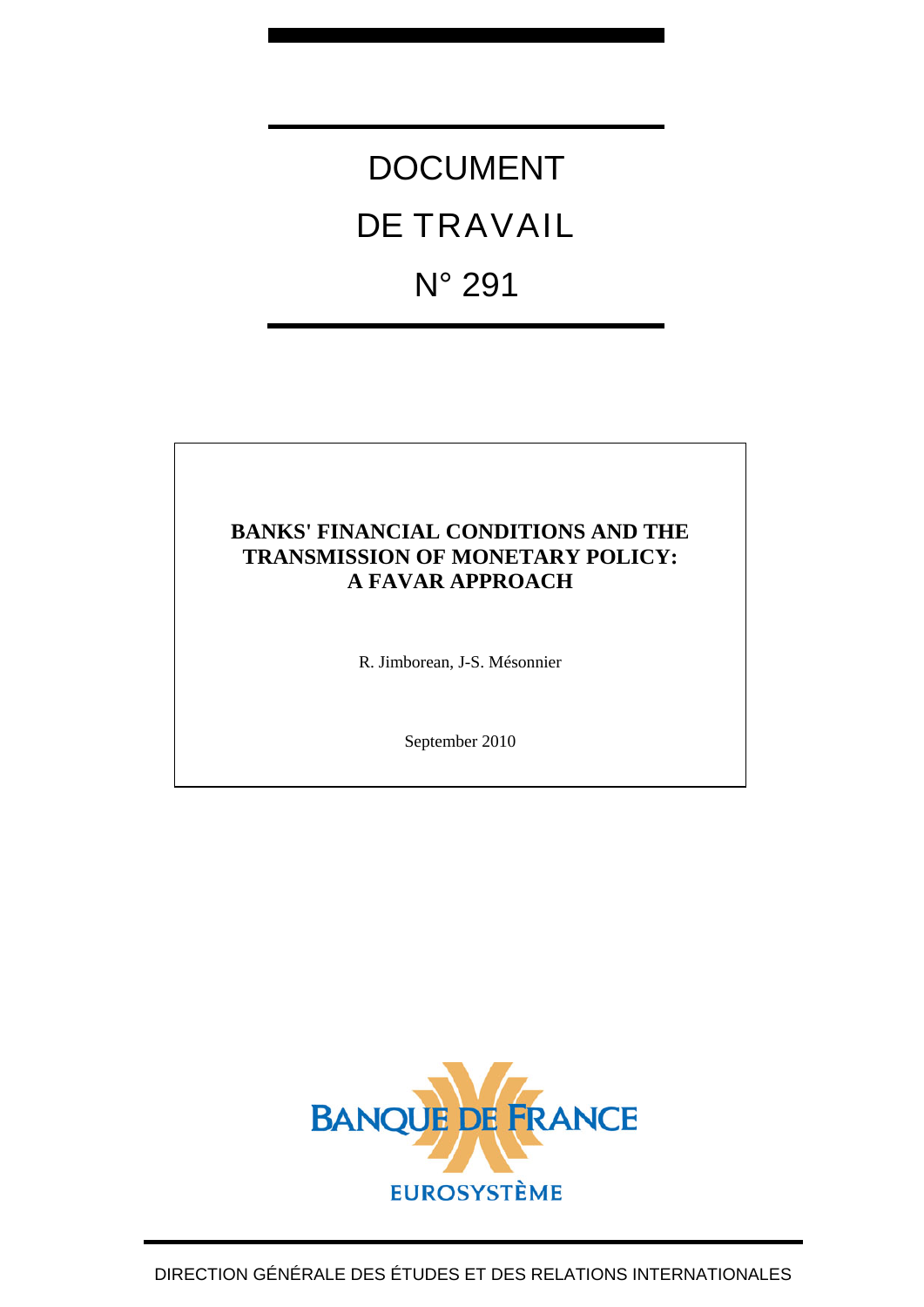# DIRECTION GÉNÉRALE DES ÉTUDES ET DES RELATIONS INTERNATIONALES

# **BANKS' FINANCIAL CONDITIONS AND THE TRANSMISSION OF MONETARY POLICY: A FAVAR APPROACH**

R. Jimborean, J-S. Mésonnier

September 2010

Les Documents de travail reflètent les idées personnelles de leurs auteurs et n'expriment pas nécessairement la position de la Banque de France. Ce document est disponible sur le site internet de la Banque de France « www.banque-france.fr ».

Working Papers reflect the opinions of the authors and do not necessarily express the views of the Banque de France. This document is available on the Banque de France Website "www.banque-france.fr".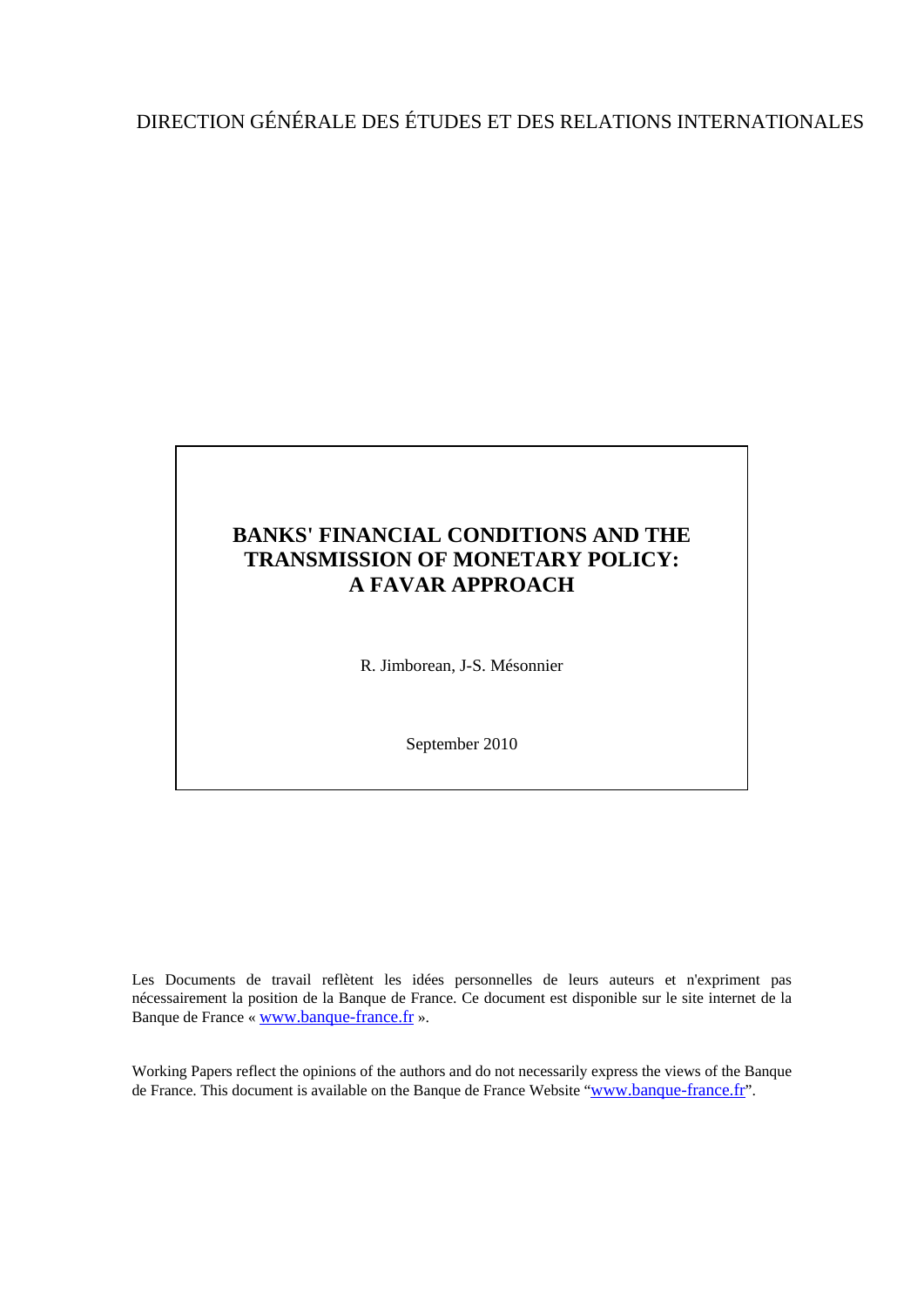# Banks' financial conditions and the transmission of monetary policy: a FAVAR approach*<sup>∗</sup>*

Ramona Jimborean<sup>†</sup> and Jean-Stéphane Mésonnier<sup>‡</sup>

September 2010

*<sup>∗</sup>*We would like to thank Karim Barhoumi, Florin Bilbiie, Stefano Neri, Tao Zha and an anonymous referee, as well as participants at the Second IJCB Financial Stability Conference on the Theory and practice of macroprudential supervision hosted by the Banco de Espana (Madrid), the 2010 CEA Conference (Quebec), the 2010 Transmission Channel workshop of the Basel Committee Research Task Force (Paris) and seminars at the Banque de France and the ECB, for valuable comments and suggestions. We are also grateful to Benoît Mojon and Dalibor Stevanovic for sharing their codes with us. Jocelyne Tanguy provided excellent research assistance. Last but not least, we thank our colleagues from the French Supervisory Authority for granting us an access to the BAFI database and, in particular, Stéphane Chouard who coded the requested extraction routines. The views expressed in this paper are those of the authors and do not necessarily reflect those of the Banque de France.

*<sup>†</sup>*Banque de France, Direction des Etudes et des Relations Internationales et Européennes, Service des Relations Européennes, 49-1487 SRE, 39 rue Croix des Petits Champs, 75001, Paris, Tel: +33 1 42 92 61 30, Email: ramona.jimborean@banque-france.fr.

*<sup>‡</sup>*Banque de France, Direction des Etudes Monétaires et Financières, Service de Recherche en Economie Financière, 41-1391 RECFIN, 39 rue Croix des Petits-Champs, 75001, Paris, Tel: + 33 1 42 92 91 63, Email: jean-stephane.mesonnier@banque-france.fr.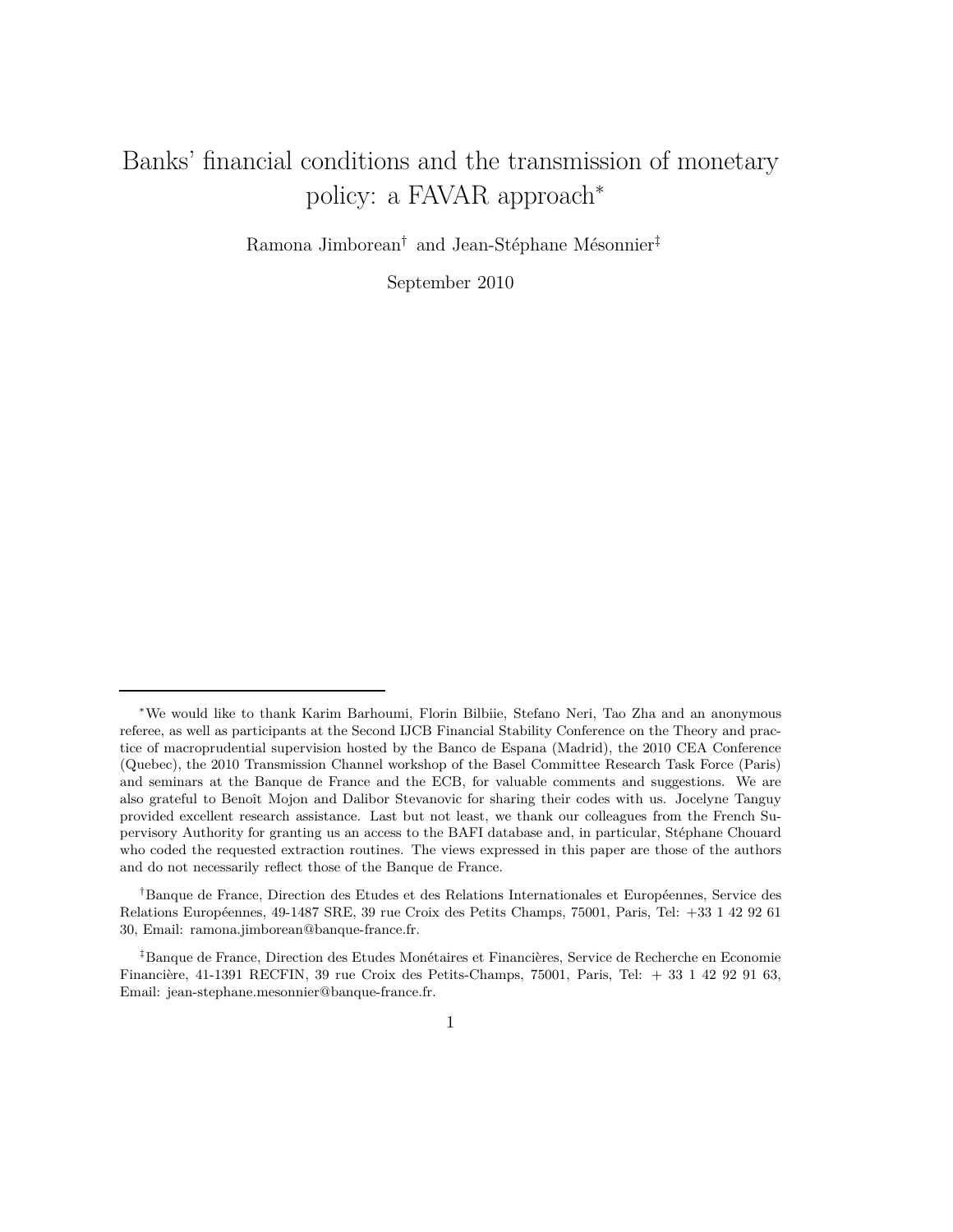#### *Abstract*

We propose a novel approach to assess whether banks' financial conditions, as reflected by bank-level information, matter for the transmission of monetary policy, while reconciling the micro and macro levels of analysis. We include factors summarizing large sets of individual bank balance sheet ratios in a standard factor-augmented vector autoregression model (FAVAR) of the French economy. We first find that factors extracted from banks' liquidity and leverage ratios predict macroeconomic fluctuations. This suggests a potential scope for macroprudential policies aimed at dampening the procyclical effects of adjustments in banks' balance sheets structure. However, we also find that fluctuations in bank ratio factors are largely irrelevant for the transmission of monetary shocks. Thus, there is little point monitoring the information contained in bank balance sheets, above the information already contained in credit aggregates, as far as monetary policy transmission is concerned.

*JEL Classification*: E44; E52; G21.

*Keywords*: Monetary transmission; Credit channel; Factor Augmented Vector Autoregression (FAVAR).

#### *Résumé*

Nous proposons une méthodologie originale pour évaluer dans quelle mesure la situation financière des banques, telle que mesurée à l'aune de ratios de bilans au niveau individuel, importe pour la transmission de la politique monétaire, tout en réconciliant les niveaux d'analyse micro- et macroéconomique. Nous insérons ainsi dans le cadre standard d'un modèle FAVAR macroéconomique des facteurs qui résument un large ensemble de séries de ratios bilantiels bancaires individuels. Nous trouvons en premier lieu que les quelques facteurs extraits de séries de ratios de leviers ou de liquidité de l'actif bancaire prédisent pour partie les fluctuations macroéconomiques. Ceci tend à légitimer la mise en place de politiques macroprudentielles visant à atténuer les effets procycliques des ajustements de bilans bancaires. Cependant, nous trouvons également que les facteurs tirés des ratios bancaires importent peu pour la transmission de chocs monétaires à l'économie. En conclusion, du point de vue de la transmission de la politique monétaire et dans la mesure où les agrégats de crédit habituels font déjà l'objet d'un suivi attentif, l'information additionnelle contenue dans les bilans bancaires individuels semble présenter peu d'intérêt.

*Classification JEL*: E44; E52; G21.

*Mots-clés*: Transmission de la politique monétaire; canal du crédit; modèles FAVAR.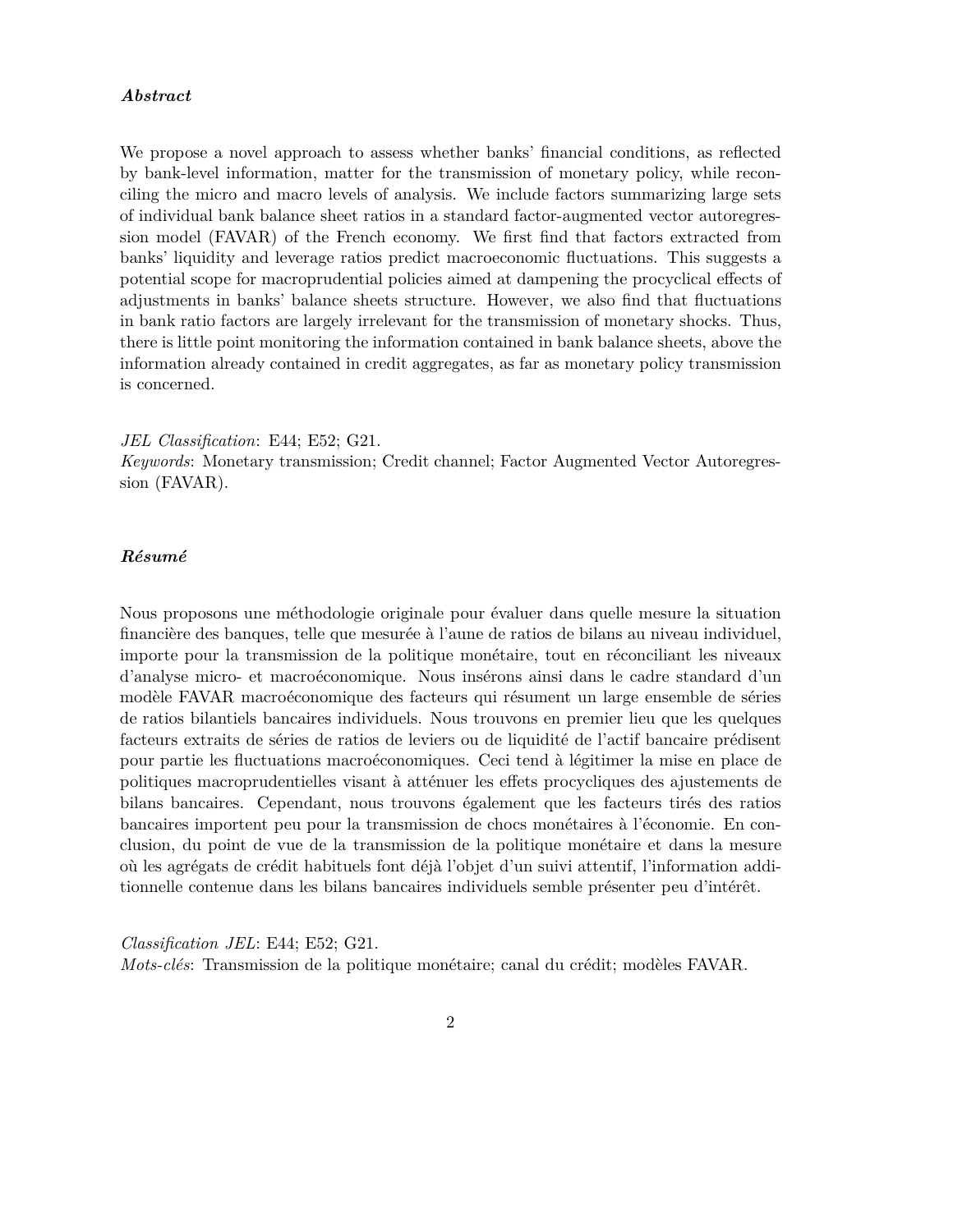# **1 Introduction**

The subprime crisis and the fears of a widespread credit crunch it has fueled over 2008-2009 in most developed economies has highlighted the importance of sound financial conditions of banks for the ability of monetary policy rate cuts to effectively curb the contraction in credit supply to the economy. Over the last decade, the dominant view of the monetary policy transmission mechanism mainly pointed to the importance of the expectations channel of monetary policy, where monetary policy influences output and prices merely through the expected path of future short term rates.<sup>1</sup> By contrast, the recent crisis helped dramatically to revive the complementary "credit" view, according to which banks' individual reactions to monetary policy decisions matter much for the overall level of activity. As in previous episodes of wide-ranging bank capital depletion, like in the US in the early 1990s or in Japan later in that decade (cf. Bernanke and Lown, 1991; Woo, 2003), empirical assessments of the bank lending and the bank capital channels have recently gained a heightened attention in both academic and policy circles (see e.g. Adrian and Shin, 2009a).

However, the practical relevance of the credit channel for monetary policy has been one of the most fiercely debated empirical issues in monetary policy for at least two decades.<sup>2</sup> Broadly speaking, empirical research has followed two main routes so far, one based on detailed individual bank information, the other based on measures of credit at the aggregate level, but both remain relatively inconclusive regarding the macroeconomic significance of financial frictions at the bank's level. We propose here a new approach that reconciles the use of both types of data: microeconomic bank data for a large population of French banks and a rich macroeconomic database for France. While the choice of this

<sup>&</sup>lt;sup>1</sup>See for instance Blinder (1998), Bernanke (2004) and Woodford (2005).

<sup>2</sup>For a general perspective on the credit channel issue, and the usual distinction between the so-called *bank lending channel* and the balance sheet channel of monetary policy transmission, see Bernanke and Gertler (1995). For a view of this debate at the euro area level, see Angeloni et al. (2003).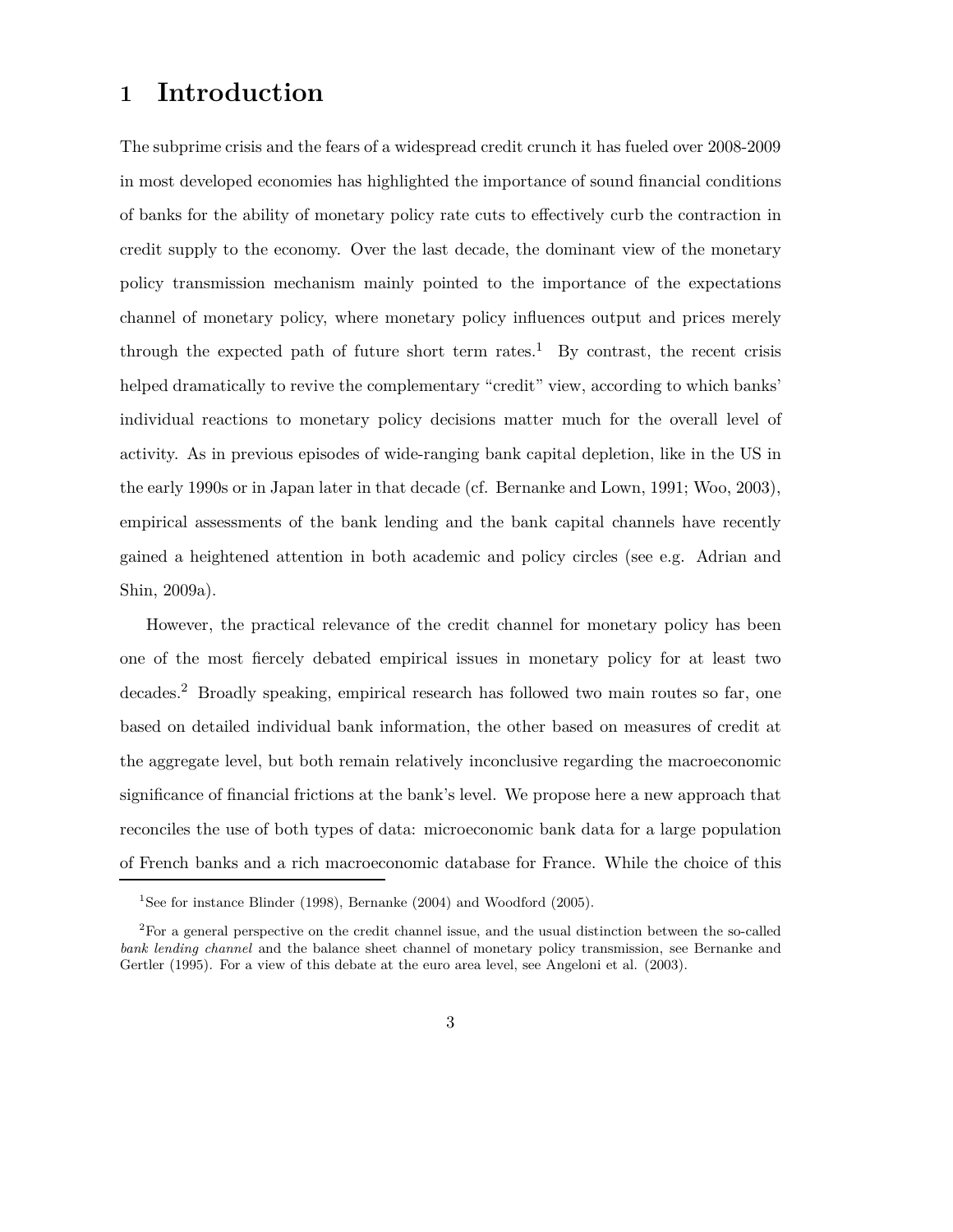country is partly dictated by issues of data availability, testing the importance of banks' financial conditions for monetary policy transmission is of particular interest in the case of France because its financial system is (still) largely bank-based rather than market-based.

As hinted above, a first strand of the applied literature has endeavoured to identify the role of bank heterogeneity and loan supply effects at the *micro* level, running panel data regressions on bank balance sheet data in order to investigate the determinants of individual credit fluctuations (see for instance Kashyap and Stein, 1995; Ehrmann et al., 2001). These studies have highlighted the impact of several banks' characteristics, such as total assets' size, capitalization and liquidity ratios, on a differentiated response of bank loans to monetary policy shocks. Typically, the traditional bank lending channel of monetary policy transmission appears then to be stronger for small, poorly capitalized and/or less liquid credit institutions.<sup>3</sup> However, a limit to the policy relevance of this literature is that little can be inferred from the results of micro data studies about the macro consequences of bank balance sheet constraints. As argued by Ashcraft (2006), on the basis of such panel data regressions, one cannot tell whether the financial frictions, at play in the bank lending channel and affecting for instance small banks, do really account for a significant part of the dampening of real activity that follows to a monetary policy tightening.

A second strand of the literature then relies on the estimation of small monetary VARs at the *macro* level, following notably Bernanke and Blinder (1992).<sup>4</sup> Indeed, impulse response functions derived from simple structural VAR models that factor in a few macro variables (e.g. GDP, inflation and a measure of the policy stance) provide a useful device for evaluating monetary policy transmission. By adding a credit aggregate variable to

<sup>3</sup> See for instance Kishan and Opiela (2000), Gambacorta and Mistrulli (2004), Engler et al. (2005) for the US, Italy and Austria respectively, and Loupias et al. (2002) for France.

 $4$ See also Ramey (1993), as well as Den Haan et al. (2007), Ehrmann and Worms (2004) and Hülsewig, Winker and Worms (2004) for more recent contributions.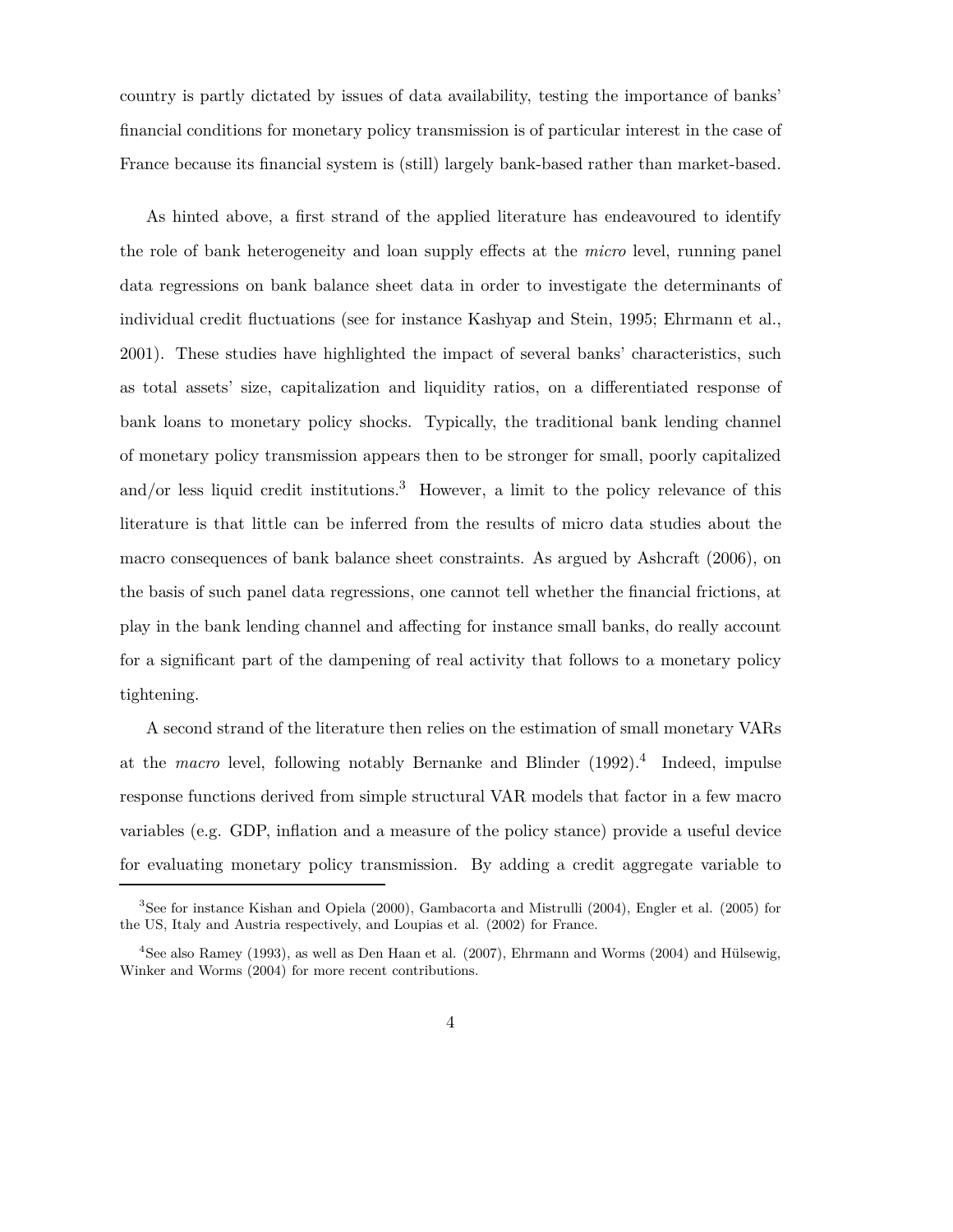this basic framework, it should be easy to gauge the impact of monetary policy shocks on total credit and the role of credit supply restrictions in economic downturns. In practice, however, things turn out to be trickier.

First, the estimated response of total bank loans to a monetary policy shock appears often to be muted and non-significant (Bernanke and Gertler, 1995). A closer inspection of the dynamics of various aggregate bank credit series -contrasting e.g. loans to households versus loans to non-financial firms, or short term vs long term loans- shows that this may result from a compensation effect of diverging responses of the main components in banks' loan portfolio (Den Haan et al., 2007; Mésonnier, 2008). In turn, this hints that a small VAR including only one credit variable is probably misspecified. A solution to this misspecification problem could then be to add several aggregate loan series to the VAR; but, as it is well-known, the inclusion of additional variables in standard VARs is restricted by the degrees-of-freedom problems.<sup>5</sup> Second, the information basis contained in a standard VAR with a handful of macroeconomic and aggregate credit variables appears to be too narrow, so that a proper identification of credit supply effects remains out of reach. As a matter of fact, by using a simple VAR framework, it is generally not possible to tell whether credit contracts after an interest rate hike because banks face a deteriorated balance sheet and then ration some borrowers within a process of deleveraging (loan supply effect) or because the deteriorated outlook has shifted down the demand for bank credit (loan demand effect). Overall, these limitations suggest that an empirical strategy that would rely on a data-rich environment *à la* Stock and Watson (2002) and would exploit information on heterogeneity in individual banks' financial conditions and the way they change through time could be more appropriate to detect the potential active role of banks in the transmission of the monetary policy shocks.

In this paper, we propose to examine the strength of the credit channel while reconciling

<sup>&</sup>lt;sup>5</sup>Nevertheless, Giannone, Lenza and Reichlin (2009) propose to overcome this dimensionality problem and estimate such a large scale monetary VAR using Bayesian techniques.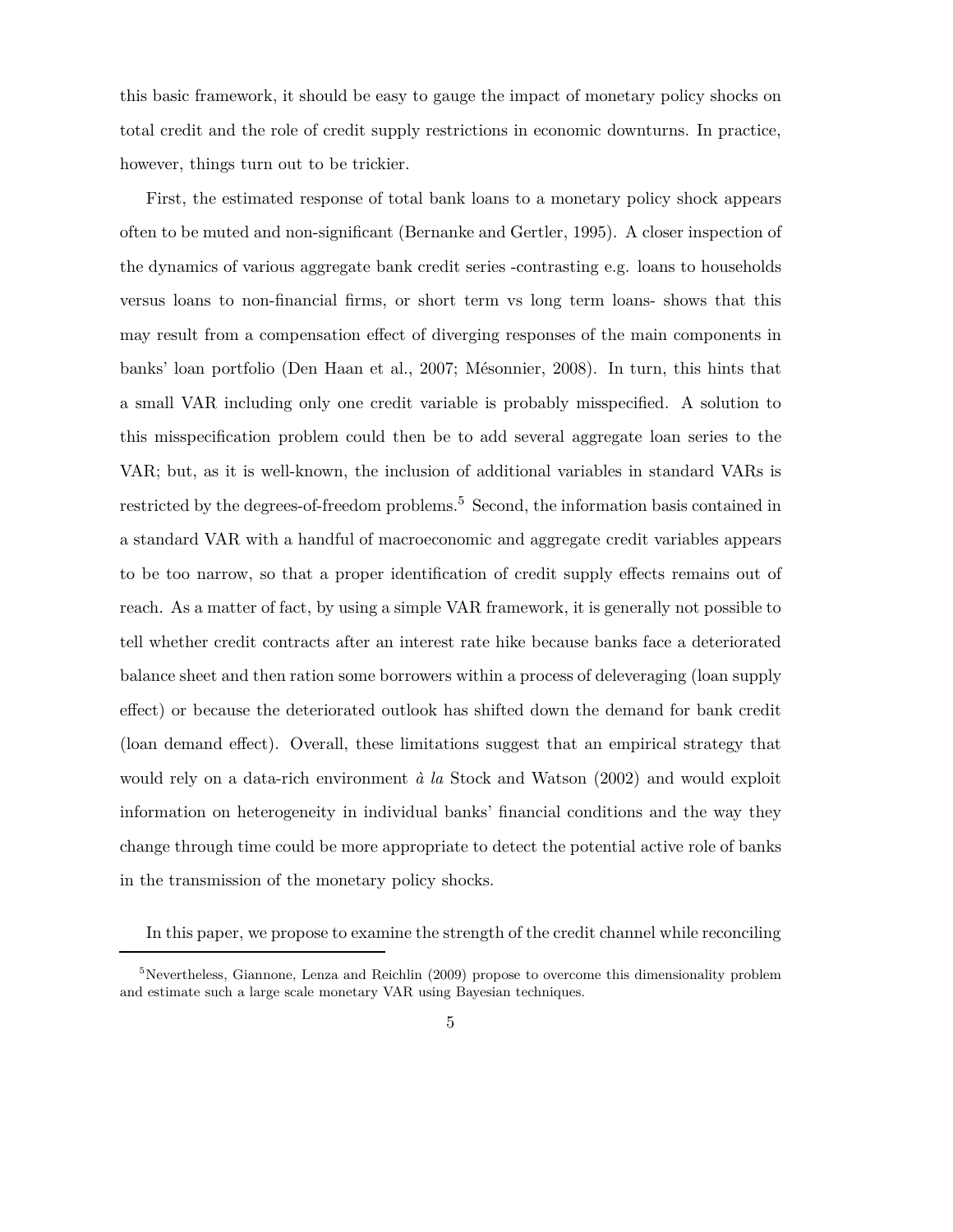the micro and macro levels of analysis into an integrated estimation framework. Following Bernanke, Boivin and Eliasz (BBE, 2005) and Boivin and Gianonni (2009), we employ a factor-augmented vector autoregression model (FAVAR) that we extend to explicitly include factors reflecting relevant fluctuations in a set of individual bank balance sheet ratios. A key feature of the BBE framework is to extract estimates of macroeconomic factors that affect the data of interest by exploiting the information contained in a large set of economic indicators. According to BBE (2005), the FAVAR framework leads to a better identification of the monetary policy shock compared to standard VARs, since it accounts explicitly for the large information set that central banks do monitor in practice and also because it does not require to take an 'ex ante' stand on the appropriate measure of economic concepts such as inflation or real activity, that are treated as latent common components. Finally, another appealing feature of the FAVAR approach is that the impulse response functions to a monetary policy shock can be computed for any variable included in the data set, while the dimensionality of the estimated VAR is kept reasonably low.

We implement this methodology in the case of France over the period 1993-2009, with quarterly data. The novelty of our approach consists in the parallel extraction of dynamic factors from large datasets of bank balance sheet indicators. Using French supervisory sources, we construct an original database of disaggregated bank financial ratios for a large set of French credit institutions, making up to 70% of total domestic bank credit. We consider this way, in our application, the information contained both in a macroeconomic database comprising a large number of macroeconomic indicators and in a microeconomic database. We then use the FAVAR setup to quantify the specific impact of banks' financial conditions, if any, on the response of key macroeconomic variables to monetary policy shocks.

While our methodology closely follows on Boivin and Gianonni (2009), who focus on the role of international factors in the transmission of US monetary policy, our interest in the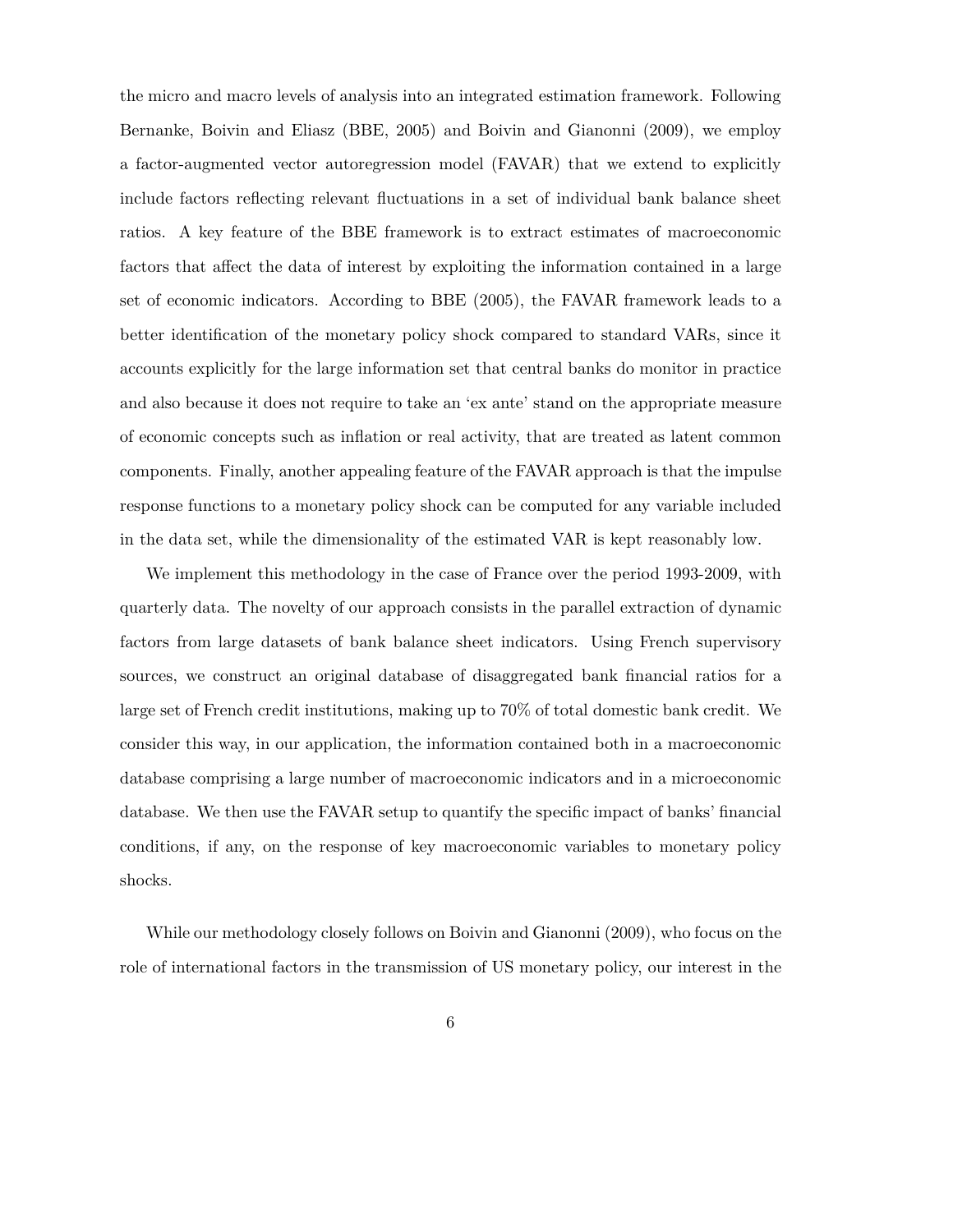role of bank level information is to our knowledge quite a novelty in the FAVAR literature. We are aware of only a few recent studies that go along a similar route. Gilchrist, Yankov and Zakrajsek (2009) extract unobserved factors from a broad array of corporate bond spreads and study the macroeconomic impact of shocks to these measures of credit risk in a FAVAR model of the US economy. Boivin, Gianonni and Stevanovic (2009) perform a similar exercise, but implement a different identification scheme of credit shocks which allows an economic interpretation of the (transformed) PCA factors. While close in spirit to ours, these studies do however not deal directly with monetary policy transmission and do not consider disaggregated bank data. By contrast, Dave et al. (2009) investigate the dynamic response of both credit aggregates and bank level loan growth measures to a monetary policy shock using disaggregated US bank data. However, they mainly focus on the differentiated responses of different types of loans, in the spirit of Den Haan et al. (2007), and do not use their FAVAR model to assess as we do whether fluctuations in banks' financial conditions (and their dispersion) significantly alter the transmission of monetary shocks to the broader macroeconomy.

Thematically, our work of course fits in with the abundant credit channel literature. However, more specifically, it can be related to a series of recent attempts to bridge the gap between microeconomic information about the health of financial institutions and the macroeconomy. Among these are recent studies by Adrian and Shin (2009b) that highlight the procyclical role of US investment banks' leverage, as well as somewhat earlier research by Peek, Rosengreen and Tootell (1999, 2003), who use a summary of US bank level supervisory information to identify the effect of loan supply shocks on GDP and its main sub-components.<sup>6</sup> The latter notably find that bank supervisory information predict macroeconomic fluctuations, and they provide evidence that this information is in fact used by the Federal Reserve to conduct monetary policy. However, they do not

 $6$ Their summary variable is the percentage share of bank assets that fall within the CAMEL 5 rating computed by the US Federal Reserve (i.e. the share of the riskiest part of the regulated US banking system).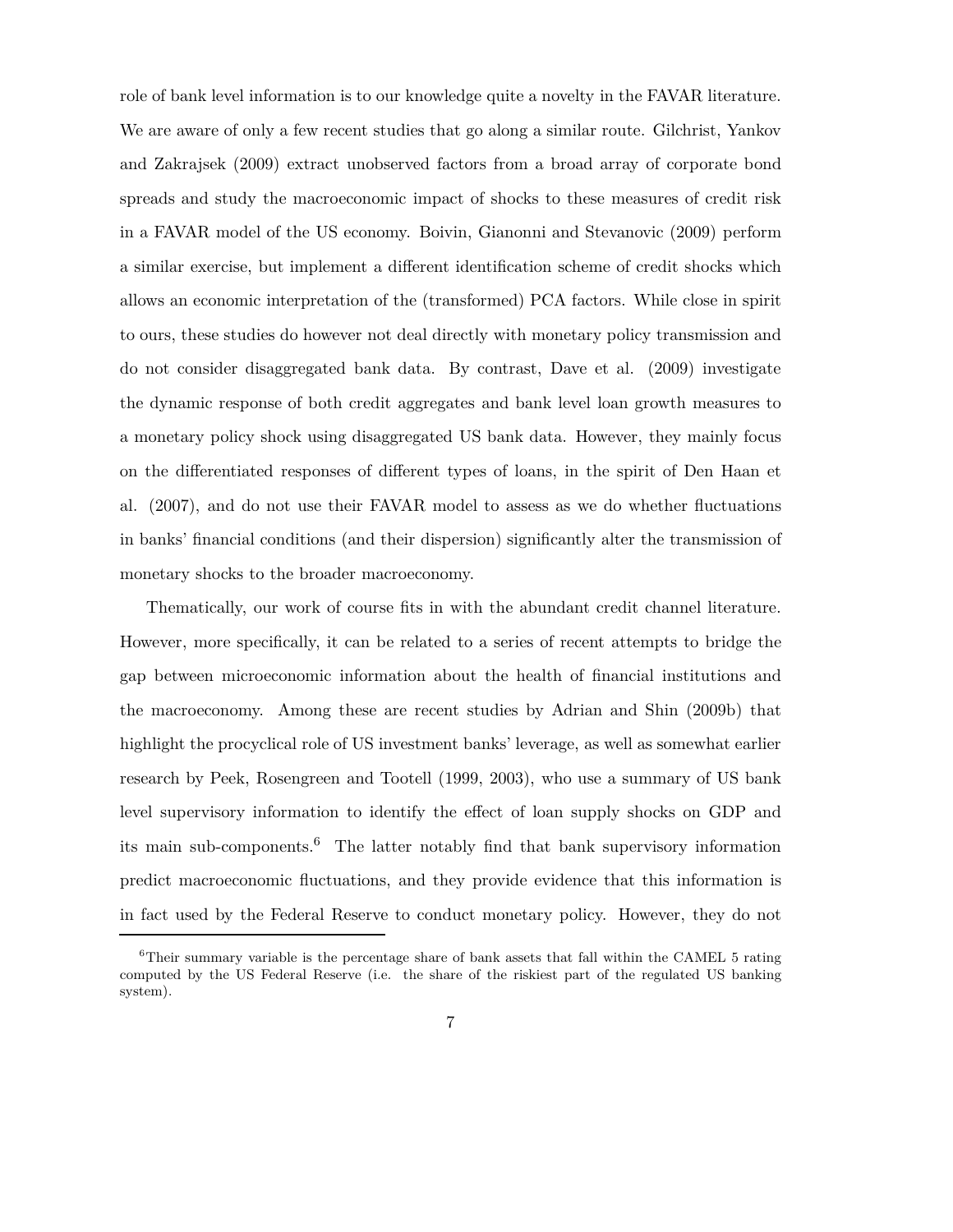formally examine the consequences of fluctuations in their bank health indicator for the transmission of monetary shocks.

Our main results are twofold. First, it appears that the first two principal components extracted from banks' liquidity or leverage ratios are quite correlated with industrial production and housing market conditions and that they predict macroeconomic fluctuations. This suggests a potential scope for macroprudential policies aiming at dampening the procyclical effects of changes in banks' balance sheets structure. Second, we nevertheless find that the fluctuations in banks' financial conditions do not matter much *per se* for the transmission of monetary policy shocks to the French economy. In other words, there is little point monitoring the information contained in bank balance sheets above the information already contained in credit aggregates, as far as monetary policy transmission is concerned.

The rest of the paper is organized as follows. Section 2 reviews the econometric framework and the estimation approach, with a detailed presentation of the data used in our estimation. In Section 3 we present the latent factors and the comovements between the macro and micro factors. Section 4 investigates the role of the bank-level factors in the monetary policy transmission mechanism. Section 5 concludes.

#### **2 Econometric Framework: FAVAR**

We aim to evaluate the importance of individual banks' financial conditions for monetary policy transmission in the case of France, a country for which we have access to a rich supervisory database. In other words, we seek to estimate to what extent the specific response of banks' financial conditions enhances or mitigates the effect of monetary policy on the economy. In this section, we first describe the empirical model and the estimation approach. This doing, we closely follow the lines of Boivin and Giannoni (2009).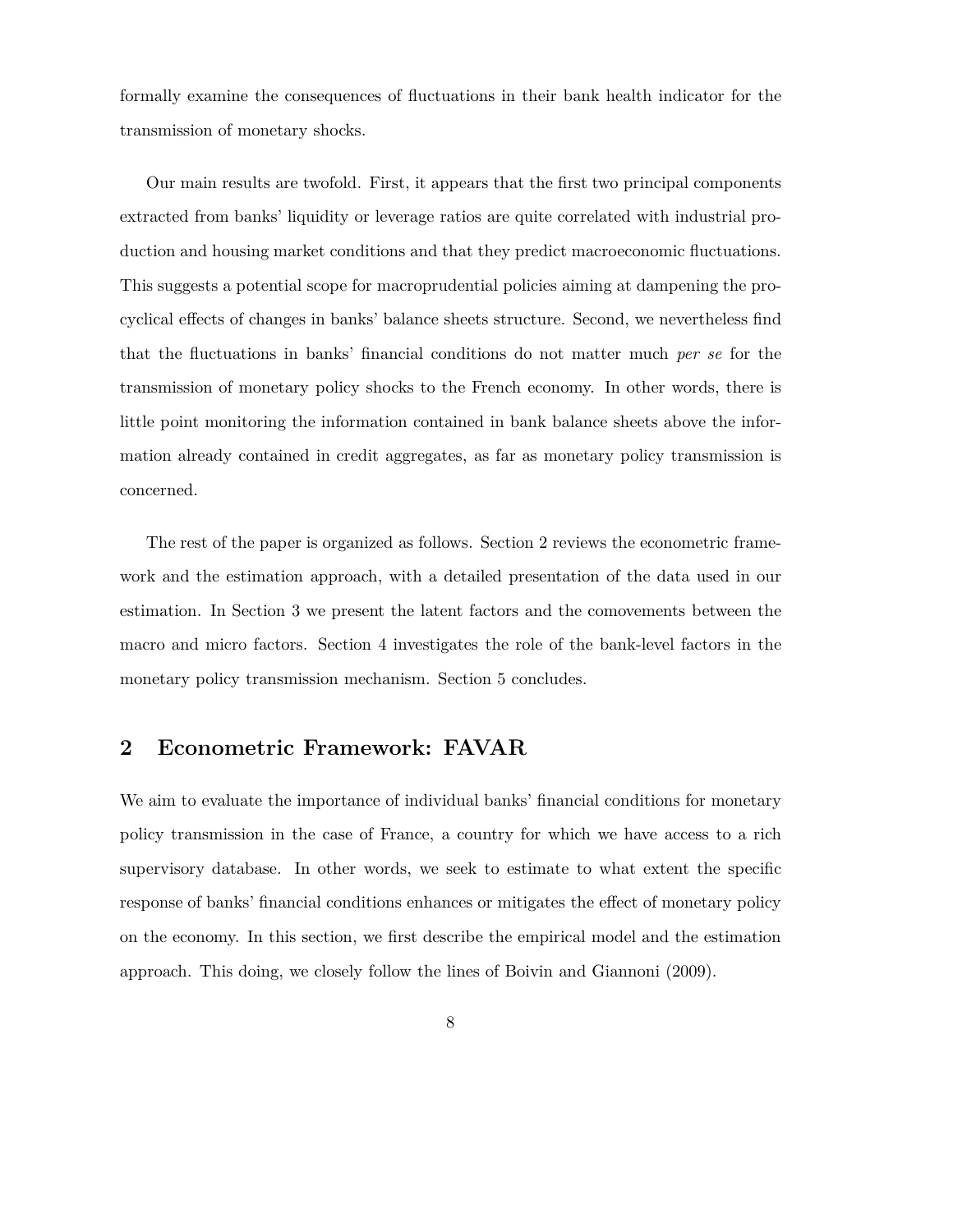#### **2.1 Description of FAVAR**

We consider an econometric framework based on a standard macro FAVAR model, that we extend to include additional factors summarizing the financial health of individual banks. We assume that the macroeconomic conditions can be adequately summarized by a *K ×* 1 vector of unobserved components or factors,  $C_t$ , while another  $K^* \times 1$  vector of factors *C ∗ t* is enough to describe the financial conditions of the banking sector. Note that, in what follows, the variables related to microeconomic information on banks will always be denoted with a star (*∗*). In practice, we can assess the state of the economy and the health status of resident banks using (1) a large vector of macroeconomic indicators (denoted by *Xt*) and (2) a vector of individual bank balance sheet indicators for a large number of banks (denoted by  $X_t^*$ ). These vectors are of dimension  $N \times 1$  and  $N^* \times 1$ , respectively.

We assume that the macroeconomic indicators are related to the state of the economy and that disaggregated bank balance sheet ratios are related to the overall financial conditions of the banking sector according to the following observation equations:

$$
X_t = \Lambda C_t + e_t \tag{1}
$$

$$
X_t^* = \Lambda^* C_t^* + e_t^* \tag{2}
$$

where  $\Lambda$  and  $\Lambda^*$  are matrices of factor loadings and the  $N \times 1$  (and  $N^* \times 1$ ) vectors  $e_t$  and  $e_t^*$ stand for (mean-zero) series-specific components. By construction, these specific terms are uncorrelated with the common components  $C_t$  or  $C_t^*$  within each equation, but are allowed to be serially correlated and (weakly) correlated across indicators. Note that the number of common factors is assumed to be small relative to the number of indicators (*N > K* and  $N^* > K^*$ ). Within this framework,  $C_t$  and  $C_t^*$  represent two sets of components, common to all data series in each block and, in general, correlated across the two sides of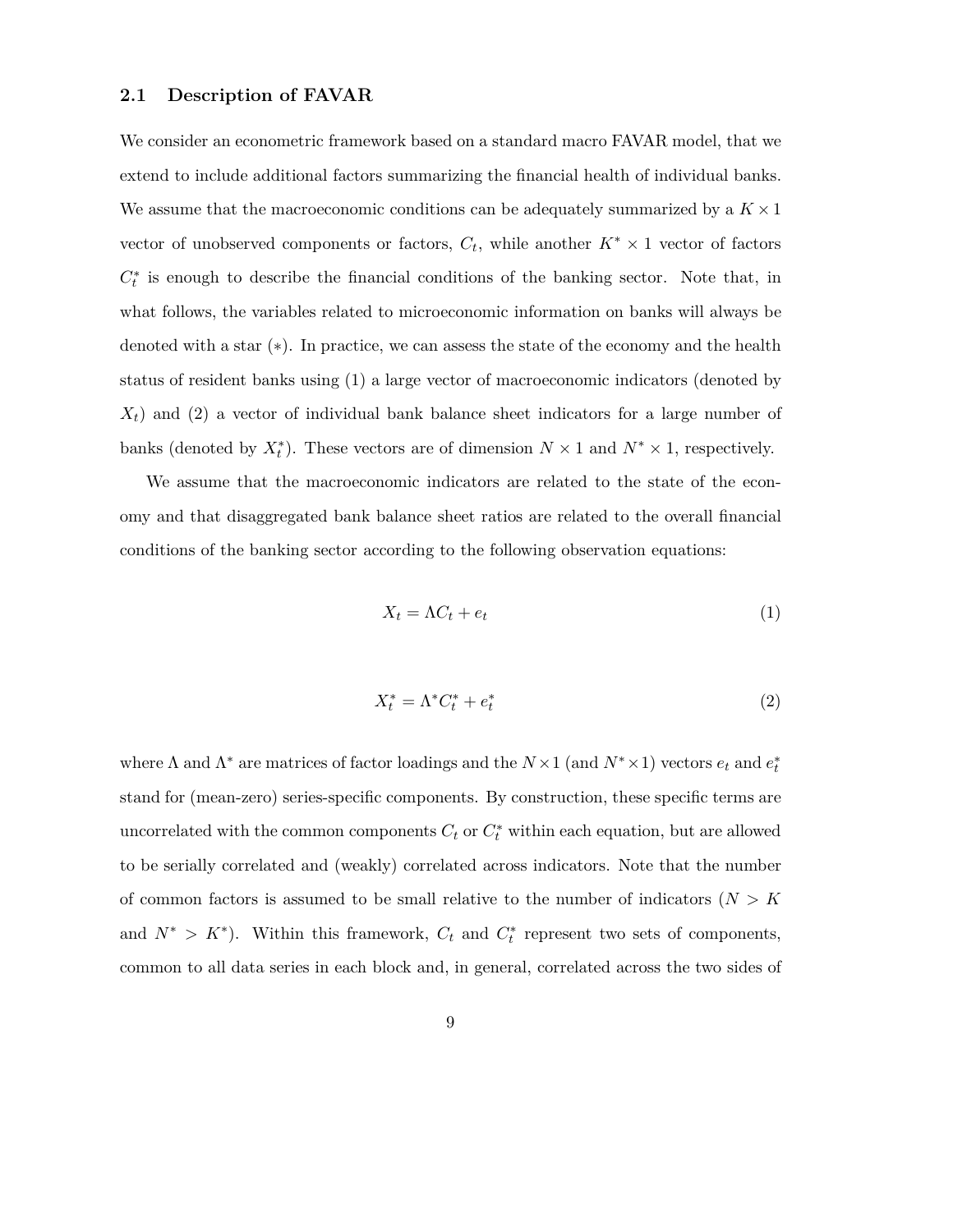the economy (macro conditions vs bank financial conditions).

The common factors should be understood as pervasive forces that drive the common dynamics of the data in each block, summarizing at each date either the state of the "real" economy or the financial strength of banks, as reflected by the equations  $(1)$  -  $(2)$ . The variables in  $X_t$  are then taken as noisy measures of the underlying unobserved factors  $C_t$ . This means, for instance, that GDP growth, which belongs to the vector of macro series, is a noisy measure of "real activity", while the liquidity or leverage ratio of a bank *j*, which belongs to the vector of banking sector series, is a noisy measure of the financial health of the overall banking sector. We note that, in principle, it is not restrictive to assume that  $X_t$  depends only on the current values of the factors, since  $C_t$  might capture arbitrary lags of some fundamental factors.<sup>7</sup>

The dynamics of the common factors, i.e. the transition equation, are modeled as a structural VAR:

$$
\Phi_0 \begin{bmatrix} C_t^* \\ C_t \end{bmatrix} = \Phi(L) \begin{bmatrix} C_{t-1}^* \\ C_{t-1} \end{bmatrix} + \begin{bmatrix} v_t^* \\ v_t \end{bmatrix}
$$
\n(3)

where  $\Phi_0$  is a matrix of appropriate size on which we later impose some restrictions,  $\Phi(L)$ is a lag polynomial of finite order, and the "structural" shocks  $v_t$  and  $v_t^*$  are assumed to be i.i.d. with zero mean and diagonal covariance matrix *Q* and *Q<sup>∗</sup>* respectively. These shocks are uncorrelated, but anyone of them may affect common factors of the other block (French economy versus banks' financial conditions) immediately or over time, through the off-diagonal elements of  $\Phi_0$  and  $\Phi(L)$ . By premultiplying both sides of (3) by  $\Phi_0^{-1}$ ,

<sup>7</sup> Stock and Watson (1999) refer to (1) as a dynamic factor model.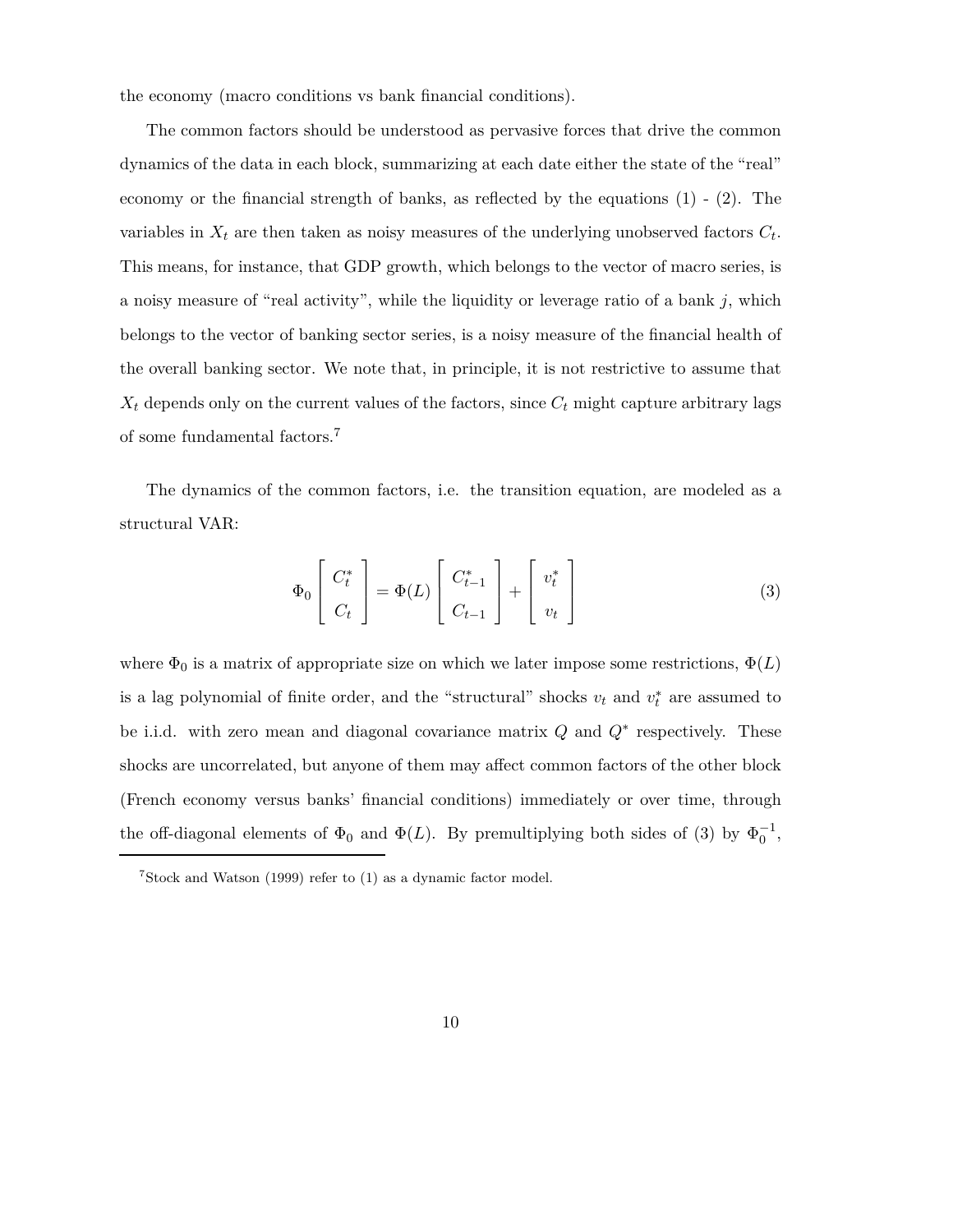the structural VAR has then the following reduced-form representation:

$$
\begin{bmatrix} C_t^* \\ C_t \end{bmatrix} = \begin{bmatrix} \Psi_{11}(L) & \Psi_{12}(L) \\ \Psi_{21}(L) & \Psi_{22}(L) \end{bmatrix} \begin{bmatrix} C_{t-1}^* \\ C_{t-1} \end{bmatrix} + \begin{bmatrix} u_t^* \\ u_t \end{bmatrix}
$$
 (4)

where the reduced-form innovations  $u_t$  and  $u_t^*$  may be cross-correlated.

Since we are interested in characterizing the effects of monetary policy on the economy, we want to include in the vector of macroeconomic common components an observable measure of the monetary policy stance. As it is commonly the case in VAR studies of monetary policy in European countries, we consider here that the 3-months money market rate,  $R_t$ , (i.e. the 3-months PIBOR before 1999 and the 3-months EURIBOR afterwards) is an appropriate measure of the monetary policy stance in France over the period from 1993 to 2009. The short term interest rate is thus allowed to have a pervasive effect throughout the economy and is considered as a common component of all macro data series. This way, we can write

$$
C_t = \left[ \begin{array}{c} F_t \\ R_t \end{array} \right] \tag{5}
$$

where  $F_t$  is a vector of latent macroeconomic factors summarizing the behavior of the rest of the French economy.

#### **2.2 Estimation**

We estimate the empirical model using Boivin and Gianonni's (2009) variant of the twostep principal component approach developed notably by Stock and Watson (2002) and BBE (2005).

The first step consists of extracting separately principal components from  $X_t$  and  $X_t^*$ in order to obtain consistent estimates of the common factors under the structure laid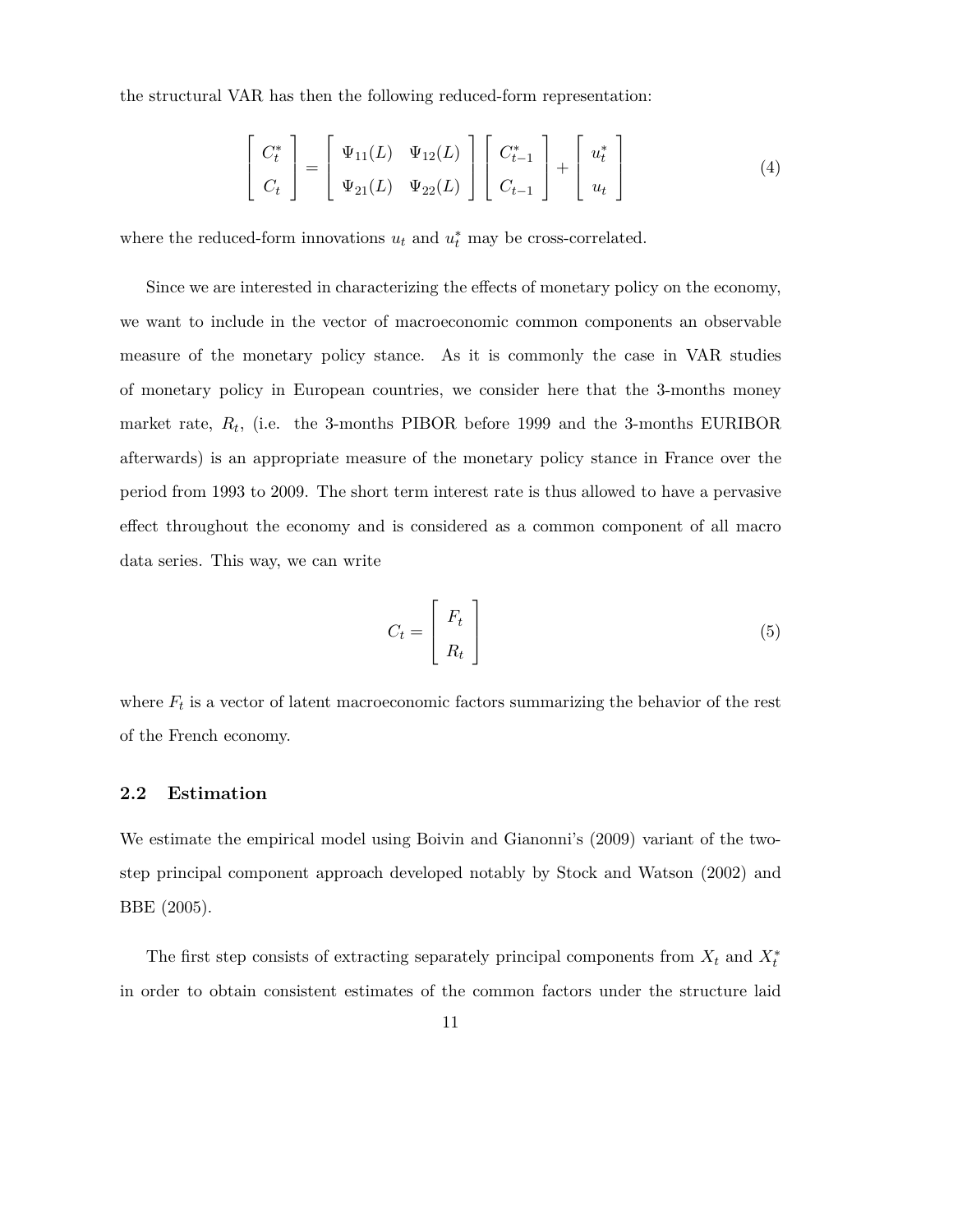out. As stated above, we impose the constraint that the short term interest rate is one of the factors for the set of macroeconomic series. This guarantees that the other estimated latent factors recover dimensions of the common dynamics that are not captured by the short term interest rate. Starting from an initial estimate of  $F_t$ , denoted by  $F_t^{(0)}$  and obtained as the first *K −* 1 principal components, we thus iterate through the following steps:

- 1. Regress  $X_t$  on  $F_t^{(0)}$  $\hat{\lambda}_t^{(0)}$  and  $R_t$ , to obtain  $\hat{\lambda}_R^{(0)}$  $\mathbb{R}^{(0)}$ .
- 2. Compute  $\tilde{X}_t^{(0)} = X_t \hat{\lambda}_R^{(0)} R_t$ .
- 3. Estimate  $F_t^{(1)}$  $\tilde{X}_t^{(1)}$  as the first  $K-1$  principal components of  $\tilde{X}_t^{(0)}$  $t^{(0)}$ .
- 4. Back to 1.

As far as the common factors spanning individual bank balance sheet data are concerned, we do not impose any constraint in the first step. We simply estimate  $F_t^*$  as the first  $K^*$  principal components of  $X_t^*$ , where  $X_t^*$  collects series of individual bank ratios as explained below in the data section.

In the second step, the short term rate is added to the estimated macroeconomic factors *F*<sup>*t*</sup> and the VAR in  $C$ <sup>*t*</sup> and  $C$ <sup>\*</sup><sub>*t*</sub> (equation 4) is estimated. The matrix polynomial  $\Psi_{21}(L)$ is then of particular interest, since it captures the lagged effect of banking conditions on macroeconomic factors. Note that the VAR coefficients  $\Psi_{ij}(L)$  are identified provided that the variance-covariance matrix of the innovations  $\left[u_t^{*'}, u_t'\right]'$  is non-singular. In particular, a sufficient condition for the coefficients in  $\Psi_{21}(L)$  to be identified is that the factors standing for banking conditions do Granger-cause macroeconomic factors, an issue that we explore below.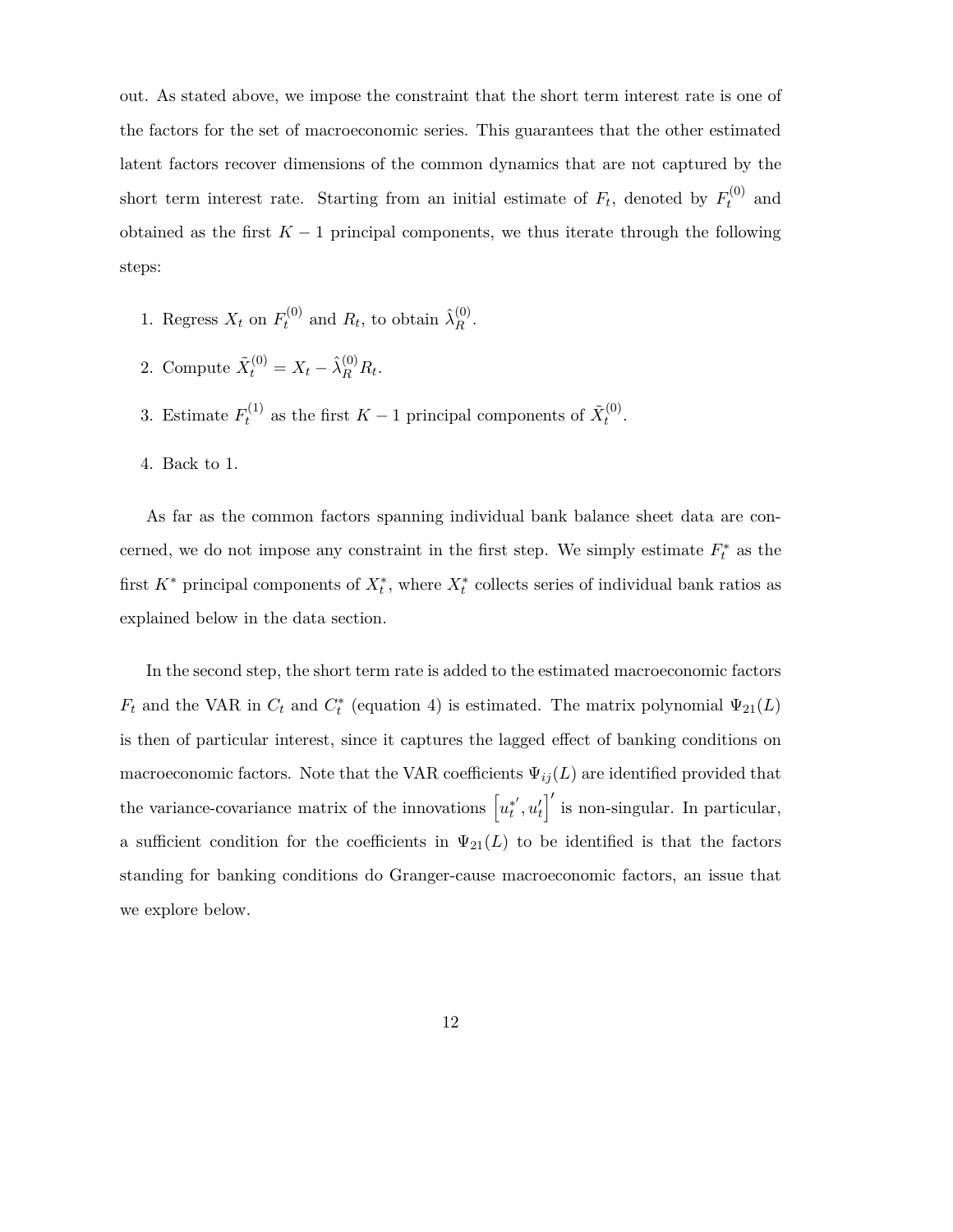#### **2.3 Data Description**

We use two distinct sets of data for the estimation of the FAVAR: a bank level one and a macroeconomic one, both over the period 1993:2 to 2009:1, with quarterly frequency. Regarding the first dataset, a distinctive feature of our study is that we make use of a large database of disaggregated bank balance sheet information as collected by the French supervisory agency (Commission bancaire). This database is particularly attractive because of its exhaustive coverage of all credit institutions chartered in France.<sup>8</sup> Nevertheless, its time depth is limited - bank balance sheets details are only available (with this broad coverage and under consistent reporting guidelines) since the first quarter of 1993. Although this tends to limit econometric investigations, it may also be noted that the year 1993 coincides with the adoption of Bank of France's independence by law, as well as with the launch of the last stage of the convergence process towards the EMU. This way, the period from 1993 to 2009 may be seen more convincingly as a single monetary policy regime, without any significant structural break (a point that we will discuss more in depth below, while presenting the impulse response functions computed from the FAVAR).

The macroeconomic dataset comprises 68 macroeconomic series, 60 series for the French economy and 8 series for the German economy. All macro series have been transformed to induce stationarity when necessary, as indicated in the Appendix. Other details about data sources and definitions are also provided in the Appendix. The inclusion of some key German series is motivated by the fact that the French monetary policy was largely tied to the monetary policy of the German Bundesbank during the run-up to the EMU and, notably, from 1993 on, within the frame of the European exchange rate mechanism. Including measures of both French and German activity, inflation and money prevents the implicitly estimated monetary policy function within the FAVAR to suffer

<sup>&</sup>lt;sup>8</sup>Note that this balance sheet information is collected on a territorial basis, which means that credit granted by subsidiaries of French banking groups abroad is not reported.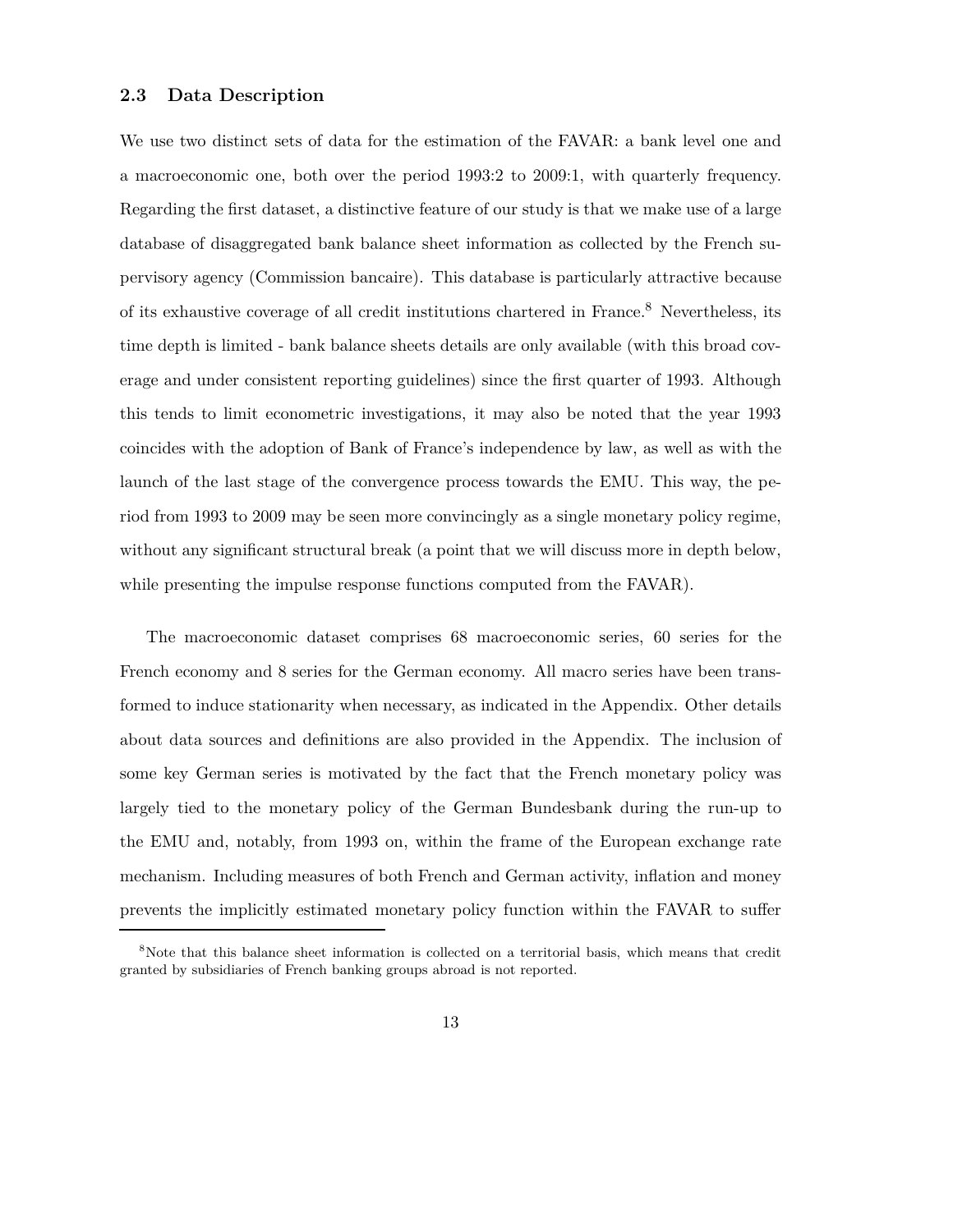from significant structural breaks due to the introduction of the euro and the consecutive delegation of the French monetary policy to the ECB. In particular, we rely on the fact that both countries, taken together, account for roughly half of the GDP of the entire euro area and behave (partly by construction) in a quite similar way to the euro area average which is the relevant aggregation level for the ECB since 1999.

Our initial bank-level dataset, with some 620 credit institutions at sample end, is not directly suitable for the purpose of factor analysis because of (1) the high degree of heterogeneity between institutions of different types and (2) the wide-ranging process of concentration within the French banking sector during the 1990s: indeed, the number of institutions shrunk by a factor 2.5 over the period from 1993 to 2009, implying that many banks were not observable over the whole period. Selecting an adequate sub-sample of banks involves thus a difficult trade-off. The right balance has to be struck between, on the first hand, keeping enough individual banks to catch something of the dispersion of banks' financial conditions in the estimated factors, and, on the second hand, discarding enough a-typical small institutions so that the few PC factors we extract from the final sample are economically meaningful.

To alleviate the heterogeneity issue and focus on "banks" as commonly understood (i.e. credit institutions whose business is to some large extent to collect deposits from the public and grant credits to non-financial agents), we first removed several categories of specialized credit institutions. These special categories include specialized financial institutions (such as leasing banks, customer credit institutions, factoring institutions etc.), municipal credit institutions and regional development institutions. We also dropped the regional branches of the three large mutualist and cooperative banks (in order to avoid double counting when the group head also reports for the entire network), the regional saving banks affiliated to a large savings bank network (whose individual ratios were suspected to be affected by important within-network transfers), as well as the branches of foreign held commercial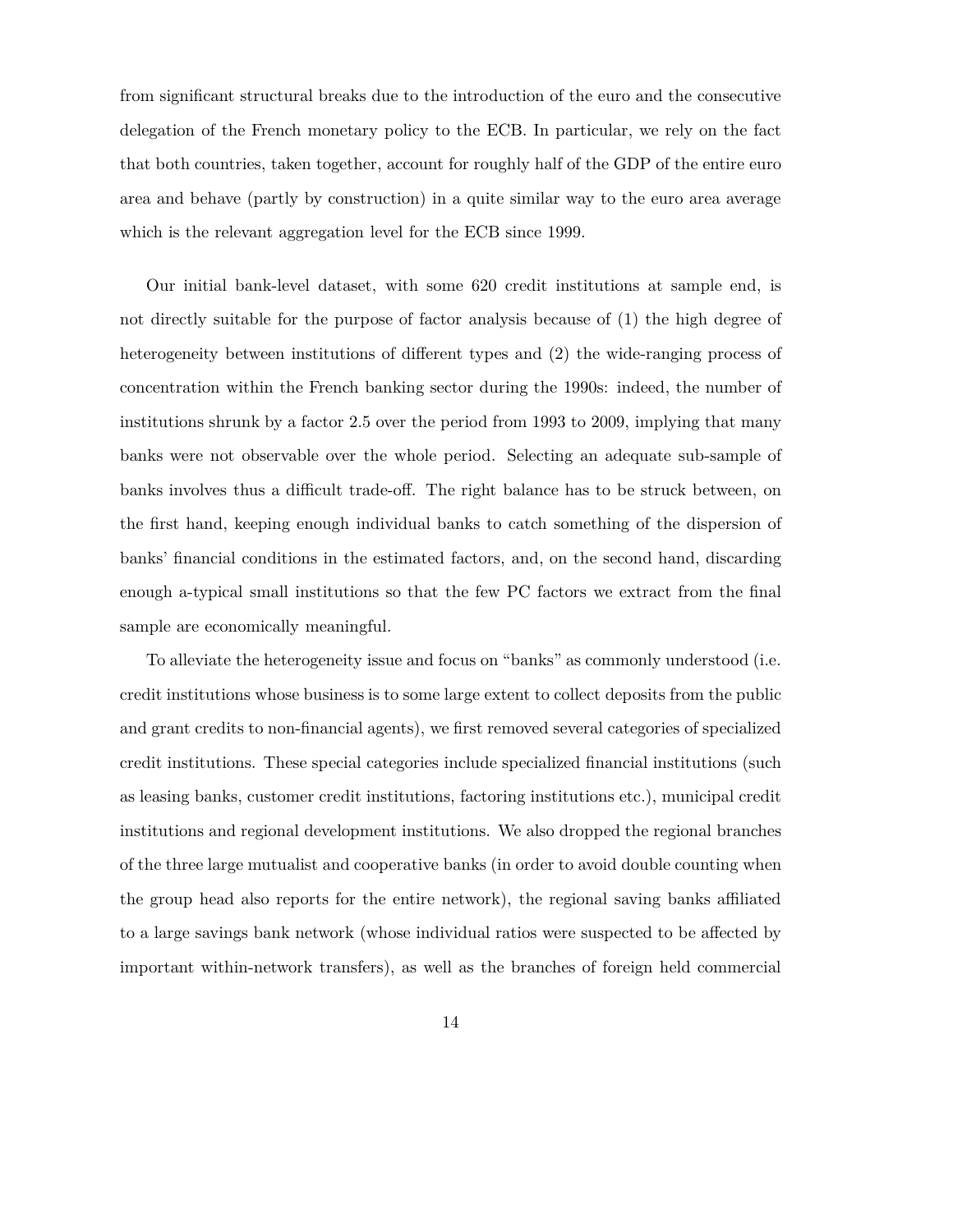banks (whose credit policy and financial health may be relatively immune to local economic conditions).<sup>9</sup> Finally, we also dropped commercial banks that operate only in the French overseas territories. Overall, this preliminary cleaning leaves us with a population of 105 banks at sample end, accounting for 77% of total customer credit and 79% of total assets in the initial database.<sup>10</sup>

At this stage of the database cleaning process, the population of banks remains still very heterogenous in terms of assets size and business profile. A quarter of these institutions are very small banks, mainly private banks, local banks or specialized institutions, with a total of assets below 500 millions euro each at sample end. Since the unobserved factors  $C_t^*$  are extracted by unweighted principal components analysis, keeping so many small banks implies that the information from the small banks ratios (that have little macroeconomic significance but are often more volatile) can have a disproportionate bearing on the estimated factors, which would be detrimental to their economic significativity. We thus chose to drop from the above selected categories the banks belonging to the first quartile in terms of mean total assets.<sup>11</sup> Besides, as the FAVAR approach requires a balanced dataset, we are forced to keep only the banks for which we have data over the entire period 1993-2009.<sup>12</sup>

Combined, these two steps reduced the population to a sample of 60 banks, making up nearly 71% of total customer credit (and 71% of total bank assets). For each of these

<sup>&</sup>lt;sup>9</sup>For instance, Peek and Rosengreen (2000) show that the lending capacity of branches of Japanese banks in the US, in the late 1990s, was heavily constrained by the capital crunch faced by the mother institutions in Japan, leading to severe restrictions in the US commercial mortgage market.

 $10^{\circ}$ Customer credit is defined throughout as loans to non-banks in the supervisory database.

 $11$ <sup>The 26</sup> banks thus discarded have average total assets below 405 millions euros over 1993-2009.

 $12$ This doing, we obviously created a potential for a selection bias problem. An alternative, often considered in papers running panel regressions on individual bank data, consists of reconstructing mergers and acquisitions backward in time, in order to keep information both from target and buying banks before the M&A (cf. for instance Loupias et al., 2002). This approach means in practice adding the corresponding balance sheet items of both banks prior to the merger. We think this method would be inappropriate for the purpose of our analysis, since it would end up creating individual measures of banks' financial health that did not exist in reality, adding this way uncontrolled sources of noise into the data.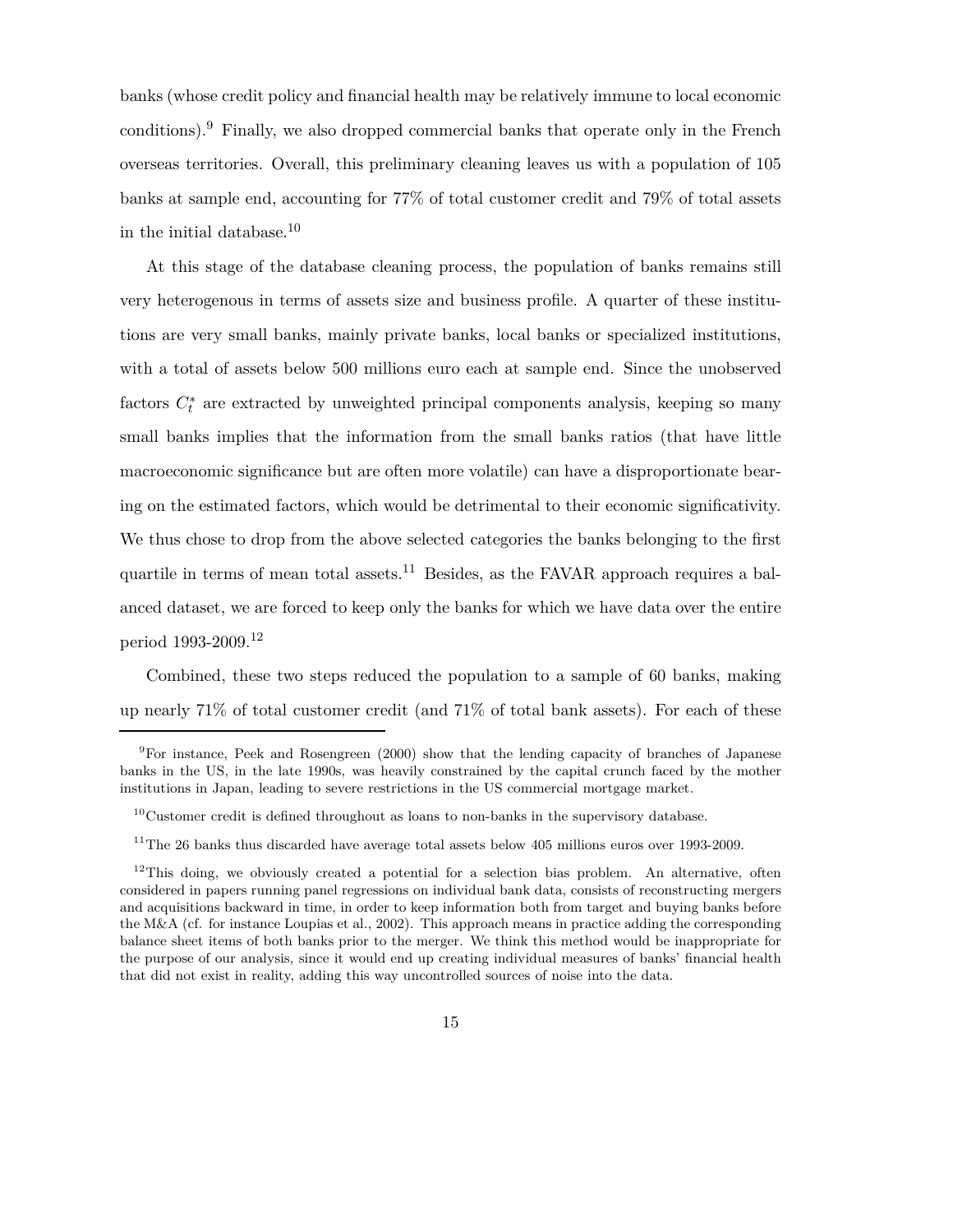banks, we constructed three different financial ratios as defined below in more details. Finally, a visual inspection of these ratios, cross-checked with the results of standard Bai and Perron tests of mean stability, revealed large statistical breaks for about half of these institutions, the bulk of them being again smaller banks accounting together for some 2% of total credit. We could check that these breaks are generally not explained by either acquisitions or changes of regulatory category, but may reflect other sources of statistical noise like changes in capital detention or business lines, about which we have no information in the database. We thus decided to correct for the biggest breaks using a simple statistical procedure along the lines of Den Haan et al. (2007). More precisely, for each ratio dataset, we computed growth rates of the ratio series and identified outliers as values distant from the cross sectional mean by more than 2.63 standard deviations. We replaced these outlier growth rates by the corresponding cross sectional means. Index ratio series were then reconstructed using the corrected growth rates and starting from the initial level values of the ratios. Finally, we dropped 8 banks, mainly market banks, that presented more than 20% outliers for at least one of the ratios.<sup>13</sup>

The resulting final sample consists of 52 commercial and cooperative banks accounting for 70% of total loans granted by all credit institutions at sample end (and 69% of total assets). Figure (1) shows the share of our sample in the total of bank loans over the whole period (1993:1-2009:1). This share increased somehow through time, staying between 66% and 70% since early 1997.

For each bank in the sample, we define three ratios that capture key dimensions of a bank's financial situation: one liquidity ratio and two leverage ratios, a total (or broad) leverage ratio and a credit (or narrow) leverage ratio. Both types of ratios have been identified in the empirical panel literature as important determinants of banks' reaction to monetary policy shocks, in line with the standard descriptions of the credit channel

 $13$ In the final ratio datasets, the outlier detection procedure implied a correction of  $3\%$  of the observations in the case of the broad leverage ratio, and less than 2% for the other ratios.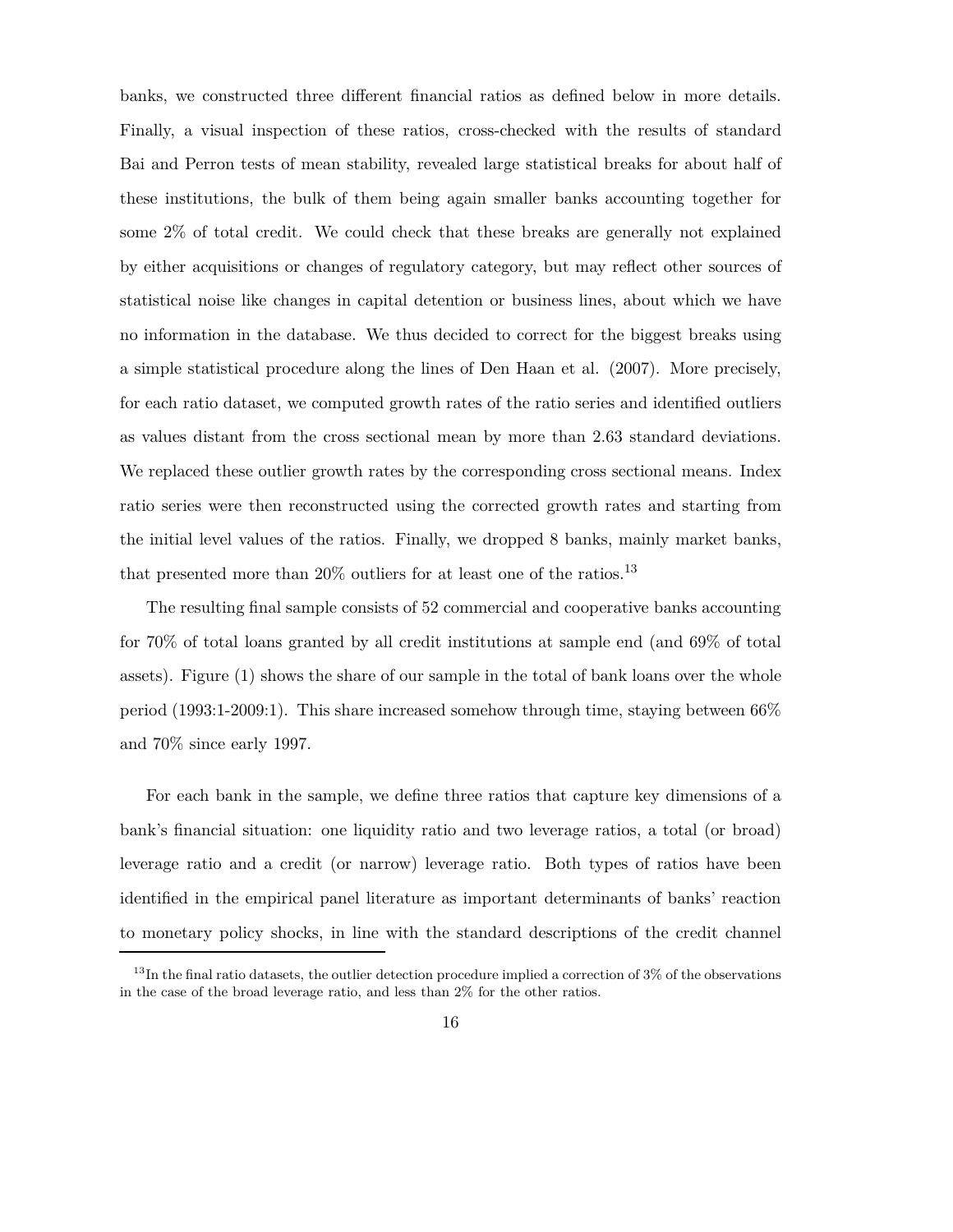and the renewed versions of the same theory (like the bank capital channel of Van den Heuvel, 2002). The introduction of total leverage ratios is also motivated by Adrian and Shin's (2009c) recent findings that the total leverage of at least some US credit institutions is highly procyclical and their proposal that banks' leverage should be more closely and systematically monitored in a macroprudential perspective.<sup>14</sup>

We compute firstly an indicator of bank *liquidity* (labelled LIQ in the following), which we define as the ratio of liquid assets to total assets. Liquid assets are computed as the sum of cash, interbanking transactions, securities bought under repurchase agreements and securities held in the trading portfolio.

Secondly, we define our broad measure of *leverage* (LEV1) as the ratio of total assets to tier one capital. This broad leverage ratio is thus the inverse of the capitalization ratio often considered in earlier panel data studies.<sup>15</sup> Finally we also compute a narrow measure of leverage (LEV2), defined as the ratio of customer credit to tier one capital. Although less frequently used in the academic literature, this second leverage ratio is monitored by the French regulators on a regular basis, which motivates its inclusion in our study.<sup>16</sup>

Table (1) presents some descriptive statistics for our sample in 1999 Q1. Note that the sample, although relatively small and centered on banks of relatively close types, is still quite diverse along the standard dimensions explored by the credit channel literature, be it in terms of size (with total assets ranging from 268 millions euro to 1,390 bns euro), liquidity (with a ratio between  $1\%$  and  $99\%$ ), or leverage (with a broad ratio between 1.2 and 125).

Factor estimation using principal components requires stationary times series.<sup>17</sup> Al-

 $14$ Regulatory capital ratios would have been equally interesting candidates, but this information was not available with enough time depth to be used in a time series analysis.

<sup>&</sup>lt;sup>15</sup>See, for instance, Kishan and Opiela (2000) and Loupias et al. (2002) for the French case.

<sup>&</sup>lt;sup>16</sup>Cf. for instance Commission bancaire  $(2009, p. 69$  et sq.)

<sup>&</sup>lt;sup>17</sup>Although simple methods have been proposed to estimate consistent factors from non-stationary panel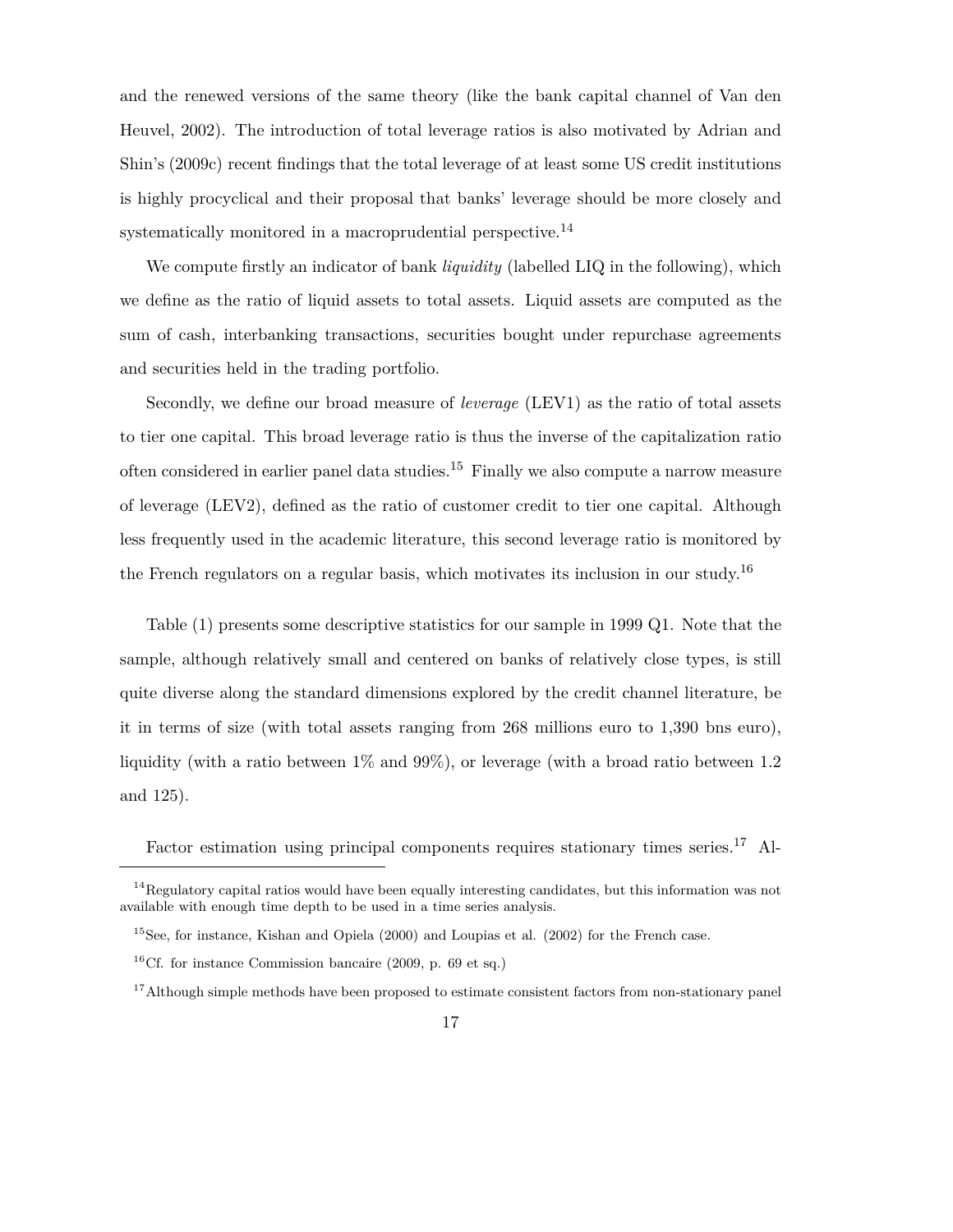though it seems reasonable to assume from an economic point of view that bank ratios should be stationary, standard unit root tests reveal that it is not always the case from a statistical point of view in our sample.<sup>18</sup> Neglecting the results of such tests and keeping stochastic trends in the ratio datasets may lead to inconsistent estimates of the bank ratio factors and spurious correlations of these factors with the most persistent macroeconomic series in our database, in particular interest rates. We thus took the first difference of the individual ratio series that showed a unit-root at the 95% probability level, and left other ratios series unchanged.<sup>19</sup> Last, note that, following common practice, all macro and micro series were demeaned and standardized before extraction of the factors by PCA.

#### **2.4 Specification of the FAVAR**

The empirical model presented above is a dynamic factor model that links a large set of observable indicators to a small set of common components through the observation equations  $(1)$  -  $(2)$ . The evolution of the common components is then specified by the transition equation (3) or its reduced-form representation (4). Theoretically, to the extent that we keep a sufficiently large number of common components from the PCA of each data block, the estimated factors collected in  $C_t$  and  $C_t^*$  span the same space than the unknown "true" factors or latent variables that drive the set of noisy indicators  $X_t$  and  $X_t^*$ . The issue of the number of factors selected is thus an important one in theory. In practice, however, there is still no clear consensus about the right analytical criteria for the choice of this number and numerous applications rely on judgemental or empirical evidence like, for instance, the change induced to the estimated impulse response functions (IRF) when new factors (accounting for a smaller part of the database variance) are added to the FAVAR

data (see the PANIC methodology by Bai and Ng, 2004), such methods are not suited for datasets mixing stationary and non-stationary series. Besides, the FAVAR approach requires stationary factors.

<sup>&</sup>lt;sup>18</sup>We ran ADF tests with a constant and a number of lags selected according to the AIC.

<sup>19</sup>Between 64% and 83% of the ratios were considered as having a unit root, depending of the type of ratio.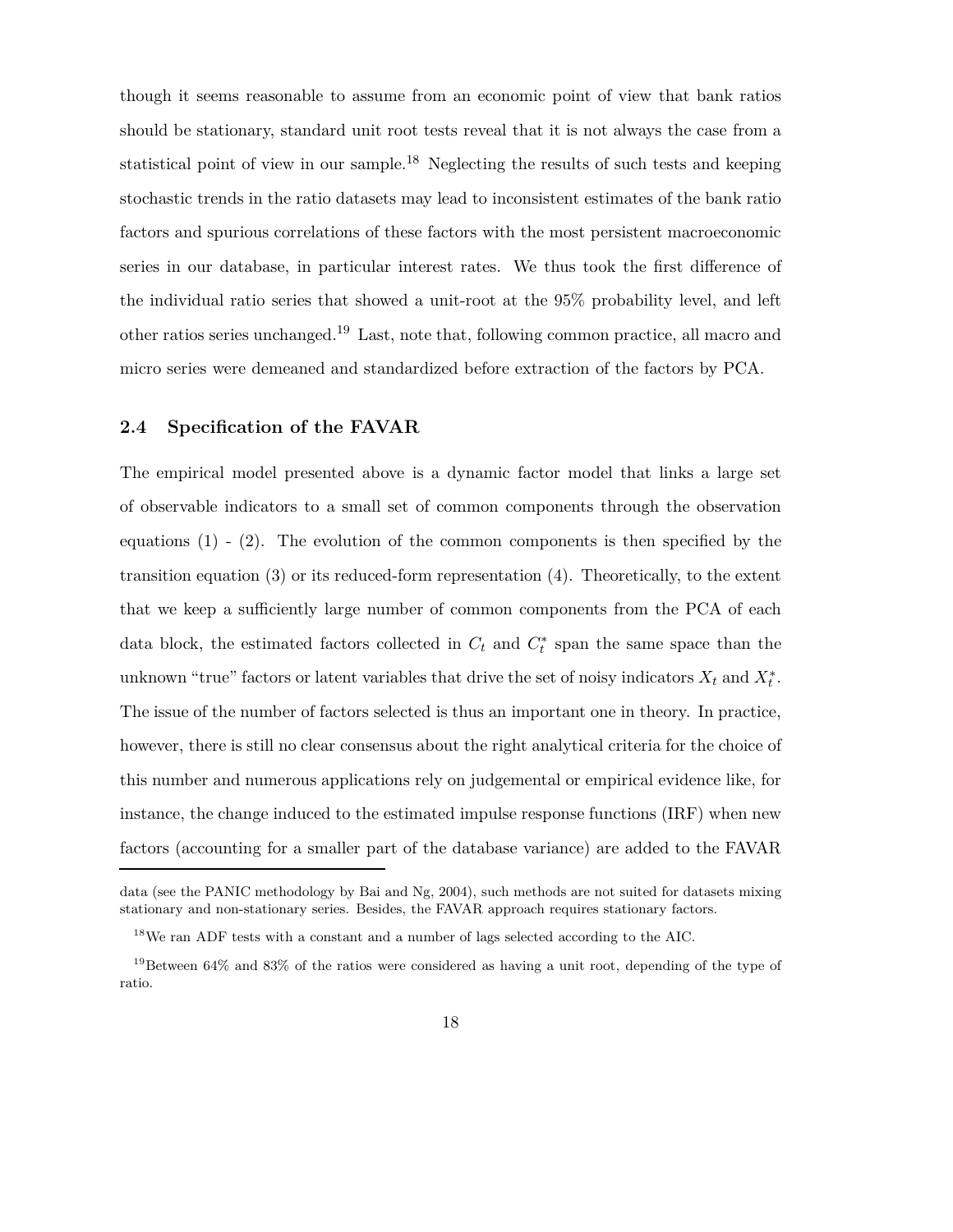model.<sup>20</sup>

In our case, it should be borne in mind that the class of specifications we can consider is severely constrained by the sample size (64 quarters of observations), which especially limits the number of lags in (4) as the number of factors gets larger. We want to include more than one common component from a given bank ratio dataset, in order to assess the potential impact of bank heterogeneity on the economy. Nevertheless, small sample size prevents us from including simultaneously common components from all three ratio datasets. We do then consider three distinct FAVAR models, replacing  $X_t^*$  with each of the three ratio datasets in turn.

We thus based the choice of the numbers of factors on two empirical criteria. Firstly, we computed Bai and Ng (2002) PCP2 and IC2 criteria, which indicated a maximum number of two factors for each of the three ratio datasets for the baseline sample of banks. Secondly, for each type of bank ratio, we estimated a FAVAR with up to six macroeconomic factors (including the short rate) and up to three common components from individual bank series. It appears that the form of the IRF to monetary policy shocks is quite robust to the inclusion of additional factors when at least four macro factors are included in the model. Whatever the bank ratio considered, our preferred specification of the corresponding FAVAR thus includes four macroeconomic factors and two bank ratio factors, and the transition equation (4) has  $1 \text{ lag}.^{21}$ 

 $^{20}$ This is the route followed e.g. by BBE (2005), Boivin and Giannoni (2009) and Boivin, Mojon and Gianonni (2008).

 $21$ Results from standard tests of lag selection were mixed. The Schwartz information criterium suggested one lag in the various FAVAR models, generally in line with the Hannan-Quinn criterium, while the Akaike information criterium suggested from 2 to 5 lags depending on the model.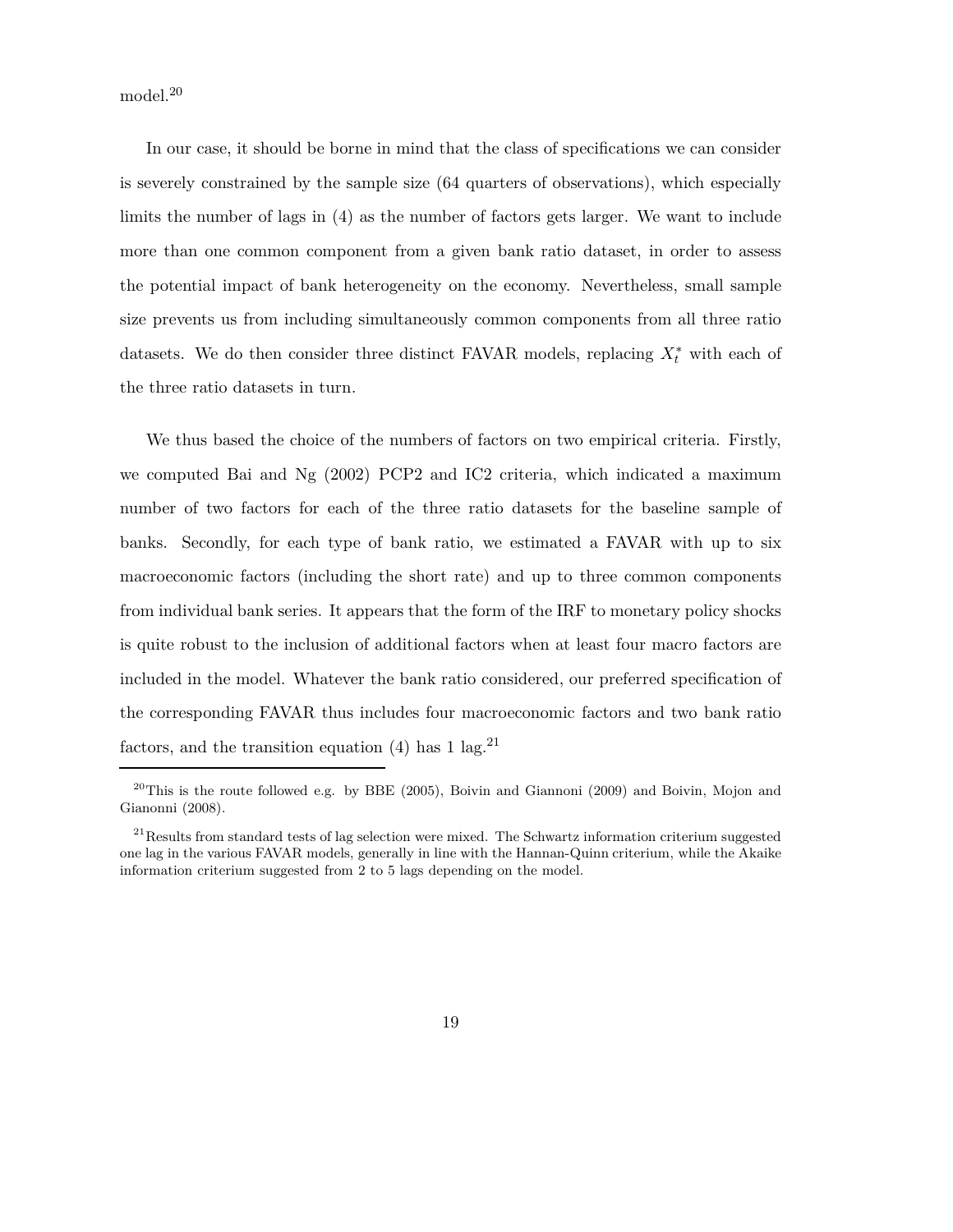#### **3 Bank balance sheets factors and macroeconomic dynamics**

We first aim at clarifying how the factors summarizing French macroeconomic dynamics relate to disaggregated bank-level factors, as extracted separately from three microeconomic datasets of individual liquidity and leverage ratios. In this section, we thus use the common factors extracted from our various datasets and first determine the fraction of fluctuations in indicators of real activity, inflation, credit aggregates and interest rates that can be explained by macro and bank-level factors respectively. This first simple look at correlations and Granger causalities suggests that there is potentially a scope for a macroprudential regulation of banks' leverage and liquidity with a view of limiting the extent of macroeconomic fluctuations induced by banks' behavior. In the next section, we will then compare the impulse responses of various key macroeconomic variables when bank ratio factors are allowed to interact with macro factors or alternatively when this additional feedback mechanism is artificially shut down.

#### **3.1 Interpreting the latent factors: a first look**

We start by examining how the macro and bank ratio or micro factors are correlated with each others and with key macro variables, in an attempt to roughly characterize these latent factors. Figure (2) shows the estimated macro factors, while the bank ratio factors are plotted in Figures (3) to (5).

Table (2) first reports the correlations of the first three macro factors (excluding of course the short term interest rate, which we force to be the fourth macro factor as explained above) with a selection of macroeconomic variables. The first latent macro factor obviously stands for a measure of the business cycle, with a high positive correlation to GDP growth and its components and a negative correlation to unemployment. The second macro factor is also positively correlated with GDP growth, but can be more easily characterized as driven by longer term interest rates, while the third macro factors tends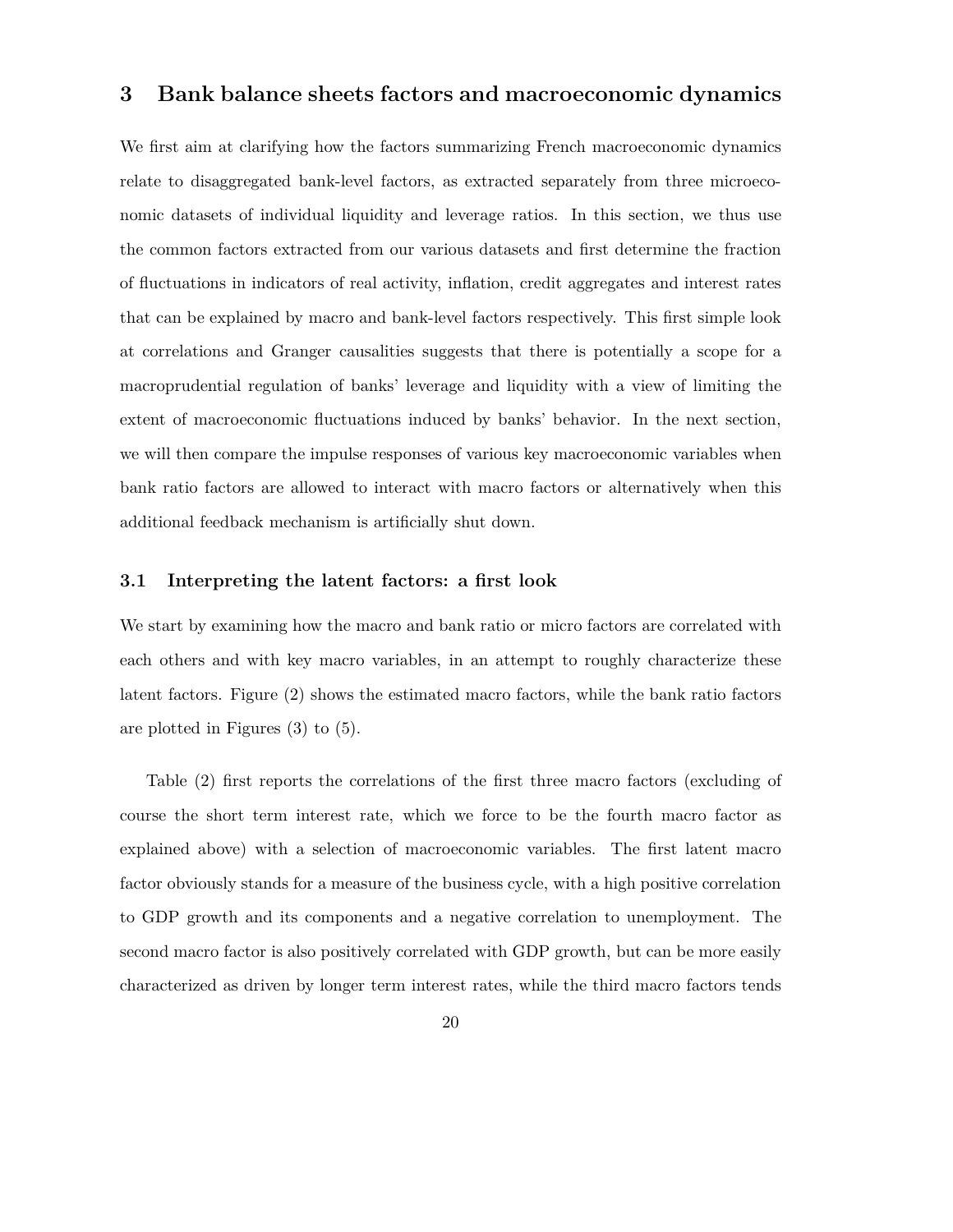to capture the dynamics of inflation.

Table (3) reports the correlation of the micro factors, as extracted separately from each of the three bank ratio datasets, with the macro factors. The first LIQ component is strongly correlated with the business cycle macro factor (and with opposite sign with the short term interest rate), while the second bank liquidity component is mostly correlated with the second macro "long term rate" factor, and the correlation coefficients is smaller. The second LEV1 factor and the first LEV2 factor have similar correlation profiles and are strongly correlated to the short term interest rate. The other two leverage factors are also correlated with the "interest rate" and "business cycle" macro factors, but the correlation is weaker. Overall, these preliminary calculations confirm the intuition that banks adjust key dimensions of their balance sheets to fluctuations in real activity and market interest rate conditions. We do not know however to what extent such adjustments are active, as part of their asset-liability management policy, or passive, as an effect of changes in demand for credit. Neither can we determine on the basis of this evidence alone whether changes in bank conditions have an impact on macro conditions.

#### **3.2 Comovements between macro and micro factors**

In a second step, we investigate to what extent French macroeconomic variables are explained by macro versus bank-based factors. To do this, we regress each macro variable on the three macro factors (including the short term interest rate) or the first two bank-based factors obtained for a given type of bank ratio, taking each type of ratio in turn. Table (4) reports the fraction of variance of the series listed (i.e. the  $R<sup>2</sup>$  of the least squares regressions) that is explained by the macro factors and the bank ratio factors of each type (i.e. either related to liquidity or leverage, broadly or narrowly defined), respectively.

As apparent in the first row of the table, the entire macroeconomic dataset,  $X_t$ , is on average strongly correlated with the common factors. The  $R<sup>2</sup>$  of the macro factors is of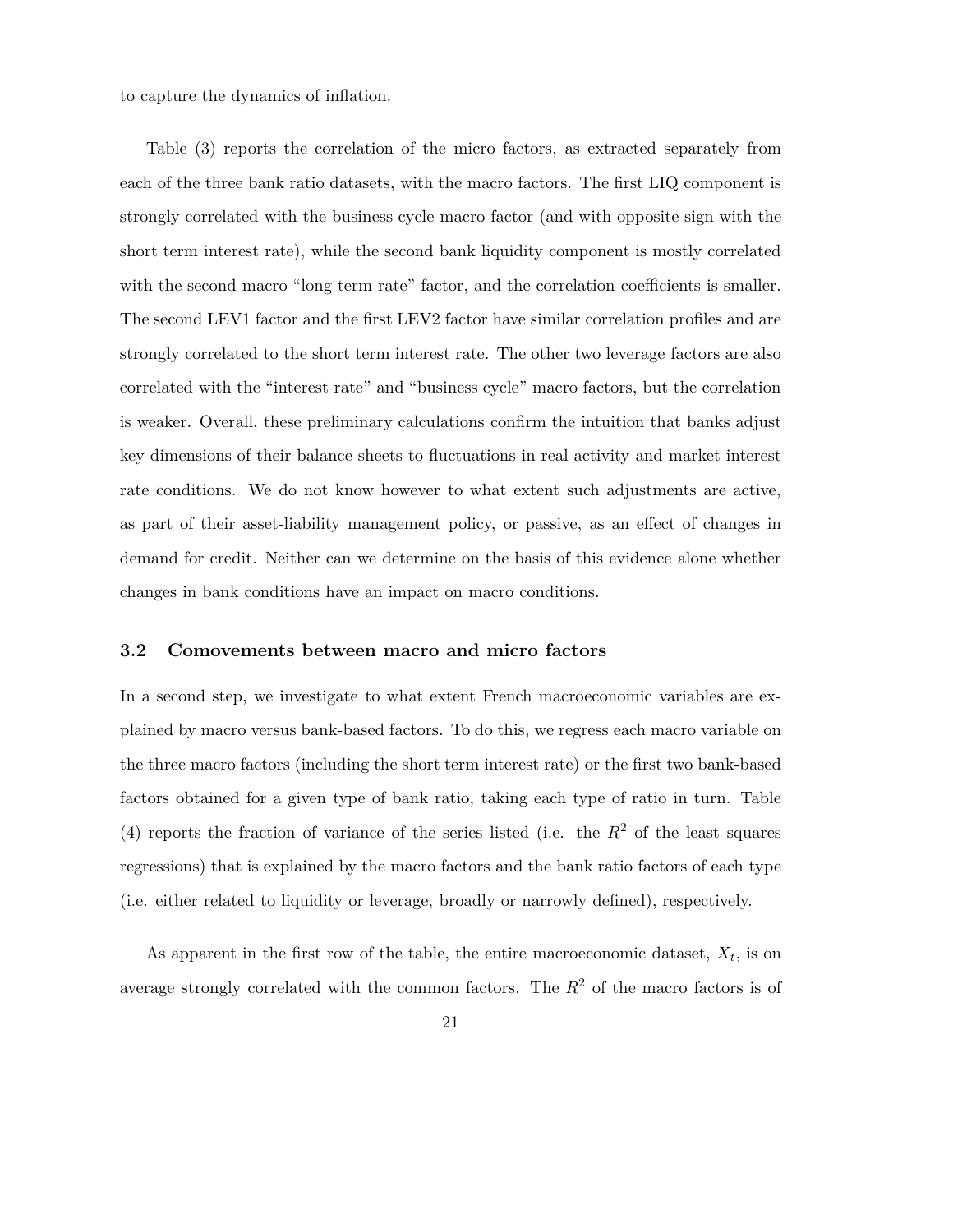0.56, showing that the macro factors capture a good part of fluctuations in the French economy overall. As could be expected, the first three PCA factors of each set of individual bank ratios are less correlated with the macro series on average, with an *R*<sup>2</sup> of between 0.11 and 0.28, depending on the type of bank ratio considered.

When looking more closely at selected macroeconomic indicators, we first find that quarterly growth rates of real GDP, industrial production, HICP inflation, employment and non-residential investment present high correlations with the macro factors  $(R^2 \text{ statis-})$ tics of 0.84, 0.88, 0.81, 0.80 and 0.67 respectively), while it is far less so for consumption (be it consumption of durable or non-durable goods). Macro factors also do a good job in tracking market and credit interest rates. The important point here is that most of the fluctuations in very cyclical variables are captured by only four macro factors. Note that the macro factors do also explain some 62% of the variance in house prices and 70% of the variance in housing loans.

Regarding the results of regressions on bank-level common components, we first find that bank liquidity and credit leverage factors explain a substantial part of the variance of housing prices (between 22% and 32%). The correlation with contemporaneous house price growth, while saying nothing about the direction of causality, highlights the fact that the recent boom and bust in housing prices over the last decade was largely associated with changes in individual banks' balance sheet. Rolling regressions over eight years period (not reproduced here to save space) show that this correlation was in fact higher, above 60%, over the decade from 1995 to 2005 which corresponds to the boom episode in France. Second, bank liquidity ratios are highly correlated with average bank interest rates for new loans, notably housing loans and investment loans to non-financial firms.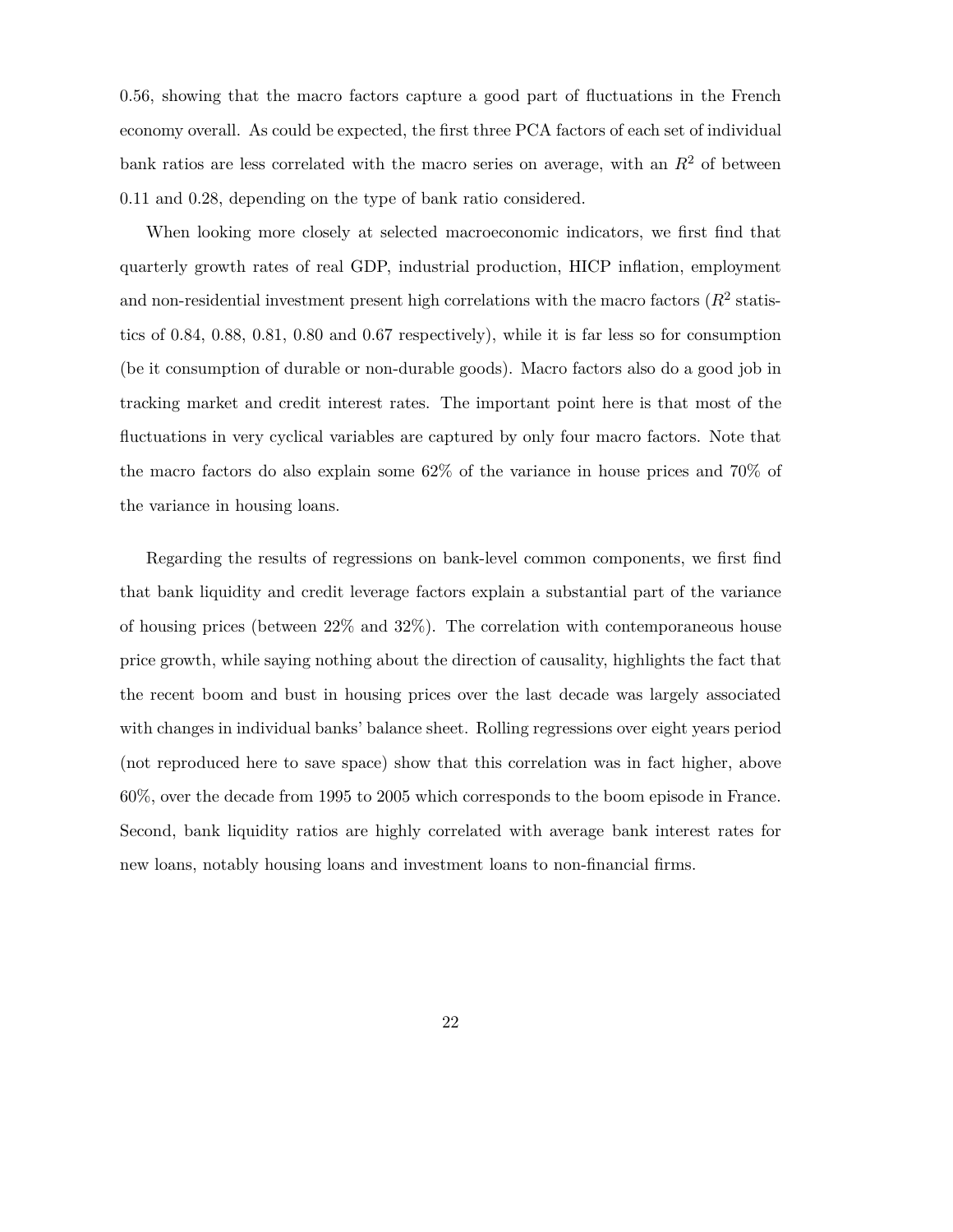#### **3.3 Do banks' financial conditions predict macro fluctuations?**

The correlations discussed so far shed some light on the interrelation between macroeconomic conditions and the balance sheets of individual credit institutions. However, we do not know so far whether changes in banks' balance sheets are passively driven by the macroeconomy or whether they actively contribute to shaping the business cycle, as the bank lending channel would suggest, or at least can help to predict it.

In a first attempt at identifying the information content of banks' financial conditions for future macroeconomic conditions, we computed standard Granger causality tests within each of the three FAVAR models with bank ratio factors. Table (5) reports in rows the results of tests of the joint significance of bank-level factors of a given type (as stated in columns heads) in a regression of each macro factor over all lags of all macro factors and lags of the bank ratio components. Under the null hypothesis, bank-level factors have no predictive power. The upper panel reports results of estimations over the whole sample, while the lower panel restricts to the period before the onset of the subprime crisis in 2007Q3.

The results show that the three types of bank ratios do not have the same informational content for macroeconomic conditions. The information extracted from narrow (respectively large) bank leverage predicts three (two) of the macro factors over the whole period, and of up to four macro factors over the pre-crisis period (at the 10% level). In particular, bank leverage factors consistently predict the short term interest rate and the "business cycle" factor one quarter ahead. In contrast, factors summarizing bank liquidity mainly predict the second macro factor, and, over the pre-crisis period, the "business cycle" factor. By the way, these results confirm that the coefficients  $\Psi_{21}(L)$  in the reduced form model (equation 4) are determinate, at least some of them.

While preliminary, the outcome of these causality tests suggests that microprudential regulations of liquidity or leverage of credit institutions should also matter in a macropru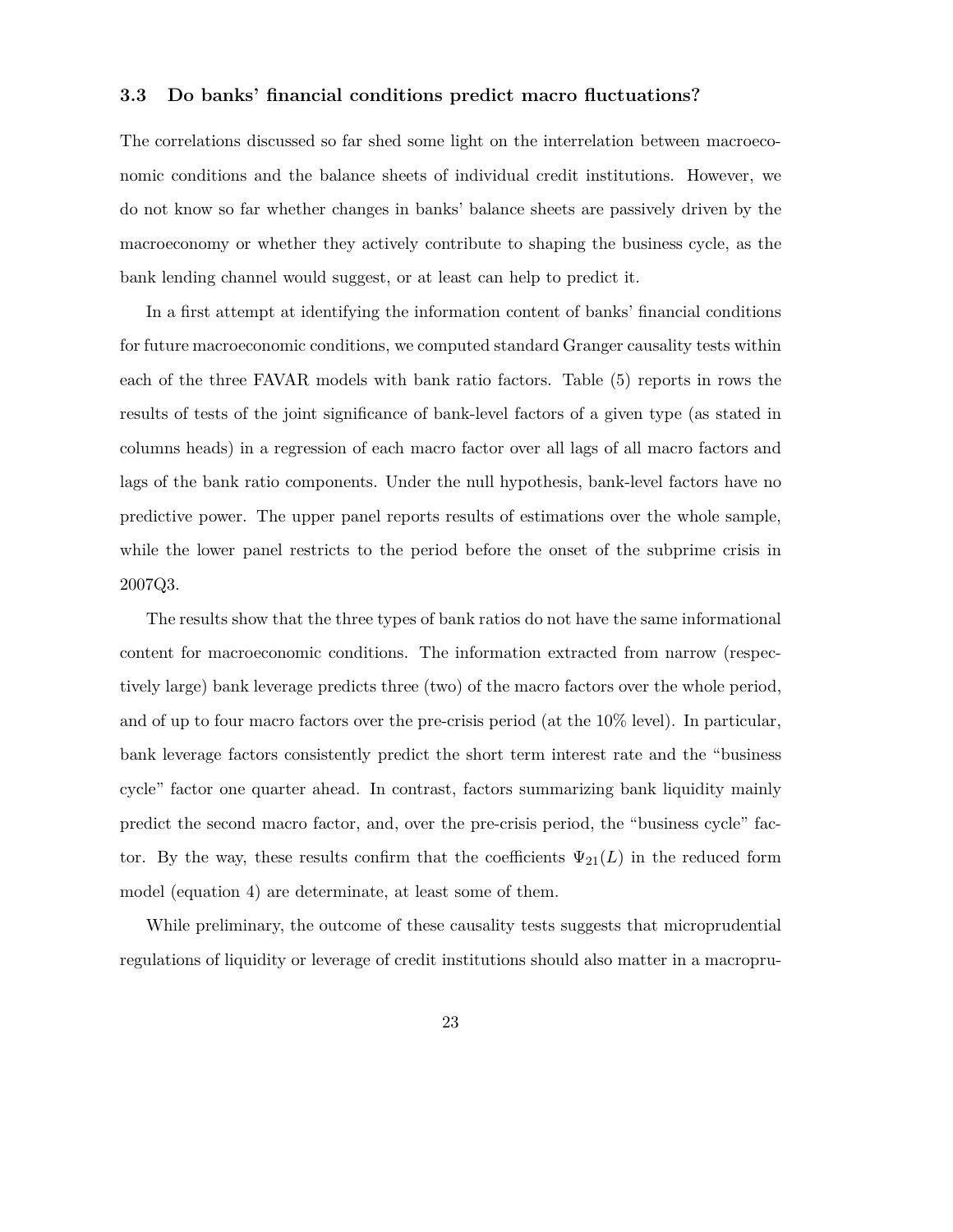dential perspective.<sup>22</sup>

### **4 Implications for the Monetary Transmission Mechanism**

We have documented so far that common components from key individual banks' balance sheet ratios commove with selected macroeconomic variables and, to some extent, drive changes in broad macroeconomic conditions. A natural question that arises then is whether the endogenous reaction of individual banks to an unexpected monetary policy impulse significantly alters the response of aggregate variables of interest (like GDP or consumer price inflation). The standard theory about the credit channel of monetary policy transmission suggests that the endogenous response of banks may amplify the effects of a monetary tightening, e.g. due to an increase in the external finance premium required by banks in face of an induced deterioration of borrowers' creditworthiness (financial accelerator effects) or, similarly, a rise in the external finance premium faced by banks following an induced deterioration in their own assets value (bank capital channel). Alternatively, theories of credit rationing suggest that capital shortages or liquidity constraints on the side of banks may, on the contrary, dampen the response of bank credit to monetary policy attempts at loosening overall financial conditions.

We investigate here this issue within the FAVAR framework presented above in section 2, following a general approach initiated by Boivin and Gianonni (2009). More precisely, we compare the impulse response functions (IRF) of selected macroeconomic variables to a 100 bp monetary policy shock under alternative hypotheses regarding the coefficients  $\Psi_{21}(L)$  in equation 4, which links macro factors to lagged bank-level factors. The difference between the IRF when this block of coefficients is set to zero and when it is left unrestricted provides a measure of how important the endogenous response of individual banks' balance sheets is for the monetary transmission mechanism in France. In other words, the larger

 $22$ Note however that our measure of leverage is the total asset ratio to book equity capital, which significantly differs from the ratio of capital to risk-weighted assets usually monitored by bank supervisors.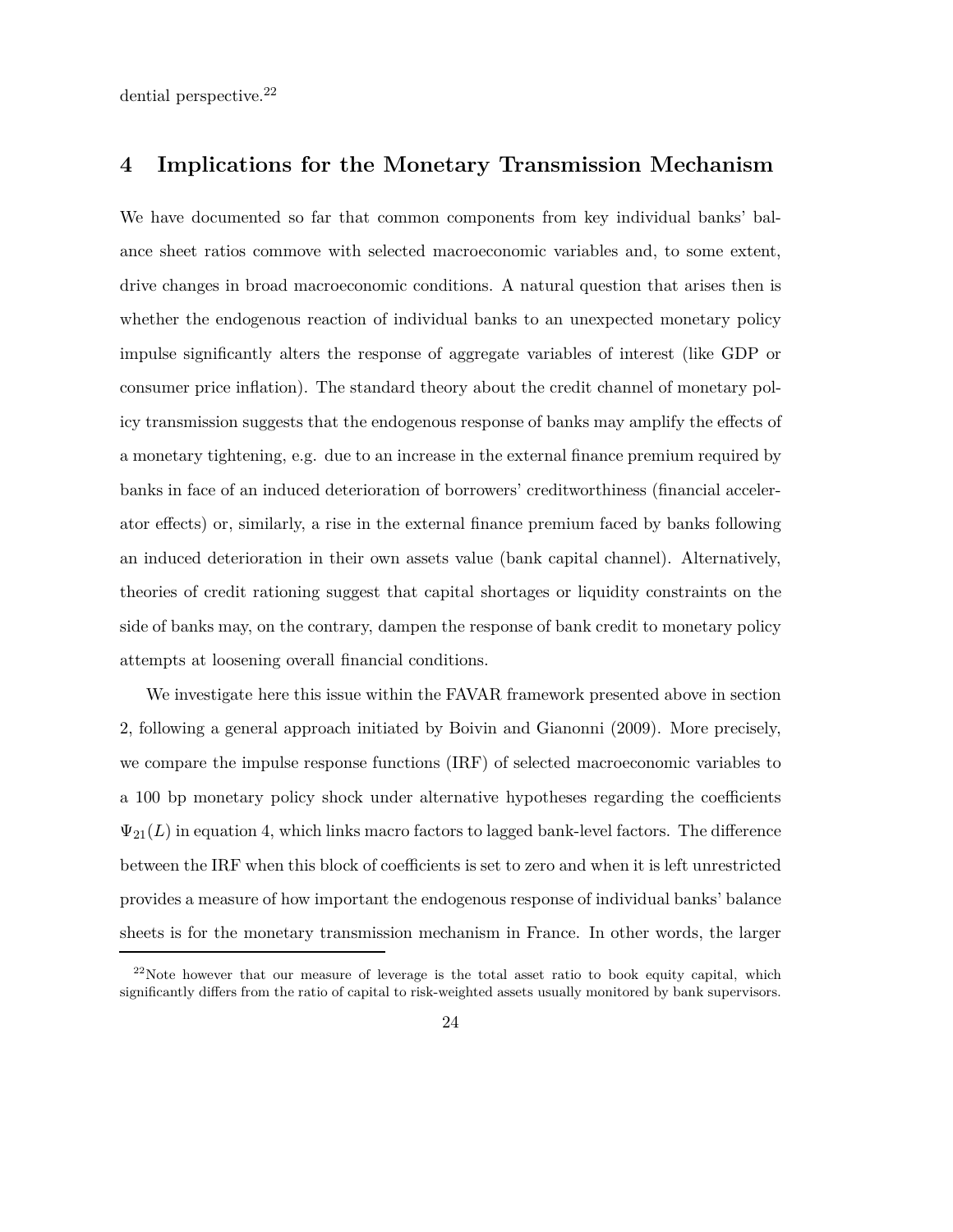the difference, the more a model of monetary policy transmission which includes only money and credit aggregates is misspecified.

A preliminary important issue is however whether the launch of the euro and the changeover from the Bank of France to the ECB from January 1999 on implies a regime shift for monetary policy in France or not. If it were the case, then nonlinearities should arise (at least) in the short term interest rate equation of our FAVAR, and we would not be allowed to investigate credit channel issues on the basis of linear VARs estimated over a time period that includes the date of EMU inception.

We think however that the assumption of no regime shift is amply vindicated in the case of France since 1993, the year when the Bank of France gained formal independence by law for the conduct of monetary policy. We base our position on both institutional and statistical arguments. First, as hinted above in section 2.3, French monetary policy was closely anchored to the policy conducted by the German Bundesbank and, indirectly, to German economic conditions between 1993 and 1999, when only because of the commitment of the Bank of France to peg the French franc to the Deutsche Mark in order to meet nominal convergence requirements during the run-up phase to the EMU. To reflect this, we included some key macroeconomic German series in our macro database, as detailed above in the data section. Second, French macro aggregates tend to commove strongly with the (reconstructed) euro area average since the mid 1990s. Since France and Germany both account for about 50% of overall euro area GDP, one should be comfortable with the idea that our macro factors are both quite relevant as summary ingredients of the reaction function of the Bank of France before 1999 and highly correlated with the euro area measures of activity and inflation the ECB is likely to respond to since 1999. Third, Boivin, Gianonni and Mojon (2008) have shown that the launch of the euro did not significantly affect the transmission of monetary policy shock in France and Germany. Fourth and last, we carried out standard breakpoint tests for our FAVAR models, positing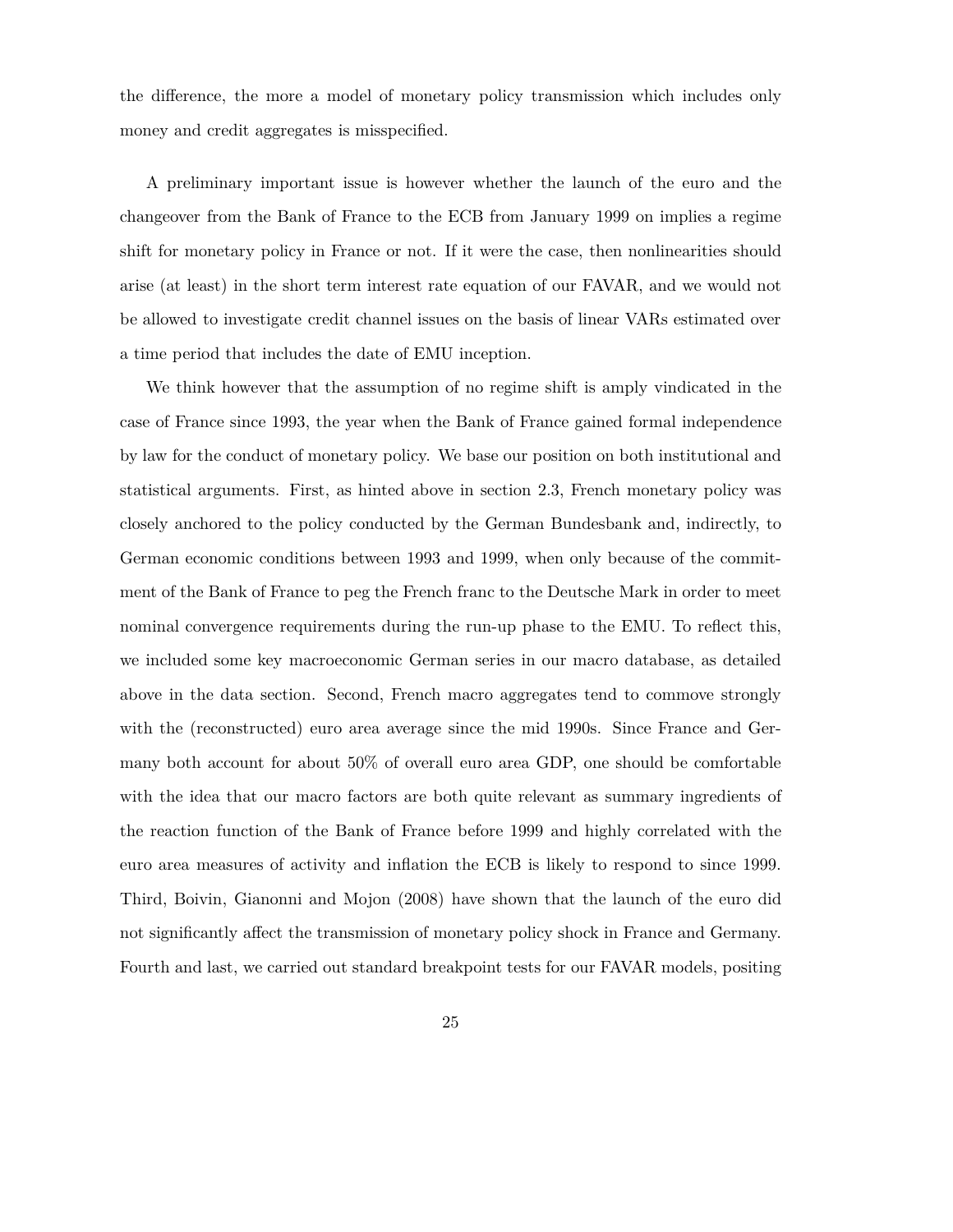the first quarter of 1999 as a possible break date. Table (6) presents the results of multivariate Chow sample-split tests. As it is well known that such tests tend to over-reject the null of no break in samples of common sizes, we followed Candelon and Lütkepohl (2001) and computed bootstrapped p-values (with 5000 replications). The results show that the null of no break in the FAVAR coefficients due to the inception of the euro is confirmed in all cases, at the 26% level for the "purely macro" model without bank factors and at levels above 56% for the models with LIQ, LEV1 and LEV2 bank-level factors.

Finally, figures (6), (7) and (8) show the estimated impulse response functions of selected macroeconomic indicators to an unexpected tightening of monetary policy by 25 basis points. In each figure, the solid lines represent the responses computed for the FAVAR model based on the sole macro factors while the dashed lines stand for the responses when the macro model is augmented with two common components extracted from one of the individual bank ratio datasets (LIQ, LEV1 and LEV2 respectively). The impulse responses are plotted along with the 70% confidence intervals.<sup>23</sup>

Regarding first the responses computed for the FAVAR model limited to the macro factors, the results look in line with usual findings and economic intuition. Following an unexpected monetary policy tightening, activity declines over the first 6 quarters and resume slowly thereafter. Industrial production gets back to its original level within three years, while GDP reverts more slowly. Investment, either residential or not, and inventories react more than consumption, while within consumption, consumption of durables is more negatively affected by an interest rate hike than is the consumption of non-durable goods. The rate of unemployment reacts sluggishly and employment, which reaches a low after three years, reverts very slowly to the original level, which may be consistent with conventional wisdom for France over this period. Interestingly, consumption prices

 $^{23}$ We use Kilian's (1998) bootstrap procedure to compute the confidence intervals. Note that we bootstrap both the estimation of the factors and of the coefficients, so that the confidence intervals also account for estimation uncertainty about the unobserved factors.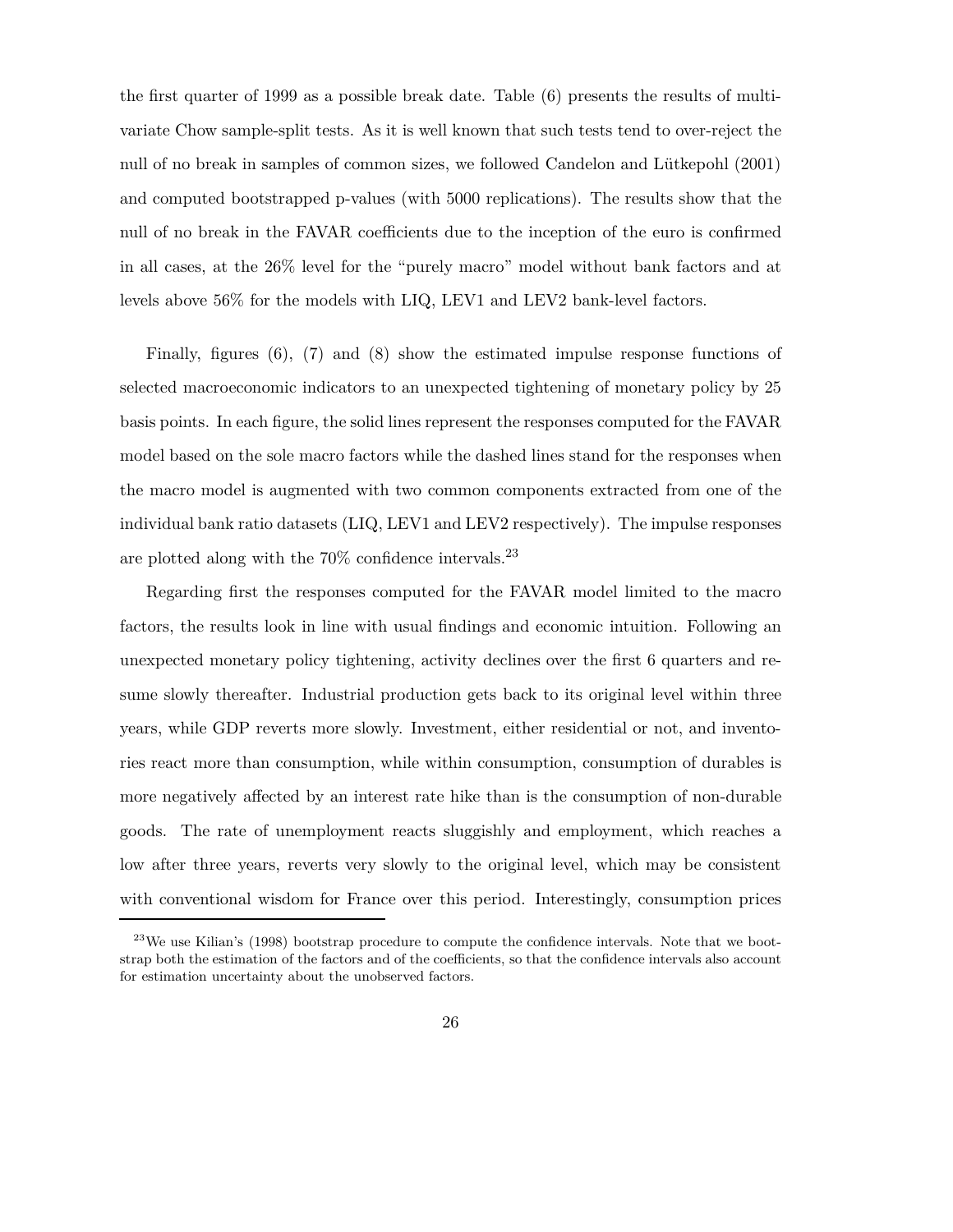as measured by the HICP decrease slowly over the first three years without the initial upswing or "price puzzle" that is often obtained within small macro VAR models. The response of the GDP deflator exhibits some price puzzle, but it is also more muted and globally non-significant. Housing prices react vigorously and on impact to an interest rate hike and reach their low within two years. Long term government bond yield as well as the various bank loan interest rates react also positively on impact to the monetary policy tightening. Interest rate on C&I loans, which are mostly short term loans indexed on short term market rates, adjust almost completely, while the pass-through of the short rate to interest rates on housing loans, which are in France mostly long term fixed rate mortgage loans, is significantly positive but muted, in line with previous findings for this country.<sup>24</sup> Regarding the response of the various types of bank loans at the aggregate level, housing loans decrease over the first two years, while corporate loans, and notably shorter term C&I loans, react positively in the short run and recede thereafter.

The "puzzling" positive response of short term C&I loans to a monetary tightening has already been documented on US data (cf. Kashyap and Stein, 1995; Morgan, 1998; Den Haan et al., 2007). Several types of explanations for this temporary increase can be found in the literature. A first line of reasoning points to a demand effect by firms, which may have to finance an inventory buildup following a monetary tightening or have to bear temporarily a higher cost for their working capital (cf. Bernanke and Gertler, 1995). Other authors look for supply effects by banks themselves, which may want to optimize the return on their credit portfolio and/or adjust their (risk-weighted) assets structure to keep complying with capital regulation in spite of the adverse effects of the monetary tightening on their interest revenues and hence on their equity base (cf. Van den Heuvel, 2002; Den Haan et al., 2007). These banks would therefore shift their portfolio towards short term loans and out of longer term credit, which either typically yield fixed interest rates (like mortgage loans) or require a higher capital coverage (like long term loans to

 $^{24}$ Cf. for instance Coffinet (2005).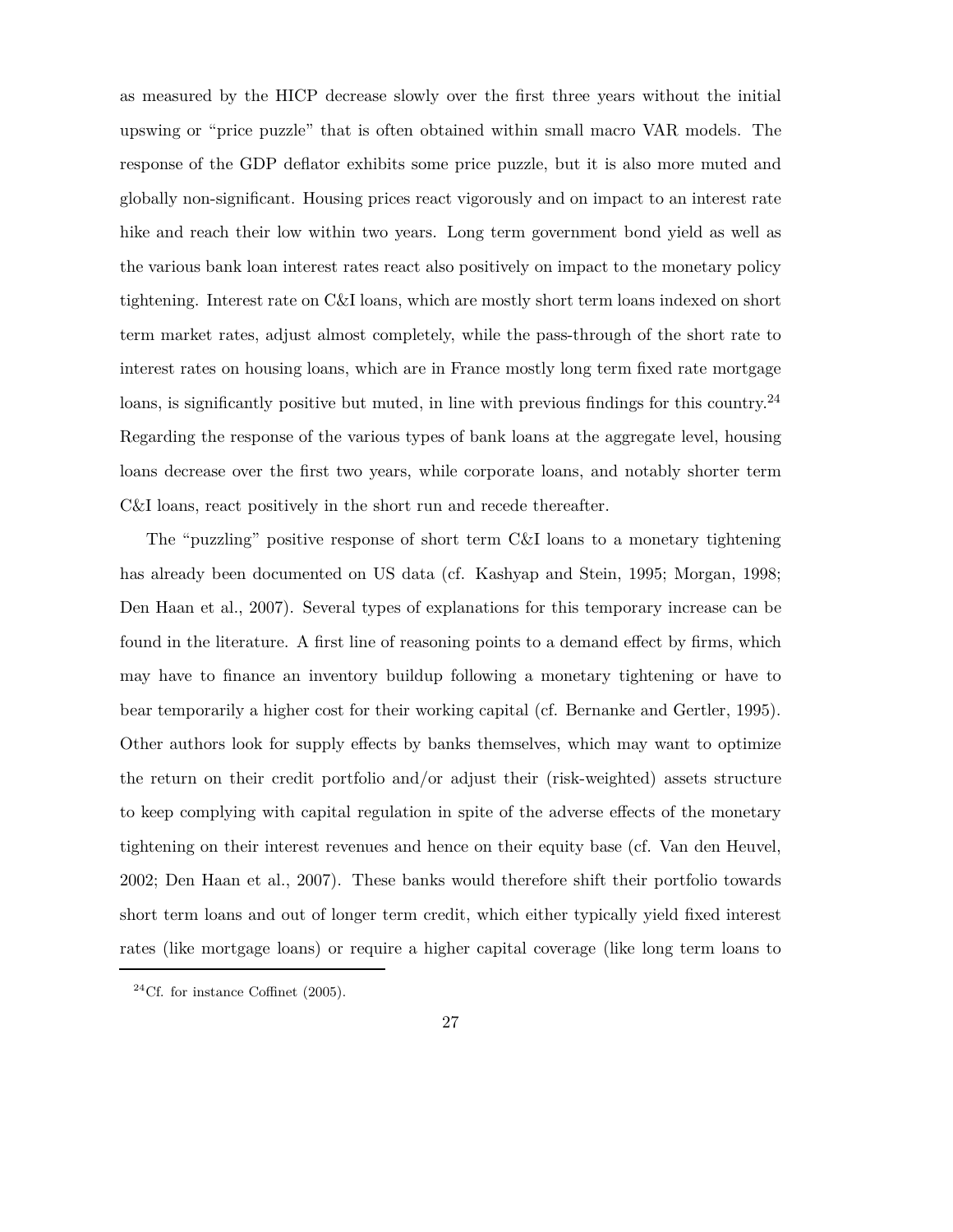non-financial firms, at least under Basel I bank capital regulations). However, even if banks aim at reducing loan supply, this may be delayed by prevailing loan commitments to the benefits of larger firms, which account for the bulk of commercial bank credit. Indeed, large firms frequently borrow from commercial banks under loan commitment contracts so as to secure the volume and conditions of the loans they have over a preagreed period. As Morgan (1998) shows in the US case, loans without commitments do contract after a tightening monetary policy shock, while small firms also complain about tighter credit conditions offered by banks. Meanwhile, loans under commitments do not falter, or they even increase.<sup>25</sup> In our case, the significant positive short term response of inventories points towards a dominant role of credit demand by firms in the positive response of C&I loans to a monetary shock. Besides, the similar responses of these loans in the macro FAVAR and in the model augmented for common components extracted from total leverage ratios (LEV1) hints that the potential bearing of loans supply effects due to bank capital constraints is limited here.

Overall, figures (6), (7) and (8) show that the responses in the models with bank level ratio factors are very close, and at least not significantly different at the 70% level of confidence, to the responses obtained in the simpler models that include only macroeconomic information. Our exercise suggests thus that the specific reaction of individual banks to a monetary policy shock and the feedback of the induced changes in bank balance sheets on macroeconomic variables do not significantly alter the transmission process of monetary policy to the macroeconomy. This does not mean that the banking system and the way it interacts with non-financial private agents is a pure veil, but merely that the information already included in monetary macro variables like aggregate flows of bank credit for housing or corporate investment purpose is sufficient to capture the macroeconomic consequences of the credit channel. To that extent, the differentiated reactions to monetary

<sup>&</sup>lt;sup>25</sup>Note that the argument about loan commitments may also be relevant to explain the shape of the response of bank loans for investment purpose.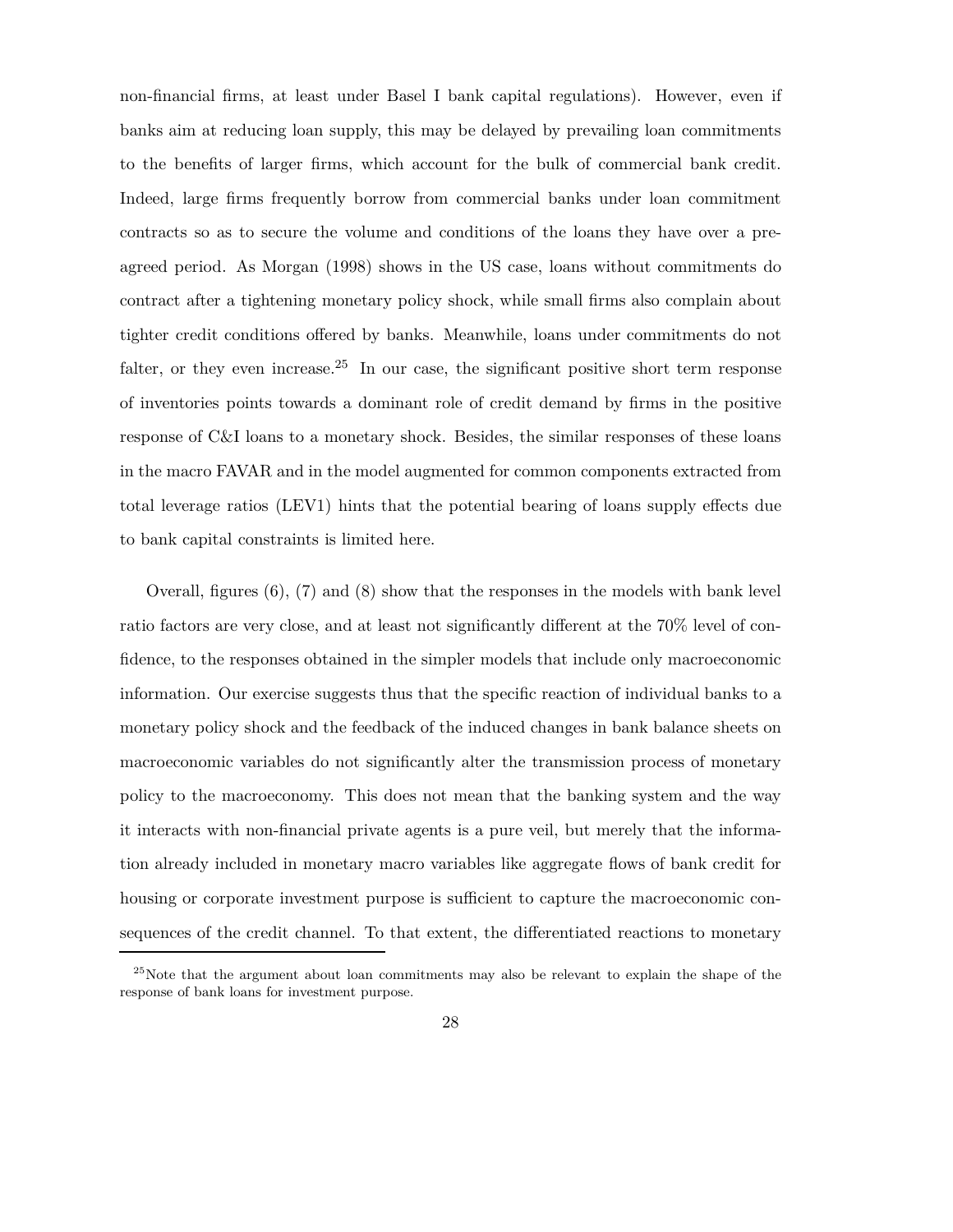policy shocks that are associated with heterogeneities in individual bank's balance sheet structures appear to be largely irrelevant from a macroeconomic point of view.

How do our findings relate with earlier literature? Considering the vast amount of studies on the credit channel, we find it more useful to focus this discussion on the differences between this study and two contributions by Ramey (1993) and Peek et al. (1999, 2003), which have particularly close connections with two dimensions of our approach.

In a somewhat older paper, Ramey (1993) did a counterfactual exercise that is formally close to the one we conducted in this section. Using a small scale VAR model of the US economy with four variables (output, money, credit and the Fed funds rate), she sets alternatively to zero the coefficients of the policy variable in either the money or credit equation, which is equivalent, she claims, to shutting down either the money or credit channel of monetary transmission. She then compares the impulse responses of output to a policy shock she obtains with either restricted models to the impulse response from the unrestricted VAR and concludes that the credit channel in unimportant in explaining monetary transmission. In his discussion of her paper, Bernanke (1993) sharply criticizes Ramey's reading of her results, pointing notably that (1) they are consistent with both the money and the credit views, as both views imply a quick reduction in bank liabilities, and that (2) this device alone cannot solve the age-old identification issue of bank loan supply vs demand effects. Although we agree with Bernanke's point, we think that they do not apply to the results presented in this paper. First, we are not interested in assessing the relative strength of the money channel (or, to put it in more modern terms, of the interest rate channel) vis-à-vis the credit channel in the particular case of the French economy. Since our macroeconomic database includes a list of credit aggregates and bank loan interest rates as well as monetary aggregates, our (restricted) baseline FAVAR with only macro factors does not exclude the possibility of operative bank lending and balance sheet channels. Our point is merely to assess the macroeconomic relevance of findings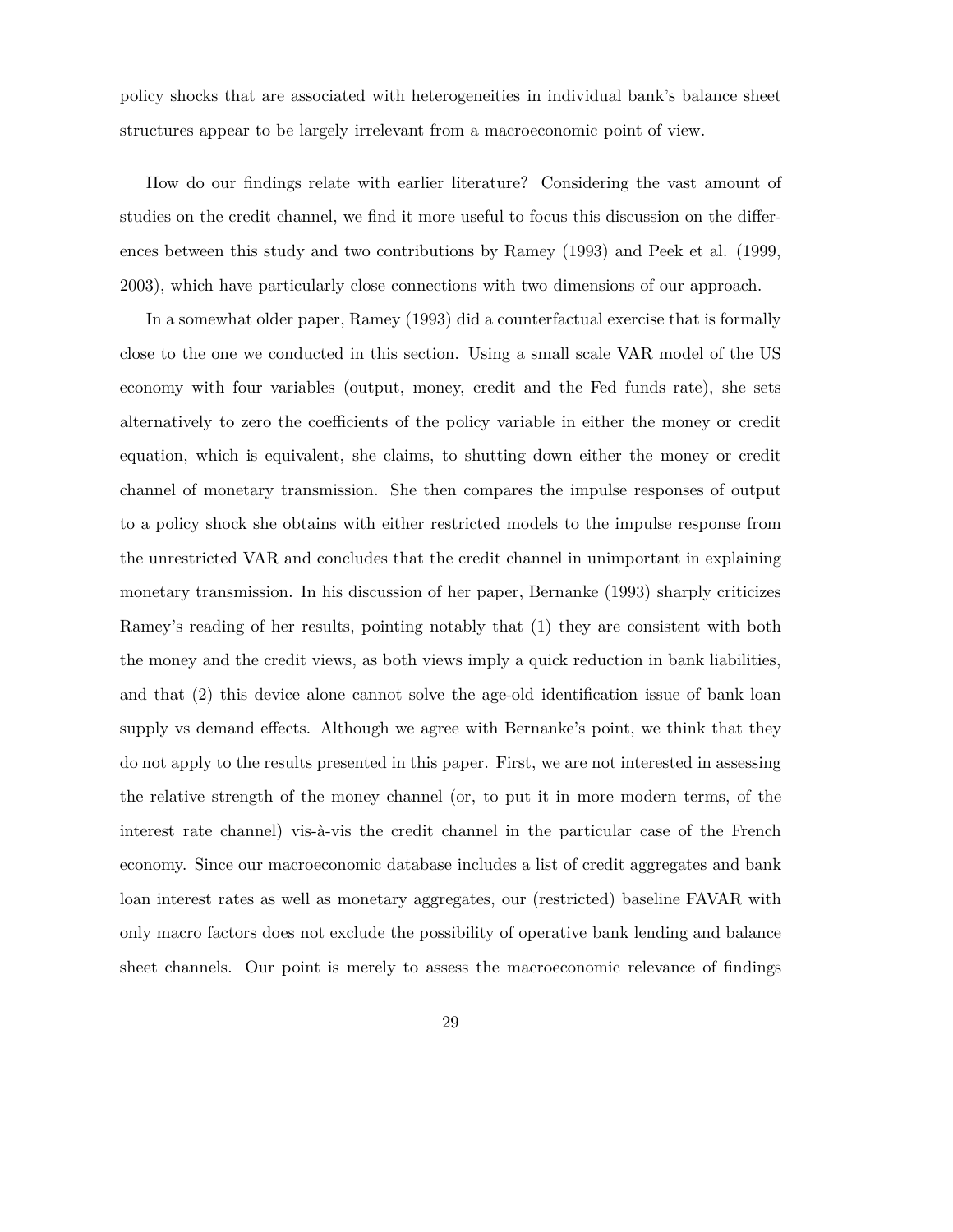of the empirical literature in the vein of Kashyap et al. (2000), showing that individual banks with different characteristics in terms of notably liquidity and capitalization react differently to monetary shocks, which creates a potential for credit restrictions by at least some banks. Neither do we claim that we can identify (the absence of) loan supply effects using our methodology. Indeed, we cannot tell *a priori* whether changes in banks' financial conditions as captured by the factors are exogenous or driven by some other shocks to loan demand: even innovations to the second factors, which take more account of changes in heterogeneity of the ratios across banks, can reflect the adjustment to idiosyncratic, e.g. industry specific shocks that affect the customers of some banks more than others and thus the demand for credit addressed to those banks. To conclude on this, we thus do not read our results as proving that loan supply effects are unimportant. Instead, we just conclude that, at least in normal times, this heterogeneity in banks' financial conditions does not matter much for explaining monetary transmission at the macro level.

More recently, Peek et al. (1999, 2003) also tried to reconcile micro bank information with macro outcomes as they used detailed confidential supervisory information to construct an aggregate indicator of banks' financial health (the share of assets held by banks viewed by bank regulators as likely to fail, i.e. those with a "CAMEL" rating of 5). Running univariate regressions, they first find that their bank health variable (but no other summaries of bank leverage and liquidity ratios) contains useful marginal information to forecast unemployment and inflation up to four quarters ahead, which suggests that the Federal Reserve should look carefully at such bank level information from supervisory sources to conduct monetary policy. On the basis of PROBIT models of the Fed's target rate decisions, they also find that the Fed does actually take into account this information. In their second paper, they then provide evidence that shocks to their CAMEL indicator do reflect shocks to bank credit supply, which implies that part of the forecasting power of the bank health indicator for output has a causal interpretation. Our results contrast with theirs on two points. Firstly, contrary to part of their first findings, our Granger causality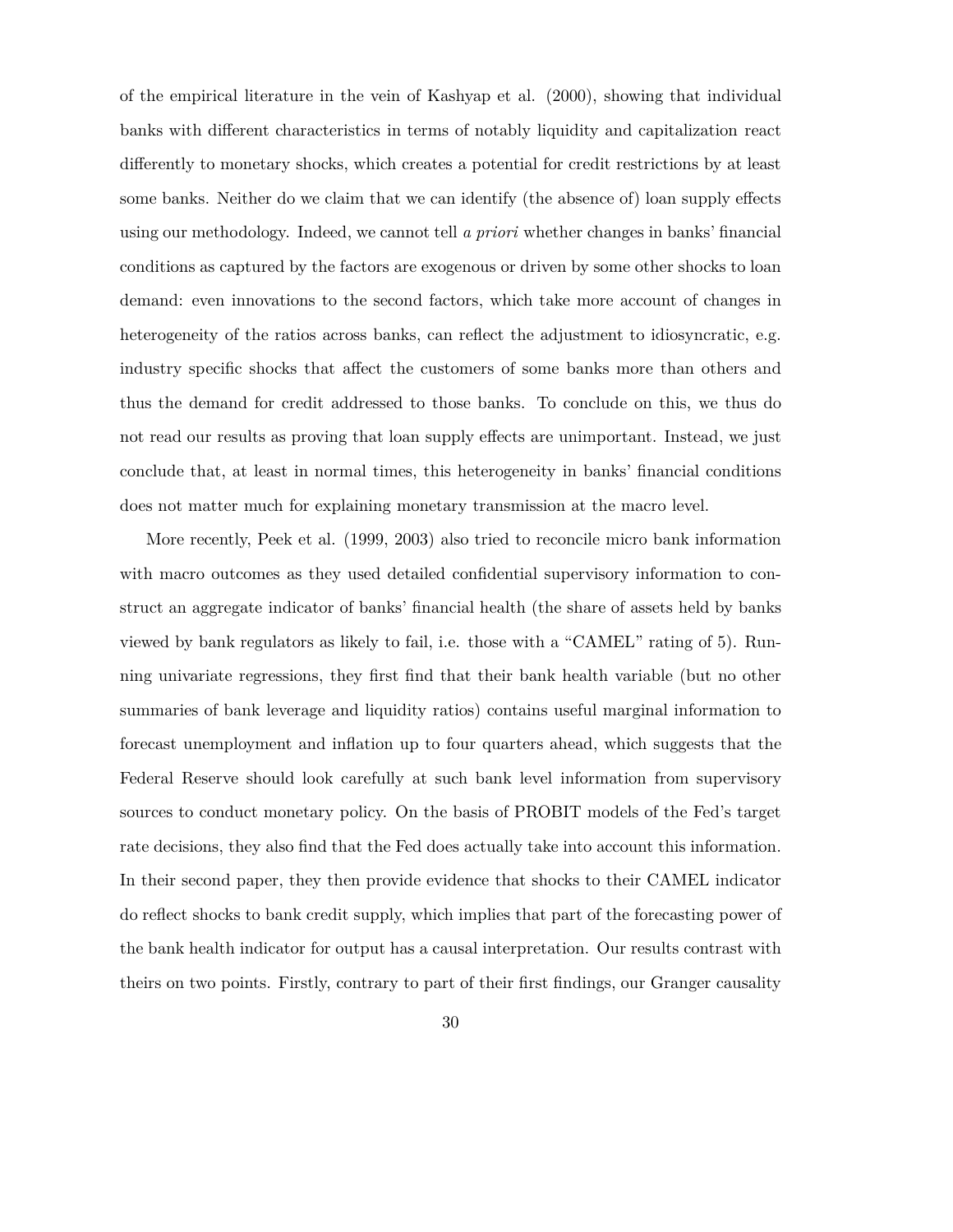tests reported above suggest that even simple bank leverage ratios do help to improve forecasts of macroeconomic activity. Secondly and more importantly, Peek et al. (2003) do not formally examine, as we do, the consequences of monetary policy shocks, although they point in their conclusion to the relevance of their study for quantitative assessments of the bank lending channel. Instead, they focus on the (difficult) task of identifying loan supply shocks *per se* and show that such effects matter for US macroeconomic fluctuations. However, the mere fact that loan supply shocks exist and are important is a necessary but not a sufficient condition to prove that banks' reactions to monetary policy shocks, as a consequence of financial frictions that constrain adjustments to their balance sheets, do amplify the effects of the policy moves. Indeed, as Peek et al. (2003) show that their findings are robust when the bank health indicator has been priorily orthogonalized with respect to the Fed funds rate (and other state variables), one may think that it is the exogenous part in innovations to banks' health which matters (i.e. true loan supply shocks), not necessarily the endogenous reaction to other shocks. To conclude, their results do not contradict ours as far as the credit channel is concerned, but instead suggest interesting avenues for further research on the effects of shocks to banks financial conditions using our FAVAR framework.

### **5 Conclusion**

In this paper we aim to quantify whether changes in banks' financial conditions at the microeconomic level matter at the macroeconomic level, notably by altering the monetary policy transmission mechanism. Using a unique and comprehensive database of individual bank balance sheets, we set up a FAVAR framework that allows us to summarize both overall macroeconomic conditions in the French economy and the financial conditions of banks resident in France with a small number of factors.

Within this framework, we first provide evidence that the information contained in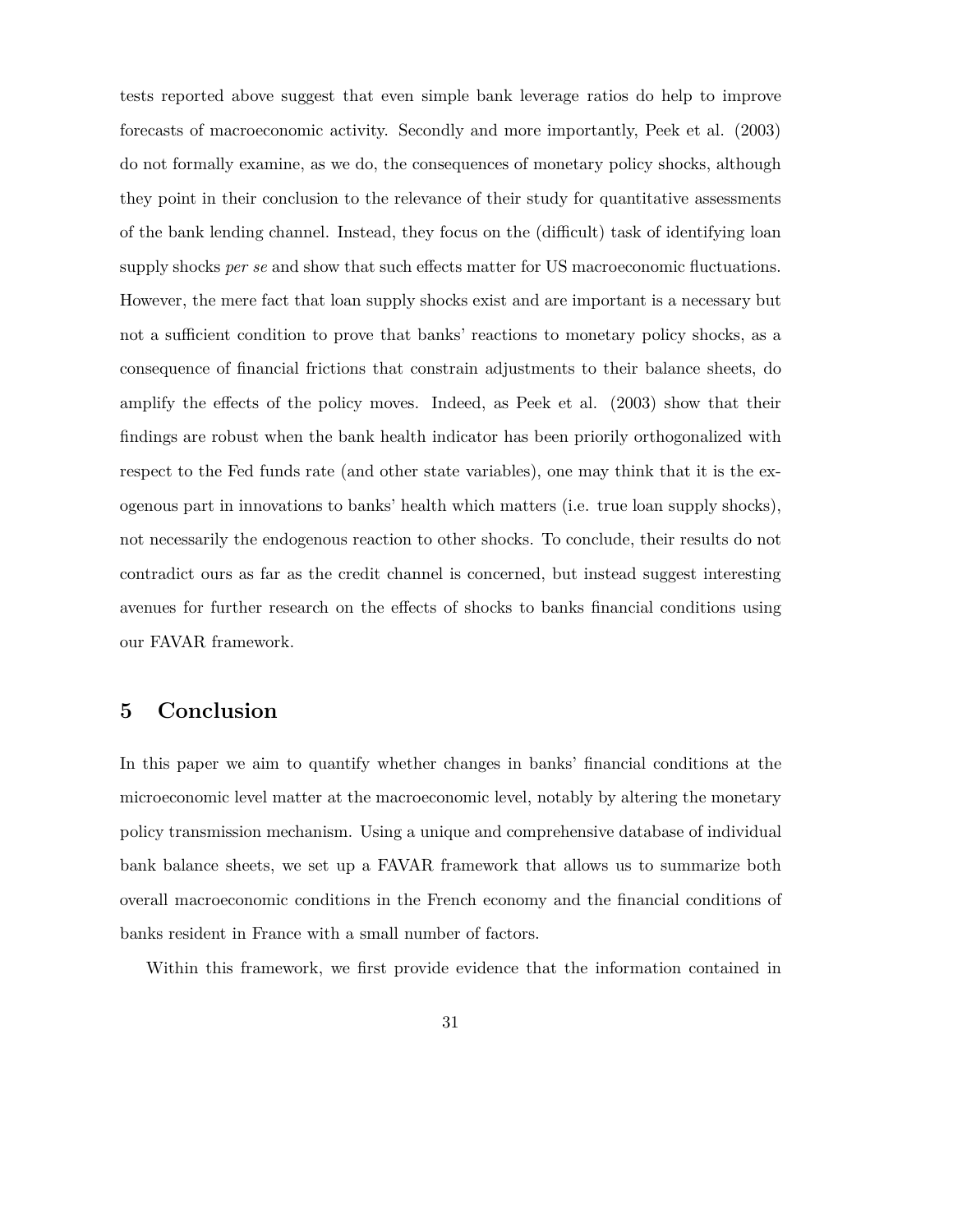three types of individual bank financial ratios -capitalization, liquidity and leverage ratiosexplains a substantial part of macroeconomic fluctuations in some aggregate variables, most notably those related to the housing market (housing prices, residential investment and housing loans). Moreover, we find that the first two principal components extracted from individual bank leverage and liquidity ratios have a significant predictive power for macroeconomic conditions, which suggests that there is potentially a scope for active macroprudential policies aimed at constraining changes in these ratios.

Finally, we compare the impulse response functions of alternative FAVAR models that either allow for or restrict the feedback effects of bank-level factors on macroeconomic ones. We find that the information contained in individual bank ratios, including changes in balance sheets heterogeneity among banks, does not matter much for the transmission of monetary policy shocks.

This work could be extended in at least three ways. First, instead of following the methodology of Boivin and Gianonni (2009), we could implement the recently developed dynamic hierarchical factor model of Ng et al. (2009), whose advantage consists in distinguishing series-specific variations from two types of common variations: those from factors that are common to units within a block, and those from factors that are common across blocks. This could allow us to simultaneously consider the inclusion of all three kinds of bank ratios within the same FAVAR model. Second, it could be interesting to look at the effects of real demand shocks and see whether bank factors are relevant for the transmission of such shocks to the economy (as per the financial accelerator hypothesis). Finally, taking stock of the results of causality tests presented here and as suggested above by our discussion of Peek et al. (2003), we could investigate within a FAVAR framework the macroeconomic consequences of shocks to trends or dispersion in banks' leverage or liquidity conditions, in the spirit of the tests developed by Gilchrist et al. (2008). This is but left for further research.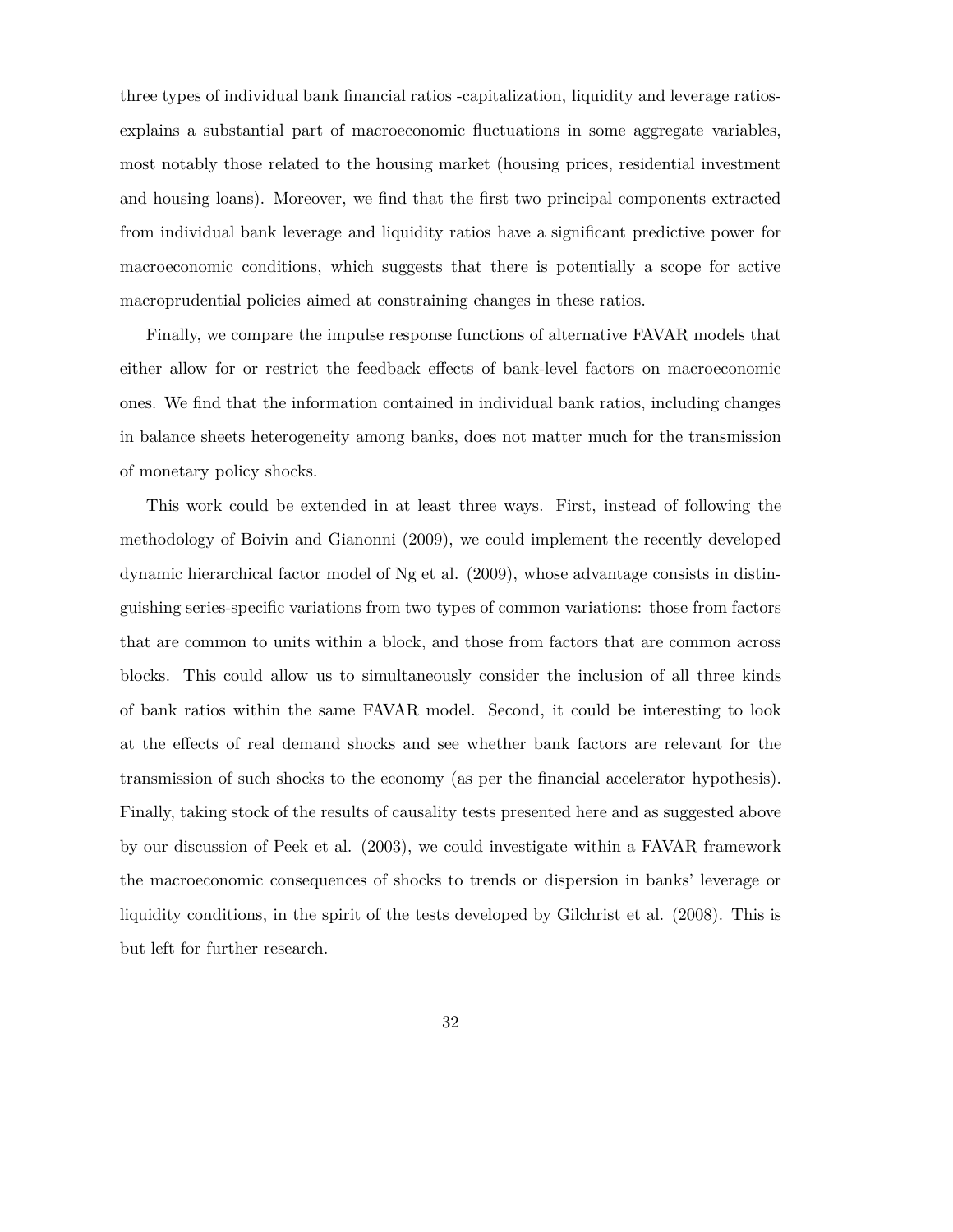## **References**

- [1] Adrian, T. and Shin, H. S. (2009a): Prices and quantities in the monetary policy transmission mechanism. FRBNY Staff reports, No. 396, October.
- [2] Adrian, T. and Shin, H. S. (2009b): Financial intermediaries and monetary economics. FRBNY Staff reports, No. 398, October.
- [3] Adrian, T. and Shin, H. S. (2009c): Financial Intermediaries, Financial Stability, and Monetary Policy. Jackson Hole Economic Symposium Proceedings, Federal Reserve Bank of Kansas City, 287-334.
- [4] Angeloni, I., Kashyap, A. and Mojon, B. (eds.) (2003): Monetary Policy Transmission in the Euro Area. Cambridge: Cambridge University Press,122-161.
- [5] Ashcraft, A. (2006): New Evidence on the Lending Channel. Journal of Money, Credit and Banking, 38, 751–76.
- [6] Bai, J. and Ng, S. (2002): Determining the number of factors in approximate factor models. Econometrica, 70, 191-221.
- [7] Bai, J. and Ng, S. (2004): A PANIC attack on unit-roots and cointegration. Econometrica, 72(4), 1127-1177.
- [8] Bernanke, B. S. (1993): How important is the credit channel in the transmission of monetary policy? A comment. Carnegie-Rochester Conference Series on Public Policy, 39, 47-52.
- [9] Bernanke, B. S. (2004): The Logic of Monetary Policy. remarks before the National Economists Club, December 2, 2004.
- [10] Bernanke, B.S. and Blinder, S.A. (1992): The Federal Funds Rate and the Channels of Monetary Transmission.The American Economic Review, 82(4), 901-921.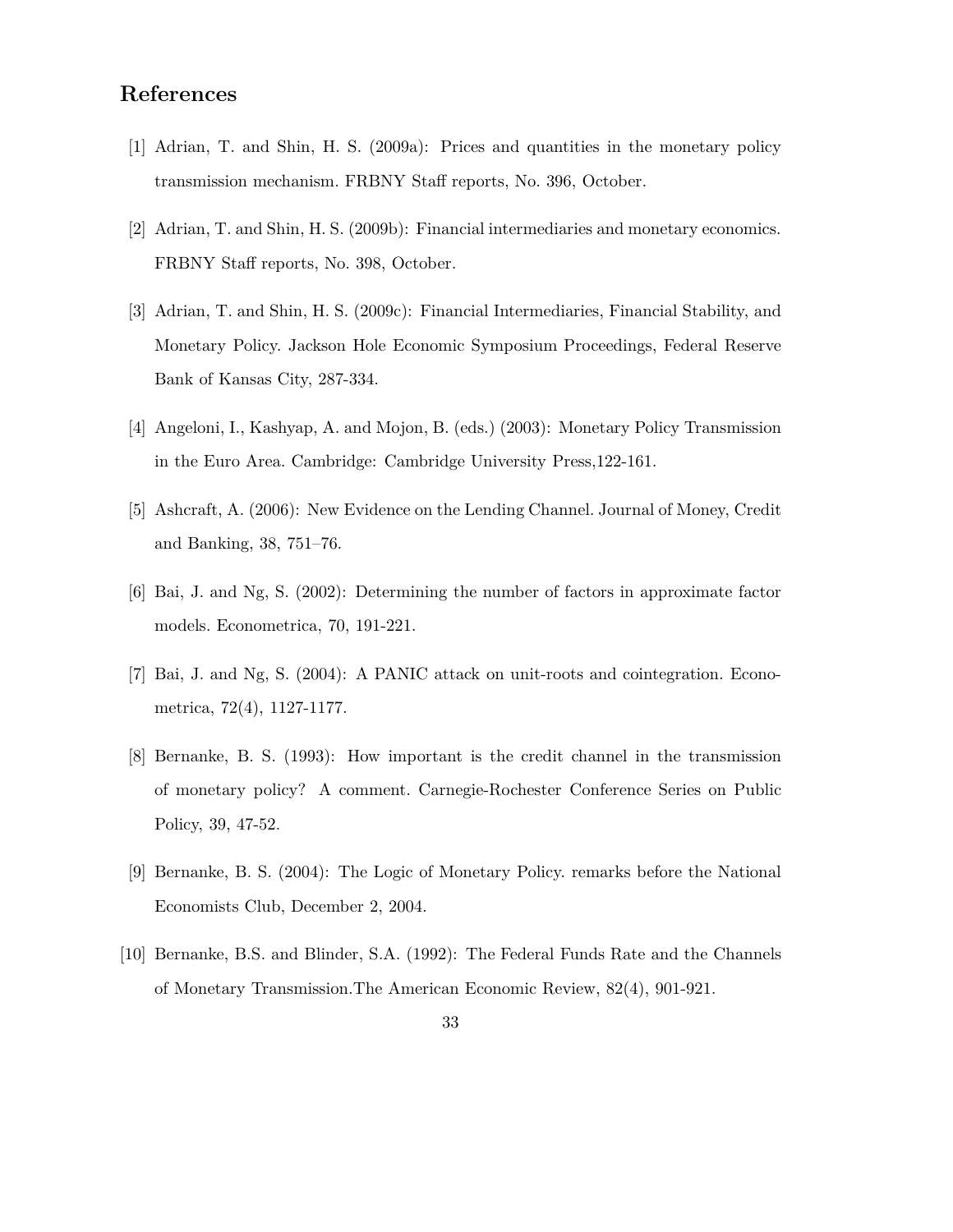- [11] Bernanke, B. S., Boivin, J. and Eliasz, P. (2005): Measuring Monetary Policy: A Factor Augmented Vector Autoregressive (FAVAR) Approach. Quarterly Journal of Economics, 120(1), 387-422.
- [12] Bernanke, B.S. and Gertler, M.L. (1995): Inside the Black Box: The Credit Channel of Monetary Policy Transmission. Journal of Economic Perspectives, 9(4), 27-48.
- [13] Bernanke, B. and Lown, C. (1991): The credit crunch, Brookings Papers on Economic Activity. 1991 :2, pp. 205-239.
- [14] Blinder, A. (1998): Central Banking in Theory and Practice, Cambridge: MIT Press.
- [15] Boivin, J. and Giannoni, M. P. (2009): Global Forces and Monetary Polcy Effectiveness. Chapter in NBER volume on International Dimensions of Monetary Policy, Mark Gertler and Jordi Galì eds., The University of Chicago Press.
- [16] Boivin, J., Giannoni, M. P. and Mojon, B. (2008): How has the euro changed the monetary transmission? NBER Macroeconomic Annuals, forthcoming.
- [17] Boivin, J., Gianonni, M. and Stevanovic, D. (2009): Dynamic effects of credit shocks in a data-rich environment. Unpublished manuscript, University of Montreal..
- [18] Candelon, B. and L¨utkepohl, H. (2001): On the reliability of Chow-type tests for parameter consistency in multivariate dynamic models. Economic Letters, 73, 155- 160.
- [19] Coffinet, J. (2005): The single monetary policy and the interest rate channel in France and in the euro area. Banque de France Bulletin Digest,139, July.
- [20] Commission Bancaire (2009): Rapport annuel de la Commission bancaire 2008. Paris: Banque de France.
- [21] Dave, C., Dressler, S. J. and Zhang, L. (2009): The Bank Lending Channel: a FAVAR Analysis. Villanova School of Busniess Economics Working Paper, 4.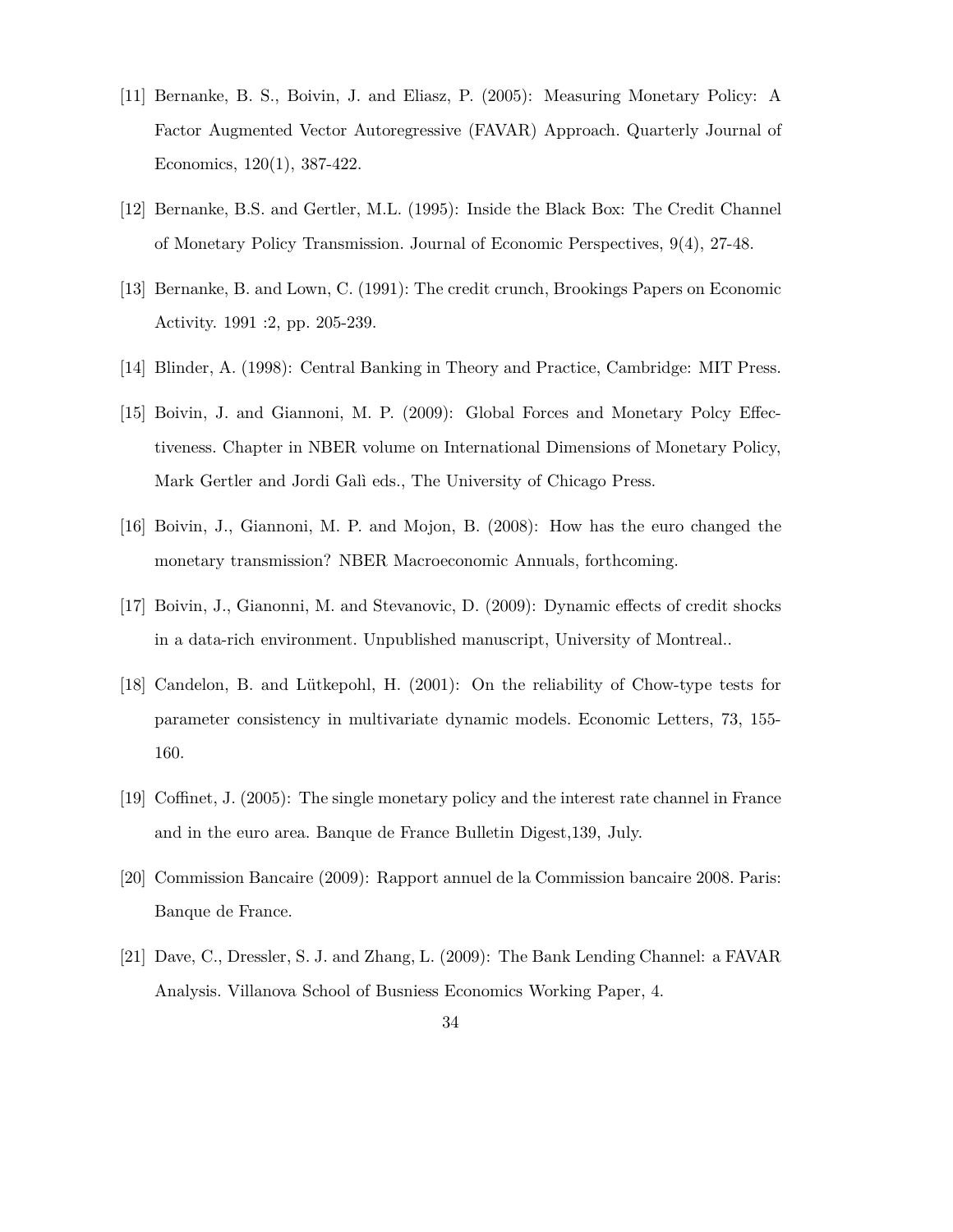- [22] Den Haan, W. J., Sumner, S. W. and Yamashiro, G. (2007): Bank loan portfolios and the monetary transmission mechanism. Journal of Monetary Economics, 54, 904-924.
- [23] Ehrmann, M., Gambacorta, L., Martinez-Pagés, J., Sevestre and P., Worms, A. (2001): The role of banks in monetary policy transmission in the Euro area. European Central Bank Working paper series, 105.
- [24] Ehrmann, M. and Worms, A. (2004): Bank networks and monetary policy transmission. Journal of the European Economic Association, MIT press, 2(6), 1148-1171.
- [25] Engler, P., Jokipii, T., Merkl, C., Rovira Kaltwasser, P. and Vinhas de Souza, L. (2005): The Effect of Capital Requirement Regulation on the Transmission of Monetary Policy: Evidence from Austria. Working Paper, 99, Central Bank of Austria, Vienna.
- [26] Gambacorta, L. and Mistrulli, P. E. (2004): Does bank capital affect lending behavior? Journal of Financial Intermediation, Elsevier, 13(4), 436-457.
- [27] Giannone, D., Lenza, M. and Reichlin, L. (2009): Monetary analysis with disaggregated variables. Unpublished manuscript, ECB, February 2009.
- [28] Gilchrist, S., Yankov, V. and Zakrajsek, E. (2009): Credit market shocks and economic fluctuations: evidence from corporate bond and stock markets. forthcoming in Journal of Monetary economics.
- [29] Hülsewig, O., Winker, P. and Worms, A. (2004): Bank lending in the transmission of monetary policy: A VECM analysis for Germany. Jahrbücher für Nationalökonomie und Statistik, 224(5), 511-529.
- [30] Kashyap, A. K. and Stein, J. C. (1995): The impact of monetary policy on bank balance sheets. Carnegie-Rochester Conference Series on Public Policy, 42, 151-195.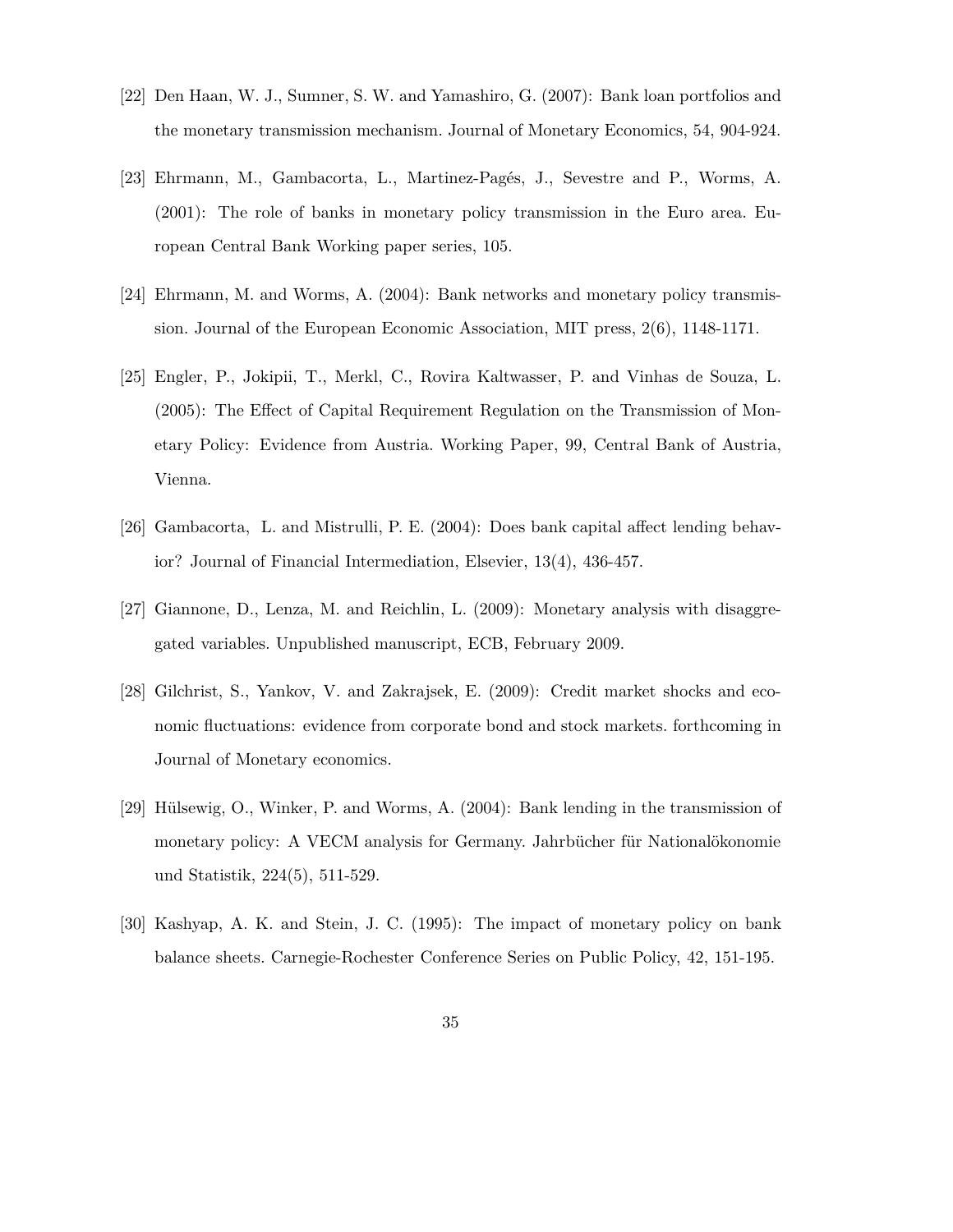- [31] Kashyap, A.K. and Stein, J.C. (2000): What do a million observations on banks say about the transmission of monetary policy. American Economic Review, 90(3), 407-428.
- [32] Kilian, L. (1998): Small-Sample Confidence Intervals for Impulse Response Functions. Review of Economics and Statistics, 80(2), 218-230.
- [33] Kishan, R.P. and Opiela, T.P. (2000): Bank Size, Bank Capital and the Bank Lending Channel, Journal of Money, Credit and Banking, 32(1), 121-141.
- [34] Loupias, C., Savignac, F. and Sevestre, P. (2002): Is there a bank lending channel in France? Evidence from bank panel data. Notes d'Etudes et de Recherche, 92, Banque de France.
- [35] M´esonnier, J.-S. (2008): Bank loan portfolios, bank heterogeneity and the bank lending channel: new macro evidence for France. Unpublished manuscript.
- [36] Morgan, D. P. (1998): The credit effects of monetary policy: evidence using loan commitments. Journal of Money, Credit and Banking, 30(1), 102-118.
- [37] Ng, S., Moench, E. and Potter, S. (2008): Dynamic Hierarchical Factor Models. Working Paper presented at the NBER annual conference, 2009.
- [38] Peek, J. and Rosengren, E. (2000): Collateral damage: Effects of the Japanese bank crisis on real activity in the United States. American Economic Review, 90(1), 30-45.
- [39] Peek, J., Rosengren, E. and Tootell, G. (1999): Is bank supervision central to central banking? The Quarterly Journal of Economics, 114, 629-653.
- [40] Peek, J., Rosengren, E. and Tootell, G. (2003): Identifying the macroeconomic effect of loan supply shocks; Journal of Money, Credit and Banking, 35 (6), December, 932-946.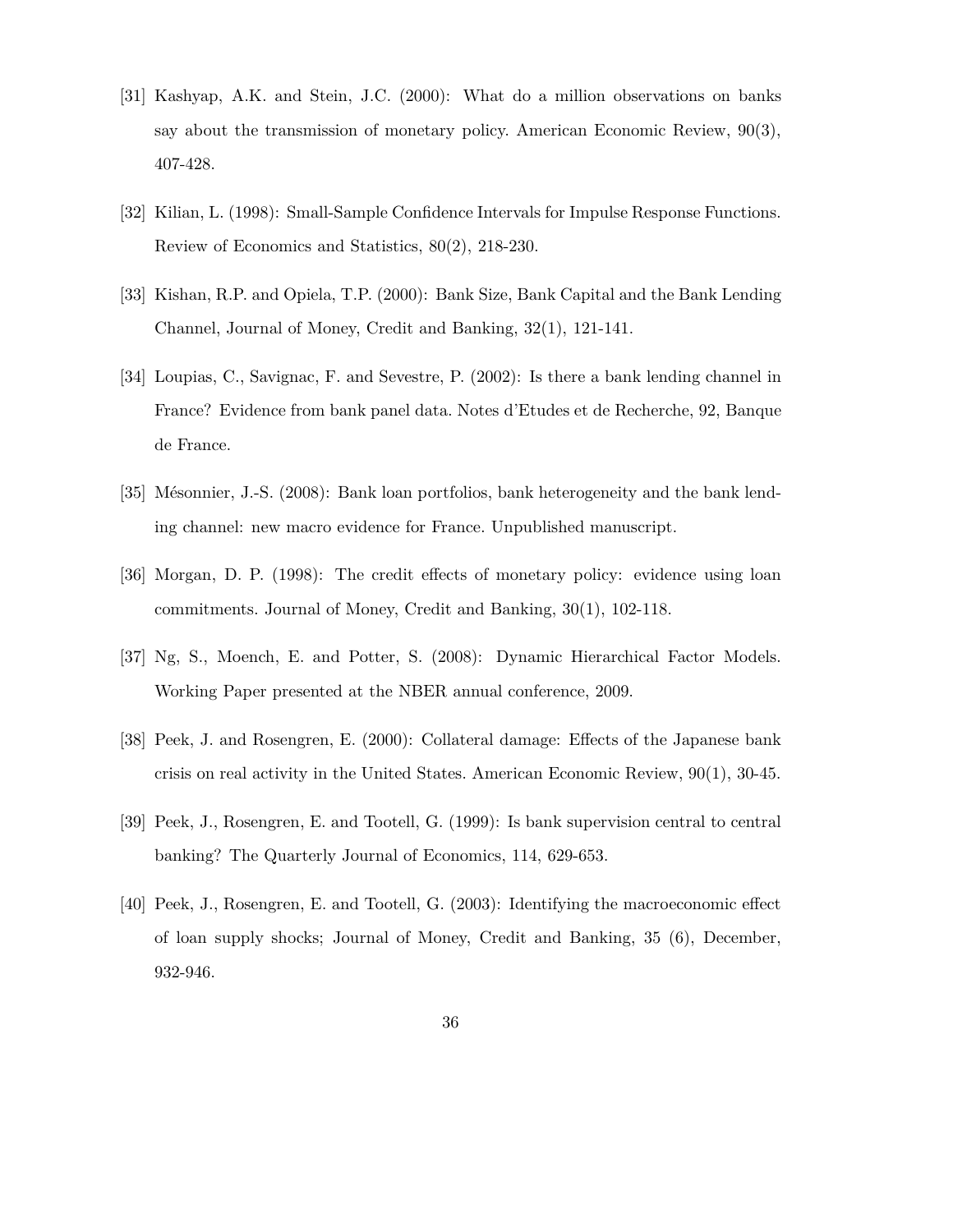- [41] Ramey, V. (1993): How important is the credit channel in the transmission of monetary policy? Carnegie-Rochester Conference Series on Public Policy, 39, 1-45.
- [42] Stock, J. H. and Watson, M. W. (1999): Forecasting Inflation; Journal of Monetary Economics, 44, 293-335.
- [43] Stock, J. H. and Watson, M. W. (2002): Macroeconomic Forecasting Using Diffusion Indexes. Journal of Business and Economic Statistics, 20(2), 147-162.
- [44] Van den Heuvel, S.K. (2002): Does Bank Capital Matter for Monetary Policy Transmission? Federal Reserve Bank of New York Economic Policy Review, 8(1), 259-265.
- [45] Woo, D. (2003): In search of capital crunch : supply factors behind the credit slowdown in Japan. Journal of Money, Credit and Banking, 35(6), December, Part I, 1019-38.
- [46] Woodford, M. (2005): Central Bank Communication and Policy Effectiveness. Proceedings of the Federal Reserve Bank of Kansas City Economic Symposium at Jackson Hole 2005.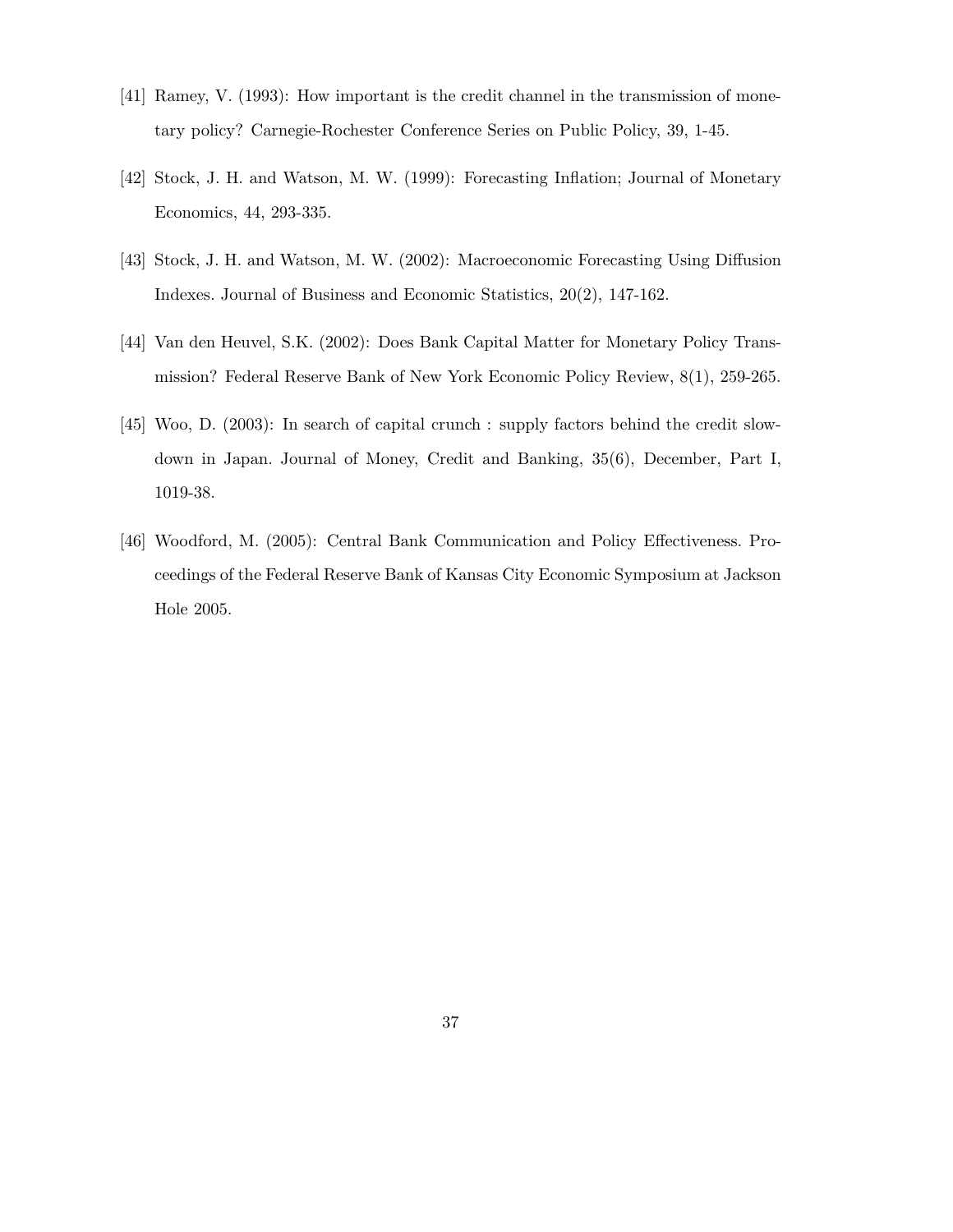# **Appendix: Data Sets**

#### **1 - Macroeconomic series**

Format contains series number; data span (in quarters); transformation code and series description as appears in the database. The transformation codes are: 1 - no transformation; 2 - first difference; 4 - logarithm; 5 - first difference of logarithm. The series were taken from Monetary Statistics database of Bank de France, Bank of International Settlement (BIS), EUROSTAT database, IN/IP INSEE database and OI/OP OECD database.

|                | France        |                |                                                                                          |
|----------------|---------------|----------------|------------------------------------------------------------------------------------------|
| 1              | 1993:1-2009:1 | 1              | EMU 3-month EURIBOR, total, end of period                                                |
| $\overline{2}$ | 1993:1-2009:1 | $\overline{5}$ | Total loans of French credit institutions, SA                                            |
| 3              | 1993:1-2009:1 | $\overline{5}$ | Total loans to NFIs, SA                                                                  |
| 4              | 1993:1-2009:1 | $\bf 5$        | Loans to NFIs for cash needs, SA                                                         |
| 5              | 1993:1-2009:1 | $\bf 5$        | Loans to NFIs for investing needs, SA                                                    |
| 6              | 1993:1-2009:1 | $\bf 5$        | Total loans to households, SA                                                            |
| 7              | 1993:1-2009:1 | $\bf 5$        | Mortgage loans to households, SA                                                         |
| 8              | 1993:1-2009:1 | $\bf 5$        | Monetary aggregate M3, outstanding amounts at the end of the period (stocks)             |
| 9              | 1993:1-2009:1 | $\overline{5}$ | Gross domestic product at market price, chain linked volumes, reference<br>year 2000, SA |
| 10             | 1993:1-2009:1 | $\mathbf{1}$   | Production of total industry, index, SA                                                  |
| 11             | 1993:1-2009:1 | 5              | Final consumption of households and NPISH's (private consumption),                       |
|                |               |                | chain linked volumes, reference year 2000, SA                                            |
| 12             | 1993:1-2009:1 | 5              | Private consumption of households, durable goods,                                        |
|                |               |                | chain linked volumes, reference year 2000, SA                                            |
| 13             | 1993:1-2009:1 | 5              | Private consumption of households, non-durable goods,                                    |
|                |               |                | chain linked volumes, reference year 2000, SA                                            |
| 14             | 1993:1-2009:1 | 5              | Exports of goods and services, chained volume estimates, SA                              |
| 15             | 1993:1-2009:1 | $\bf 5$        | Imports of goods and services, chained volume estimates, SA                              |
| 16             | 1993:1-2009:1 | $\bf 5$        | Gross fixed capital formation of financial institutions, goods and services, SA          |
| 17             | 1993:1-2009:1 | 5              | Gross fixed capital formation of public services, goods and services, SA                 |
| 18             | 1993:1-2009:1 | $\bf 5$        | Gross fixed capital formation of households, goods and services, SA                      |
| 19             | 1993:1-2009:1 | $\bf 5$        | Gross fixed capital formation of households, building and civil engineering, SA          |
| 20             | 1993:1-2009:1 | $\bf 5$        | Gross fixed capital formation of households, real estate services, SA                    |
| 21             | 1993:1-2009:1 | $\bf 5$        | Gross fixed capital formation of NFIs, goods and services, SA                            |
| 22             | 1993:1-2009:1 | 5              | Gross fixed capital formation of NFIs, building and civil engineering, SA                |
| 23             | 1993:1-2009:1 | $\bf 5$        | Gross fixed capital formation of all sectors, goods and services, SA                     |
| 24             | 1993:1-2009:1 | $\overline{5}$ | Employees, full time equivalent, SA                                                      |
| 25             | 1993:1-2009:1 | $\overline{5}$ | Unemployment rate, BIT definition, SA                                                    |
| $26\,$         | 1993:1-2009:1 | $\mathbf{1}$   | Increase in stocks, end of period $(\%)$                                                 |
| 27             | 1993:1-2009:1 | $\bf 5$        | Construction costs, total, cost of materials, NSA, Index, $1953 \text{ Oct} = 100$       |
| 28             | 1993:1-2009:1 | $\bf 5$        | Cost of construction: multiple dwellings, end of period                                  |
| 29             | 1993:1-2009:1 | $\bf 5$        | CAC <sub>40</sub> , end of day                                                           |
| 30             | 1993:1-2009:1 | $\bf 5$        | Oil price, brent crude -1 month forward, level                                           |
| 31             | 1993:1-2009:1 | $\bf 5$        | GDP Deflator, index publication base SA                                                  |
| 32             | 1993:1-2009:1 | 5              | Consumer price index, harmonised, SA                                                     |
| 33             | 1993:1-2009:1 | 5              | Consumer price index, end of period                                                      |
| 34             | 1993:1-2009:1 | $\bf 5$        | CPI (households, base 1998) - Food and non-alcoholic drinks                              |
| 35             | 1993:1-2009:1 | $\overline{5}$ | CPI (households, base 1998) - Alcoholic drinks                                           |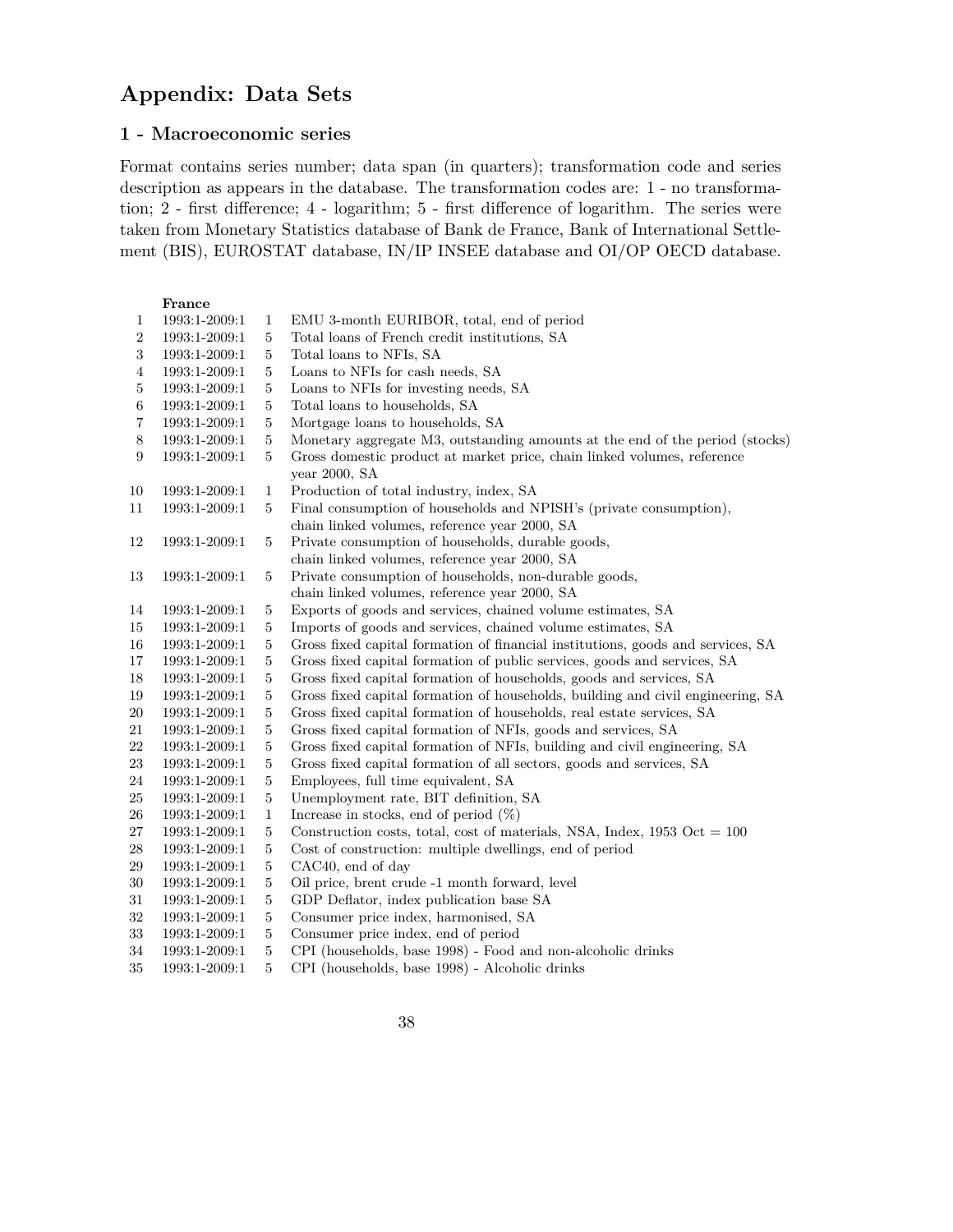| 36 | 1993:1-2009:1   | 5              | CPI (households, base 1998) - Clothing and footwear                                   |  |  |
|----|-----------------|----------------|---------------------------------------------------------------------------------------|--|--|
| 37 | 1993:1-2009:1   | 5              | CPI (households, base 1998) - Housing, water, gas, electricity and other combustibles |  |  |
| 38 | 1993:1-2009:1   | $\overline{5}$ | CPI (households, base 1998) - Furniture, domestic equipment and house keeping         |  |  |
| 39 | 1993:1-2009:1   | 5              | CPI (households, base 1998) - Health                                                  |  |  |
| 40 | 1993:1-2009:1   | 5              | CPI (households, base 1998) - Transportation                                          |  |  |
| 41 | 1993:1-2009:1   | $\overline{5}$ | CPI (households, base 1998) - Communications                                          |  |  |
| 42 | 1993:1-2009:1   | 5              | CPI (households, base 1998) - Leisure and culture                                     |  |  |
| 43 | 1993:1-2009:1   | $\overline{5}$ | CPI (households, base 1998) - Hotels, cafes and restaurants                           |  |  |
| 44 | $1993:1-2009:1$ | $\overline{5}$ | CPI (households, base 1998) - Other goods and services                                |  |  |
| 45 | 1993:1-2009:1   | $\overline{5}$ | PPI - Buldings                                                                        |  |  |
| 46 | 1993:1-2009:1   | $\overline{5}$ | PPI - Extractive industry, energy, water, wastes management and depolutting           |  |  |
| 47 | 1993:1-2009:1   | 5              | PPI - Manufacturing industry                                                          |  |  |
| 48 | 1993:1-2009:1   | $\mathbf{1}$   | Long-term interest rate on government bonds                                           |  |  |
| 49 | 1993:1-2009:1   | $\mathbf{1}$   | Average rate on loans to $NFIs < 1$ year, new contracts                               |  |  |
| 50 | 1993:1-2009:1   | $\mathbf{1}$   | Average rate on loans to $NFIs > 1$ year, new contracts                               |  |  |
| 51 | 1993:1-2009:1   | $\mathbf{1}$   | Average rate on consumer loans to households, new contracts                           |  |  |
| 52 | $1993:1-2009:1$ | 1              | Average rate on mortgage loans to households, new contracts                           |  |  |
| 53 | 1993:1-2009:1   | $\mathbf{1}$   | Consumer confidence indicator, SA                                                     |  |  |
| 54 | 1993:1-2009:1   | $\mathbf{1}$   | Food-processing industry - production capacity utilization, %, SA                     |  |  |
| 55 | 1993:1-2009:1   | $\mathbf{1}$   | Consumption goods industry - production capacity utilization, %, SA                   |  |  |
| 56 | 1993:1-2009:1   | $\mathbf{1}$   | Automobile industry -production capacity utilization, %, SA                           |  |  |
| 57 | 1993:1-2009:1   | 1              | Equipment industry - production capacity utilization, %, SA                           |  |  |
| 58 | 1993:1-2009:1   | 1              | Intermediary goods industry - production capacity utilization, %, SA                  |  |  |
| 59 | 1993:1-2009:1   | $\mathbf{1}$   | Business climate in industry                                                          |  |  |
| 60 | 1993:1-2009:1   | $\mathbf{1}$   | Business climate in trade services                                                    |  |  |
|    | Germany         |                |                                                                                       |  |  |
| 61 | 1993:1-2009:1   | 5              | Monetary aggregate M2, outstanding amounts at the end of the period (stocks)          |  |  |
| 62 | 1993:1-2009:1   | 5              | Gross domestic product at market price, chain linked volumes, reference year 2000, SA |  |  |
| 63 | 1993:1-2009:1   | $\overline{5}$ | Employees, persons (Thousands, SA)                                                    |  |  |
| 64 | 1993:1-2009:1   | $\overline{5}$ | Unemployed persons (Thousands, SA)                                                    |  |  |
| 65 | 1993:1-2009:1   | 5              | Gross domestic product, implicit price deflator, SA                                   |  |  |
| 66 | 1993:1-2009:1   | $\overline{5}$ | HICP, SA                                                                              |  |  |
| 67 | 1993:1-2009:1   | $\mathbf{1}$   | Consumer confidence indicator, SA                                                     |  |  |
| 68 | 1993:1-2009:1   | $\mathbf{1}$   | Long-term interest rate on government bonds                                           |  |  |

\* NFI - non-financial institutions; NPISH - non-profit institutions serving households; PPI - Producer Price Index; SA - seasonally adjusted.

### **2 - Disaggregated bank balance sheet series**

Format contains series number; data span (in quarters); bank identification code (CIB) and the name of the credit institutions as appears in the database. The ratios were computed using balance sheet information from the BAFI database which is maintained by the French Banking Supervisory Authority (ACP).

#### **Liquidity and Leverage ratios**

| No.            | CIB.  | Period | Credit institution                                     |
|----------------|-------|--------|--------------------------------------------------------|
| $\mathbf{1}$   | 7     |        | 1993:2-2009:1 CUMUL BQ POP HORS AGREMENT COLLECTIF SCM |
| 2              | 10057 |        | 1993:2-2009:1 STE BORDELAISE DE CIT IND ET COMMERCIAL  |
| 3              | 10096 |        | 1993:2-2009:1 LYONNAISE DE BANQUE L.B.                 |
| $\overline{4}$ | 10178 |        | 1993:2-2009:1 BANQUE CHAIX                             |
| 5 <sup>5</sup> | 10188 |        | 1993:2-2009:1 BANQUE CHALUS                            |
| -6             | 10228 |        | 1993:2-2009:1 BANQUE LAYDERNIER                        |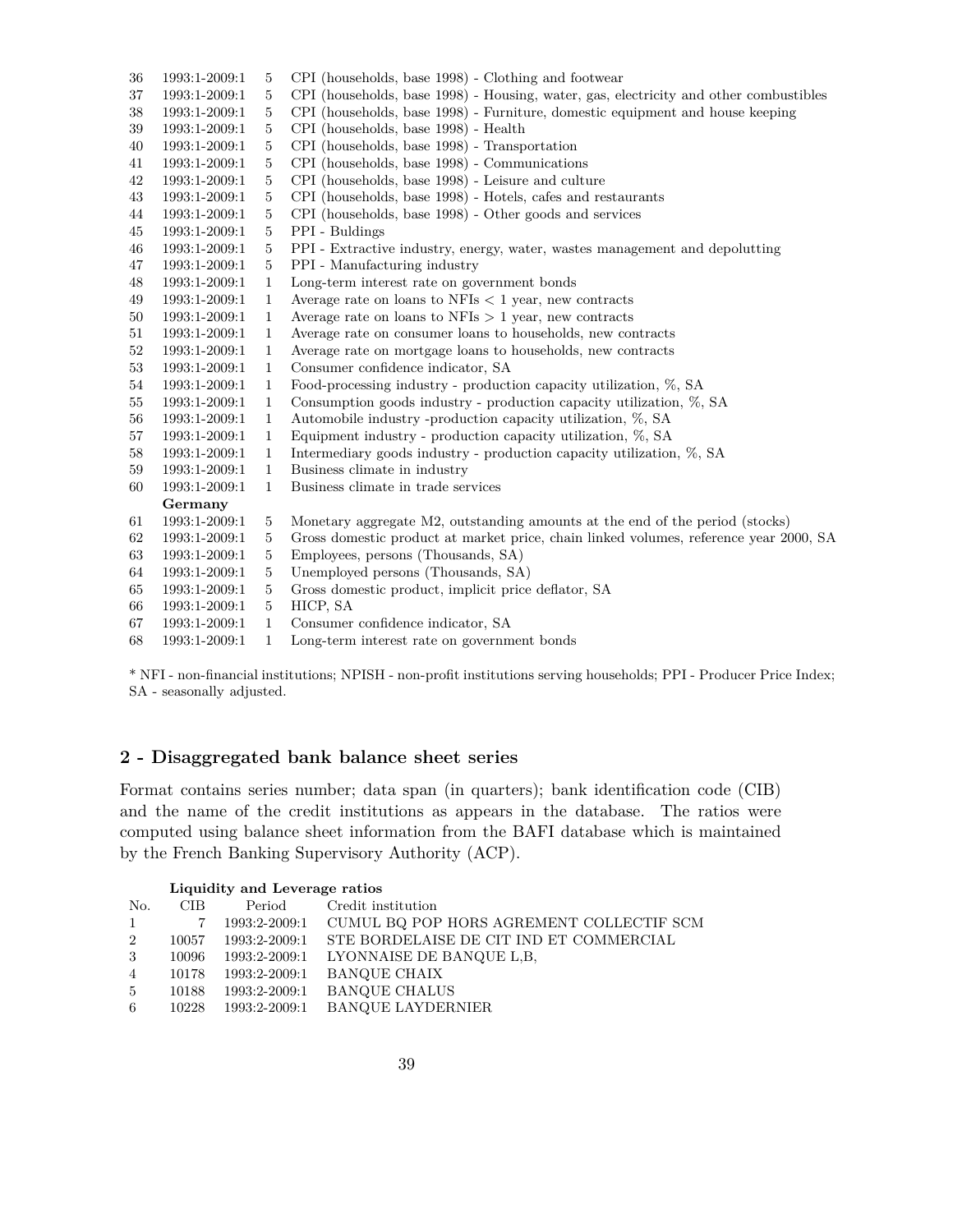| 7      | 10268 | 1993:2-2009:1     | <b>BANQUE COURTOIS</b>                   |
|--------|-------|-------------------|------------------------------------------|
| $8\,$  | 10468 | 1993:2-2009:1     | BANQUE RHONE-ALPES                       |
| 9      | 10558 | 1993:2-2009:1     | BANQUE TARNEAUD                          |
| 10     | 10638 | 1993:2-2009:1     | CREDIT COMMERCIAL DU SUD-OUEST           |
| 11     | 11188 | 1993:2-2009:1     | RCI BANQUE                               |
| 12     | 11449 | 1993:2-2009:1     | <b>BANQUE THEMIS</b>                     |
| 13     | 11808 | 1993:2-2009:1     | BANQUE FEDERATIVE DU CREDIT MUTUEL       |
| 14     | 12280 | 1993:2-2009:1     | SOCRAM BANQUE                            |
| 15     | 12869 | 1993:2-2009:1     | <b>BANQUE ACCORD</b>                     |
| 16     | 12939 | 1993:2-2009:1     | BANQUE DUPUY DE PARSEVAL                 |
| 17     | 13259 | 1993:2-2009:1     | <b>BANQUE KOLB</b>                       |
| 18     | 13539 | 1993:2-2009:1     | <b>BANQUE SOLFEA</b>                     |
| 19     | 17290 | 1993:2-2009:1     | DEXIA CREDIT LOCAL                       |
| 20     | 17679 | 1993:2-2009:1     | STE DE BANQUE ET D'EXPANSION-SBE (2EME)  |
| 21     | 18029 | 1993:2-2009:1     | BNP PARIBAS PERSONAL FINANCE             |
| 22     | 18189 | 1993:2-2009:1     | CIE GLE DE CIT AUX PARTICULIERS CREDIPAR |
| 23     | 18359 | 1993:2-2009:1     | <b>OSEO FINANCEMENT</b>                  |
| 24     | 18370 | 1993:2-2009:1     | <b>BANQUE FINAMA</b>                     |
| 25     | 18609 | $1993:2 - 2009:1$ | CAISSE CENTRALE CIT IMMOB DE FRANCE-3CIF |
| 26     | 18839 | 1993:2-2009:1     | B F T BANQUE DE FINT ET DE TRESORERIE    |
| 27     | 18889 | 1993:2-2009:1     | CORTAL CONSORS                           |
| 28     | 19239 | 1993:2-2009:1     | NATIXIS TRANSPORT FINANCE                |
| 29     | 19269 | 1993:2-2009:1     | <b>GENEBANQUE</b>                        |
| $30\,$ | 19870 | 1993:2-2009:1     | STE DES PAIEMENTS PASS - S2P             |
| 31     | 22040 | 1993:2-2009:1     | CONFEDERATION NATIONALE DU CREDIT MUTUEL |
| 32     | 30002 | 1993:2-2009:1     | CREDIT LYONNAIS                          |
| 33     | 30003 | 1993:2-2009:1     | <b>STE GENERALE</b>                      |
| 34     | 30004 | 1993:2-2009:1     | <b>BNP PARIBAS</b>                       |
| 35     | 30027 | 1993:2-2009:1     | BANQUE SCALBERT DUPONT - CIN             |
| 36     | 30047 | 1993:2-2009:1     | CREDIT INDUSTRIEL DE L OUEST             |
| 37     | 30056 | 1993:2-2009:1     | HSBC FRANCE                              |
| 38     | 30066 | 1993:2-2009:1     | CREDIT INDUSTRIEL ET COMMERCIAL - CIC    |
| 39     | 30076 | 1993:2-2009:1     | CREDIT DU NORD                           |
| 40     | 30087 | 1993:2-2009:1     | BANQUE CIC EST                           |
| 41     | 30488 | 1993:2-2009:1     | FORTIS BANQUE FRANCE                     |
| 42     | 30568 | 1993:2-2009:1     | BANQUE TRANSATLANTIQUE                   |
| 43     | 30958 | 1993:2-2009:1     | BNP PARIBAS LEASE GROUP                  |
| 44     | 31489 | 1993:2-2009:1     | CALYON                                   |
| 45     | 39996 | 1993:2-2009:1     | GROUPE CREDIT AGRICOLE                   |
| 46     | 40168 | 1993:2-2009:1     | <b>BANQUE DE BRETAGNE</b>                |
| 47     | 41199 | 1993:2-2009:1     | BANCO POPULAR FRANCE                     |
| 48     | 42959 | 1993:2-2009:1     | ELECTRO BANQUE                           |
| 49     | 43799 | 1993:2-2009:1     | BANQUE DE GESTION PRIVEE INDOSUEZ - BGPI |
| 50     | 43899 | 1993:2-2009:1     | UNION DE BANQUES ARABES ET FRSES U B A F |
| 51     | 44449 | 1993:2-2009:1     | LIXXCREDIT                               |
| $52\,$ | 50140 | 1993:2-2009:1     | CMP-BANQUE                               |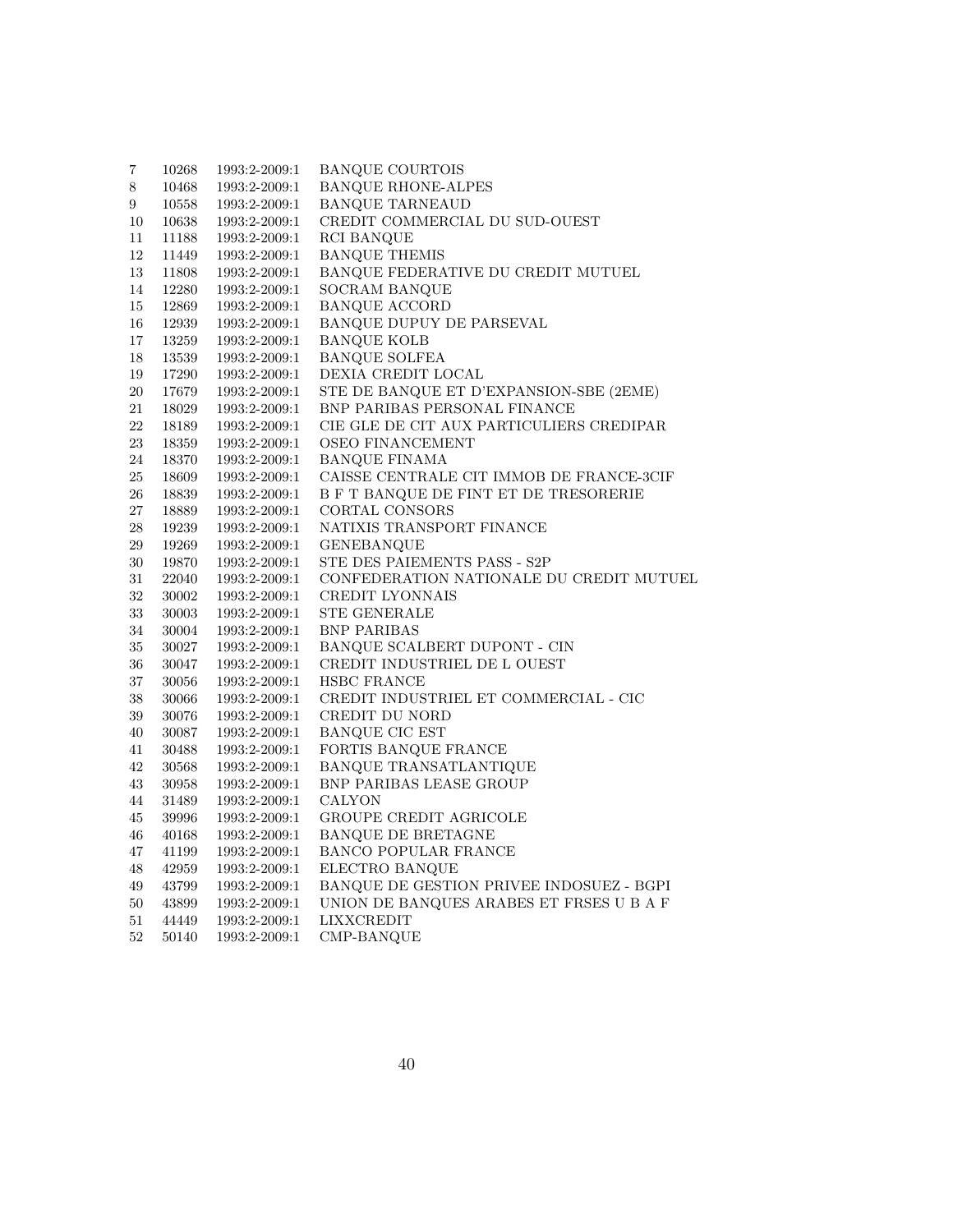# **Figures and Tables**

Ĭ.

|                            | Mean | Median | SD    | Min  | Max   |
|----------------------------|------|--------|-------|------|-------|
| Assets (billions of euros) | 99.5 | 5.4    | 255   | 0.3  | 1390  |
| $%$ of total bank assets   | 1.3  | 0.1    | 3.4   | 0.0  | 18.6  |
| Loans (billions of euros)  | 27.1 | 1.9    | 62.9  | 0.0  | 334   |
| % of total bank loans      | 1.4  | 0.1    | 3.1   | 0.0  | 16.6  |
| Liquidity $(LIQ)$          | 0.22 | 0.29   | 0.23  | 0.01 | 0.99  |
| Broad leverage (LEV1)      | 20.5 | 29.1   | 26.1  | 1.18 | 124.7 |
| Narrow leverage (LEV2)     | 8.0  | 11.6   | 11.23 | 0.18 | 50.52 |

Table 1: Descriptive statistics (2009Q1).

Table 2: Correlations between the macro factors and selected macro variables.

| Variable                | F1             | $\overline{F2}$ | F3      |
|-------------------------|----------------|-----------------|---------|
| Interest rate           | $-0.49$        | 0.50            | 0.15    |
| GDP                     | 0.57           | 0.69            | $-0.07$ |
| <b>IPI</b>              | 0.79           | $-0.44$         | 0.22    |
| Employment              | 0.75           | 0.39            | $-0.23$ |
| Unemployment            | $-0.65$        | $-0.42$         | $-0.02$ |
| Consumption             | 0.33           | 0.18            | $-0.19$ |
| Consumption durable     | 0.11           | 0.13            | $-0.14$ |
| Consumption nondurable  | 0.06           | 0.12            | $-0.10$ |
| Non-Res. Investment     | 0.67           | 0.43            | $-0.18$ |
| Inventories             | 0.78           | $-0.00$         | 0.04    |
| Res. Inv. by Hh         | 0.46           | 0.43            | $-0.02$ |
| Housing prices          | 0.58           | $-0.02$         | 0.25    |
| <b>HICP</b>             | 0.16           | 0.17            | 0.87    |
| GDP deflator            | $0.20^{\circ}$ | $-0.28$         | 0.54    |
| Total loans             | 0.61           | $-0.20$         | 0.33    |
| Housing loans           | 0.60           | $-0.47$         | 0.30    |
| Inv. corporate loans    | 0.54           | $-0.51$         | 0.07    |
| C and I loans           | 0.59           | 0.01            | 0.02    |
| France 10y yield        | $-0.48$        | 0.71            | $-0.01$ |
| Int. rate C and I loans | $-0.57$        | 0.60            | 0.08    |
| Int. rate invt. loans   | $-0.72$        | 0.55            | 0.13    |
| Int. rate housing loans | $-0.63$        | 0.67            | $-0.11$ |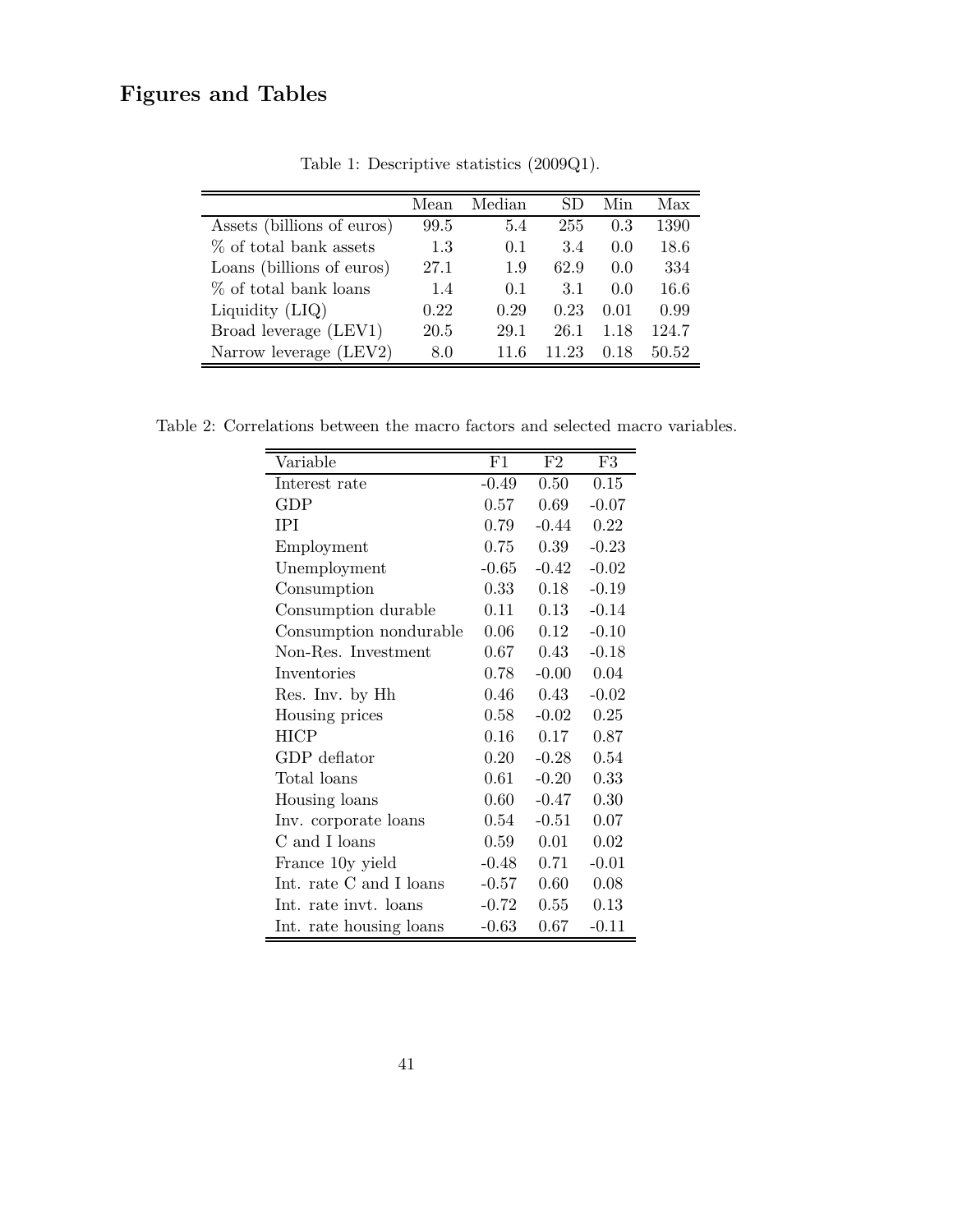| Variables     | F1 LIQ     | F2 LIQ    | F1 LEV1    | <b>F2 LEV1 1</b> | $F1$ LEV2  | $F2$ LEV2  |
|---------------|------------|-----------|------------|------------------|------------|------------|
| Fmacro1       | $-0.70***$ | 0.07      | $-0.33***$ | $-0.47***$       | $-0.61***$ | $0.29**$   |
| Fmacro2       | $0.61***$  | $0.39***$ | $0.40***$  | $0.47***$        | $0.47***$  | $-0.35***$ |
| Fmacro3       | $-0.05$    | $-0.21*$  | 0.00       | $-0.01$          | 0.01       | 0.01       |
| Interest rate | $0.76***$  | $-0.31**$ | $0.38***$  | $0.64***$        | $0.67***$  | $-0.49***$ |

Table 3: Correlation between bank ratio factors and macro factors.

*Note*. \* Denotes significance at 10% level. \*\* Denotes significance at 5% level.\*\*\* Denotes significance at 1% level.

Table 4: R2 for regressions of selected French macro indicators on various sets of macro and bank ratio factors (sample 1993:2 - 2009:1).

|                                | All macro         | LIQ               | LEV1    | LEV <sub>2</sub>  |
|--------------------------------|-------------------|-------------------|---------|-------------------|
|                                | factors           | factors           | factors | factors           |
|                                |                   |                   |         |                   |
|                                | (1)               | $\left( 2\right)$ | (3)     | $\left( 4\right)$ |
| All France data Xt             | $\overline{0.56}$ | 0.24              | 0.15    | 0.17              |
| (average over all French data) |                   |                   |         |                   |
| Selected FR indicators         |                   |                   |         |                   |
| Interest rate                  | 1.00              | 0.68              | 0.56    | 0.69              |
| <b>GDP</b>                     | 0.84              | 0.16              | 0.02    | 0.00              |
| <b>IPI</b>                     | 0.87              | 0.83              | 0.62    | 0.71              |
| Employment                     | 0.80              | 0.11              | 0.02    | 0.05              |
| Unemployment                   | 0.68              | 0.03              | 0.03    | 0.04              |
| Consumption                    | 0.19              | 0.05              | 0.01    | 0.03              |
| Consumption durable            | 0.05              | 0.01              | 0.03    | 0.01              |
| Consumption nondurable         | 0.04              | 0.02              | 0.01    | 0.00              |
| Non-Res. Investment            | 0.67              | 0.06              | 0.02    | 0.05              |
| Inventories                    | 0.69              | 0.27              | 0.23    | 0.26              |
| Res. Inv. by Hh                | 0.46              | 0.06              | 0.01    | 0.01              |
| Housing prices                 | 0.62              | 0.32              | 0.22    | 0.33              |
| <b>HICP</b>                    | 0.81              | 0.01              | 0.00    | 0.00              |
| GDP deflator                   | 0.41              | 0.14              | 0.11    | 0.08              |
| Total loans                    | 0.56              | 0.28              | 0.14    | 0.16              |
| Housing loans                  | 0.70              | 0.57              | 0.43    | 0.48              |
| Inv. corporate loans           | 0.60              | 0.49              | 0.25    | 0.33              |
| C and I loans                  | 0.45              | 0.13              | 0.08    | 0.08              |
| France 10y yield               | 0.80              | 0.70              | 0.60    | 0.64              |
| Int. rate C and I loans        | 0.89              | 0.71              | 0.62    | 0.78              |
| Int. rate invt. loans          | 0.95              | 0.82              | 0.69    | 0.83              |
| Int. rate housing loans        | 0.91              | 0.85              | 0.75    | 0.79              |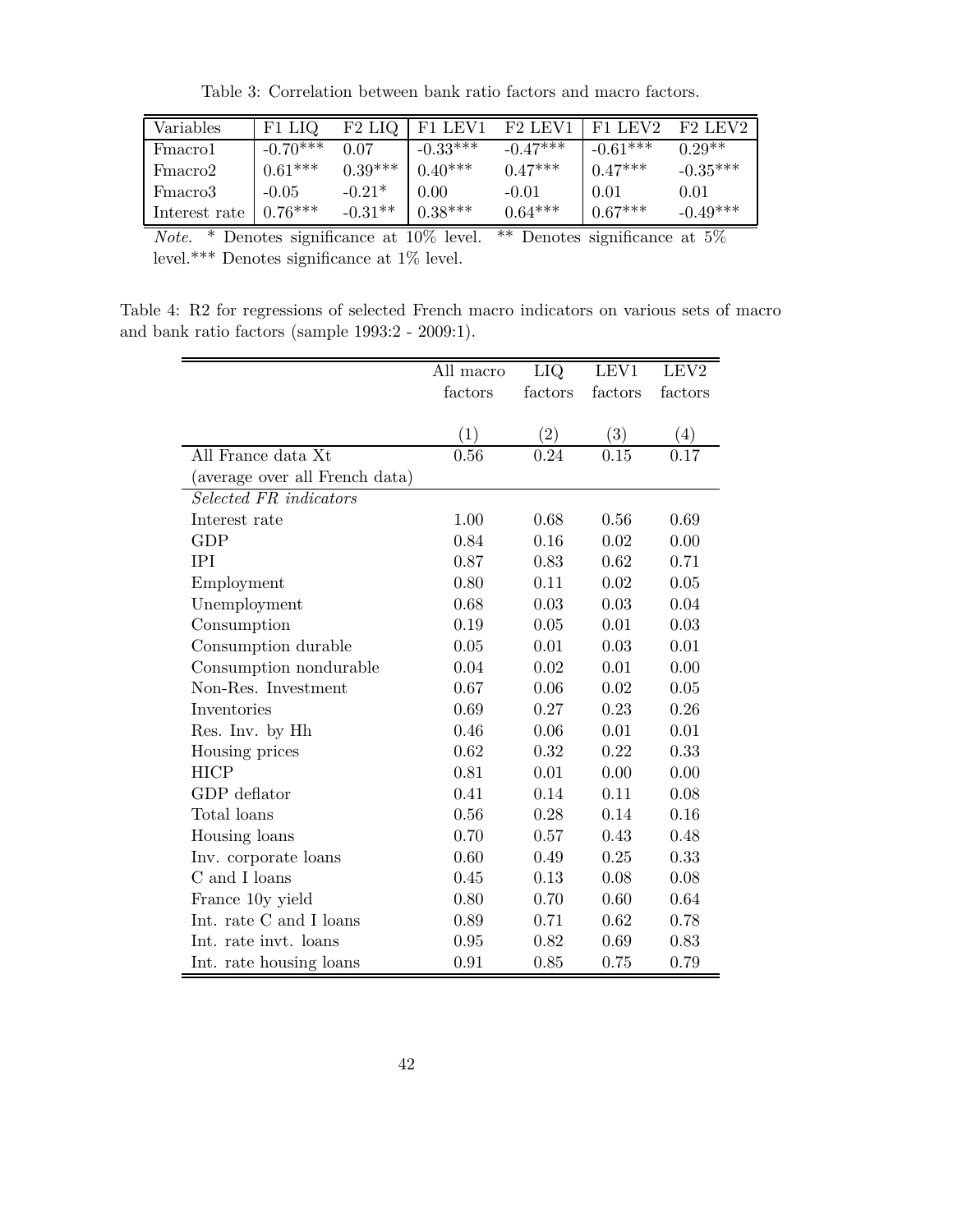|                         | LIQ  | LEV1 | LEV <sub>2</sub> |
|-------------------------|------|------|------------------|
| All sample (1993:2009)  |      |      |                  |
| F1                      | 0.92 | 0.00 | 0.00             |
| F2                      | 0.00 | 0.15 | 0.08             |
| F3                      | 0.50 | 0.89 | 0.86             |
| Interest rate           | 0.73 | 0.00 | 0.00             |
| Before 2007-2009 crisis |      |      |                  |
| F1                      | 0.02 | 0.06 | 0.06             |
| F <sub>2</sub>          | 0.00 | 0.01 | 0.00             |
| F3                      | 0.21 | 0.02 | 0.05             |
| Interest rate           | 0.21 | 0.00 | 0.01             |

Table 5: Granger-causality tests for bank factors affecting macro factors. Table reports p-values.

Table 6: Multivariate Chow tests of a structural break in 1999 Q1.

|                                     | p-value $(\%)$ |
|-------------------------------------|----------------|
| Macro factors only                  | 0.26           |
| $\text{Macc} + \text{LIQ}$ factors  | 0.56           |
| $\text{Macc} + \text{LEV1 factors}$ | 0.58           |
| $Macco + LEV2 factors$              | 0.57           |

*Note*. Bootstraped p-values (5000 replications).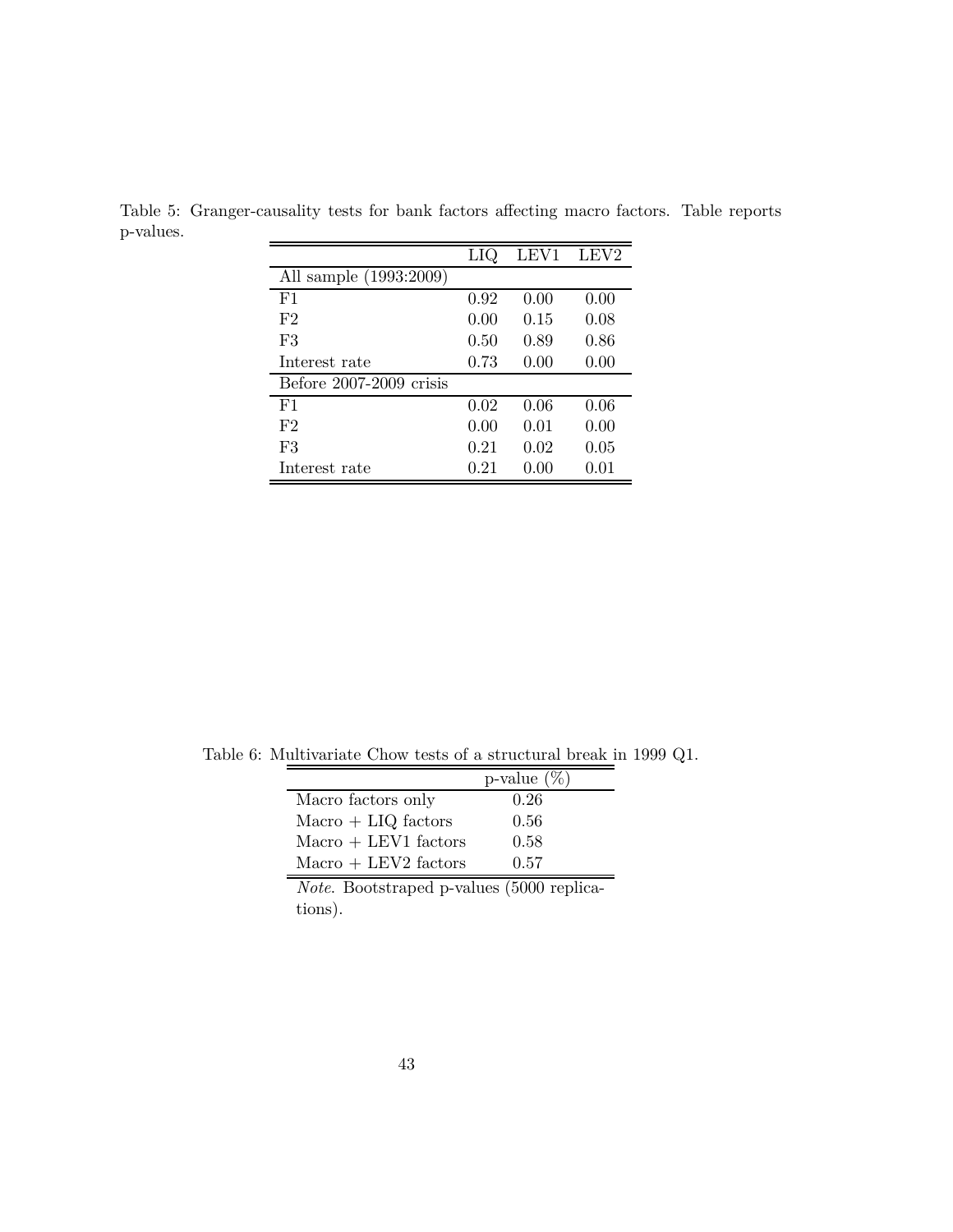

Figure 1: Share of the banks in sample in total loans granted by all resident credit institutions, 1993-2009.



Figure 2: Macro factors.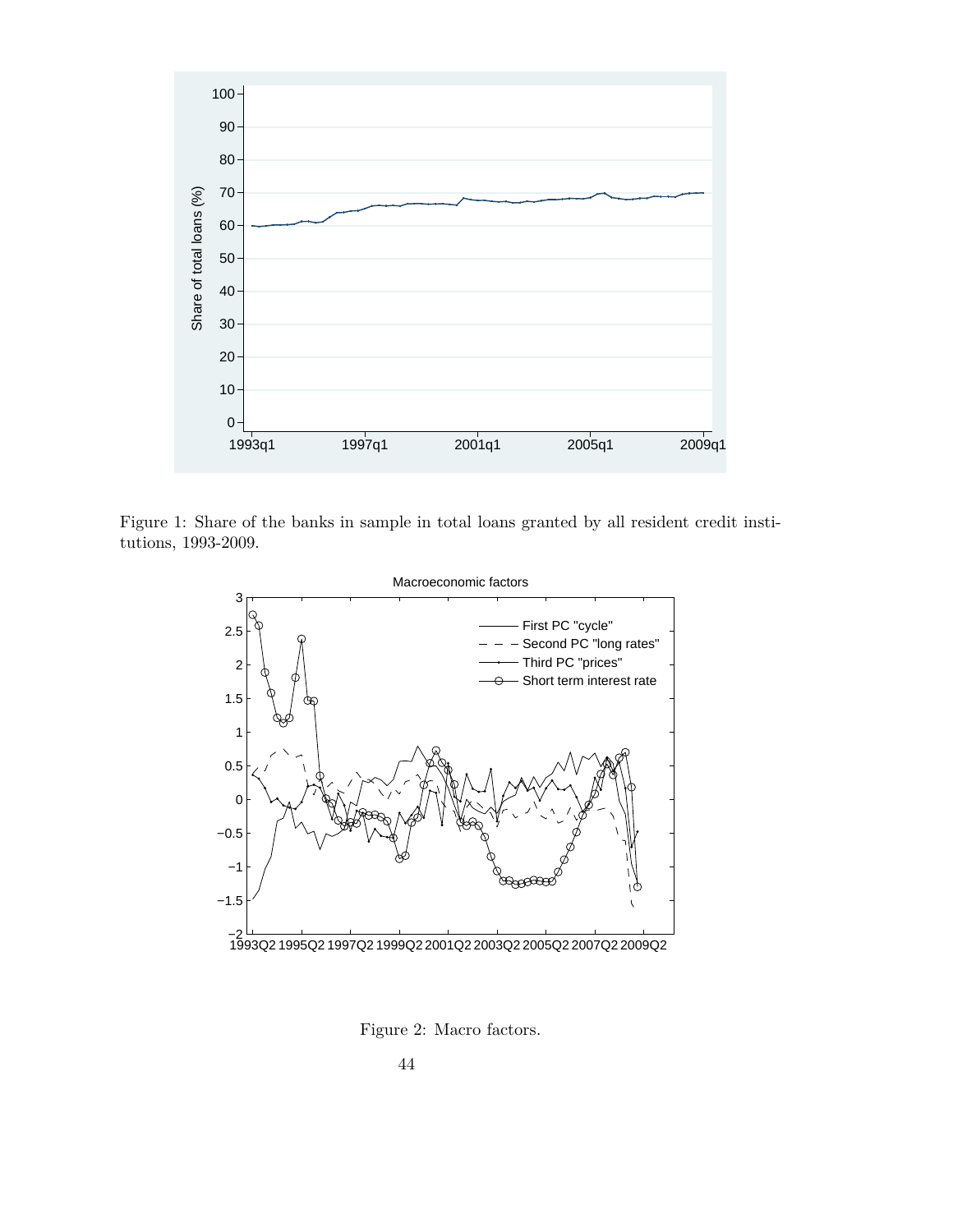

Figure 3: LIQ factors.



Figure 4: LEV1 factors.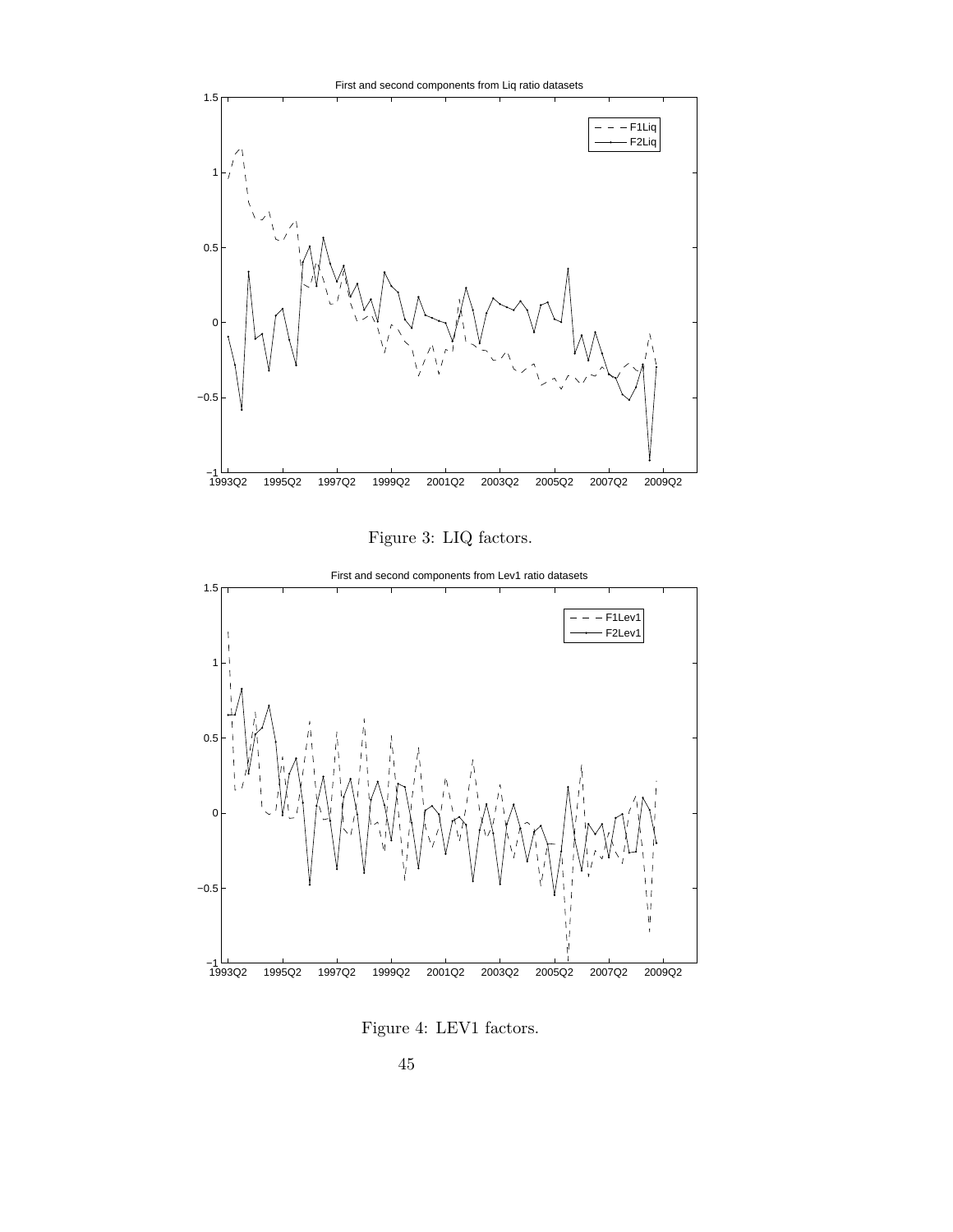

Figure 5: LEV2 factors.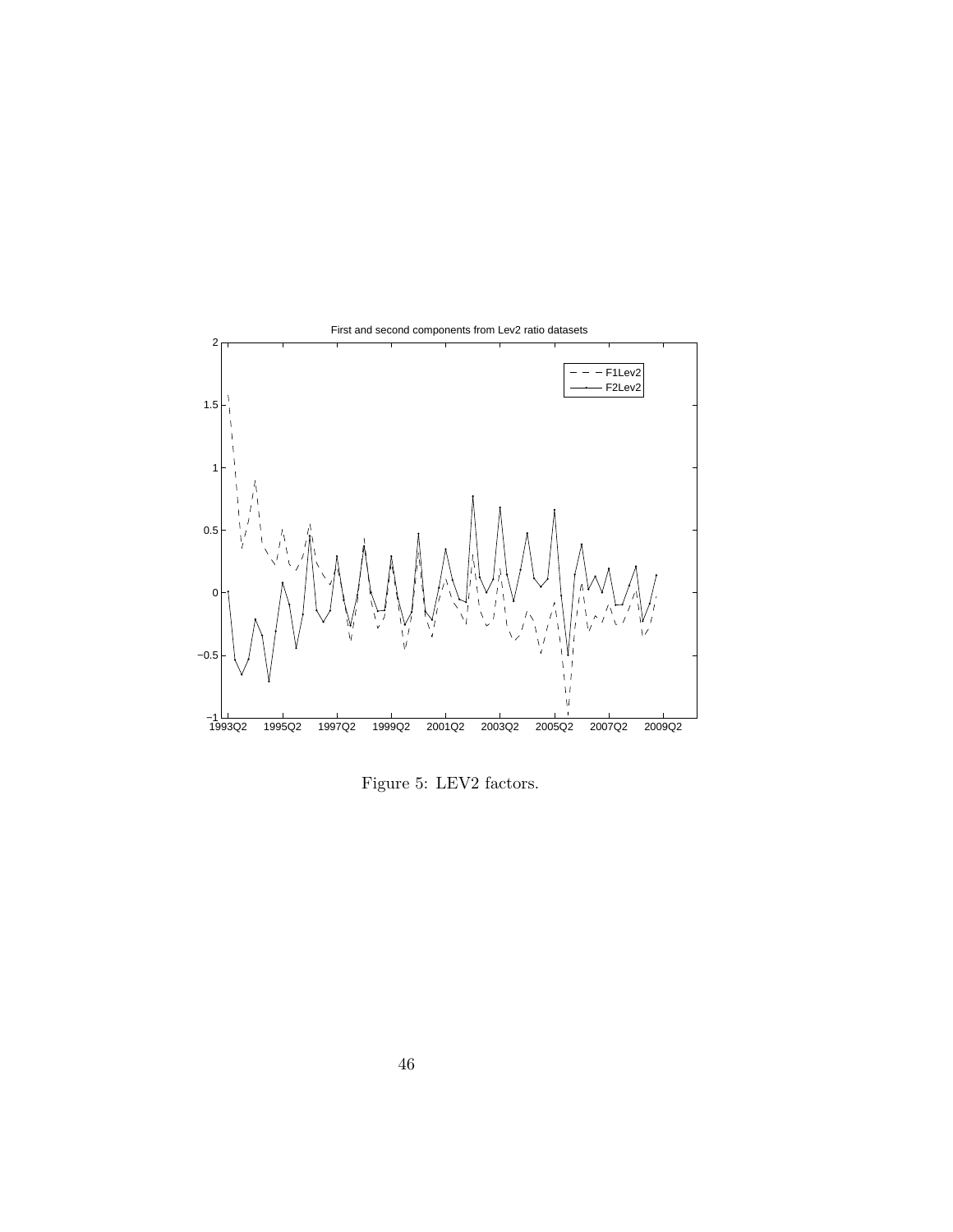

Figure 6: Impulse responses to an identified monetary policy shock. Model with macro factors only (solid line) vs model augmented with bank LIQ factors (dashed line).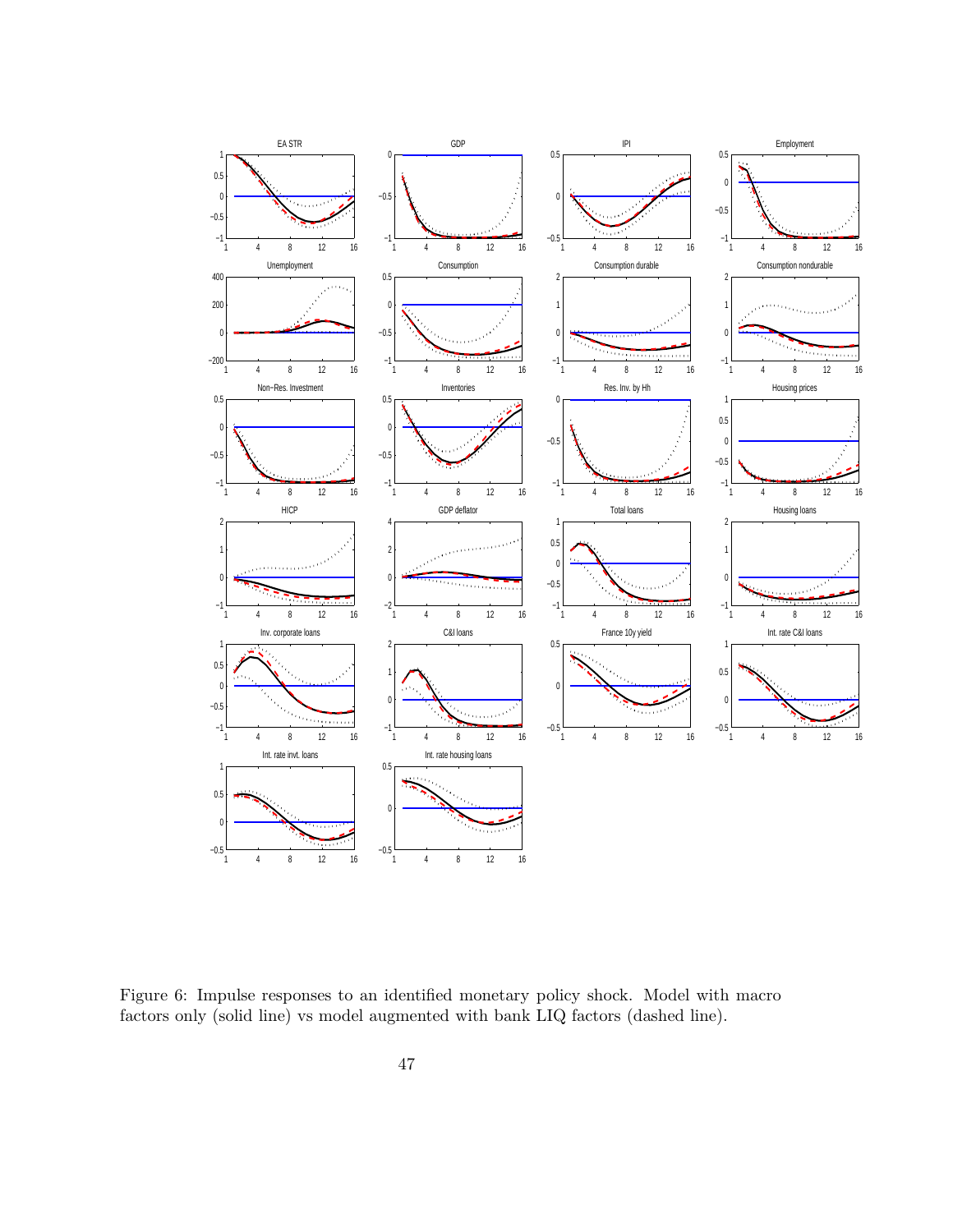

Figure 7: Impulse responses to an identified monetary policy shock. Model with macro factors only (solid line) vs model augmented with bank LEV1 factors (dashed line).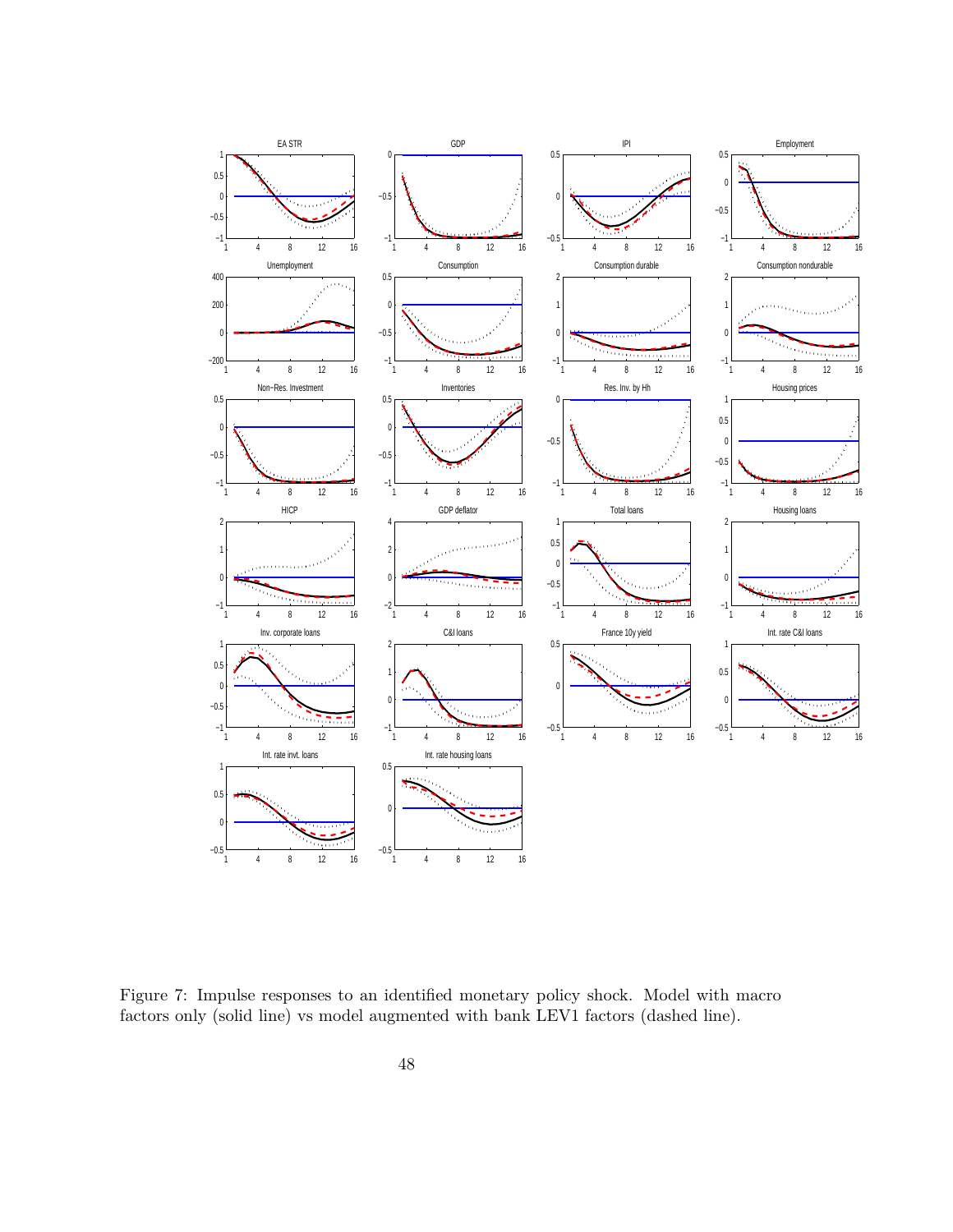

Figure 8: Impulse responses to an identified monetary policy shock. Model with macro factors only (solid line) vs model augmented with bank LEV2 factors (dashed line).